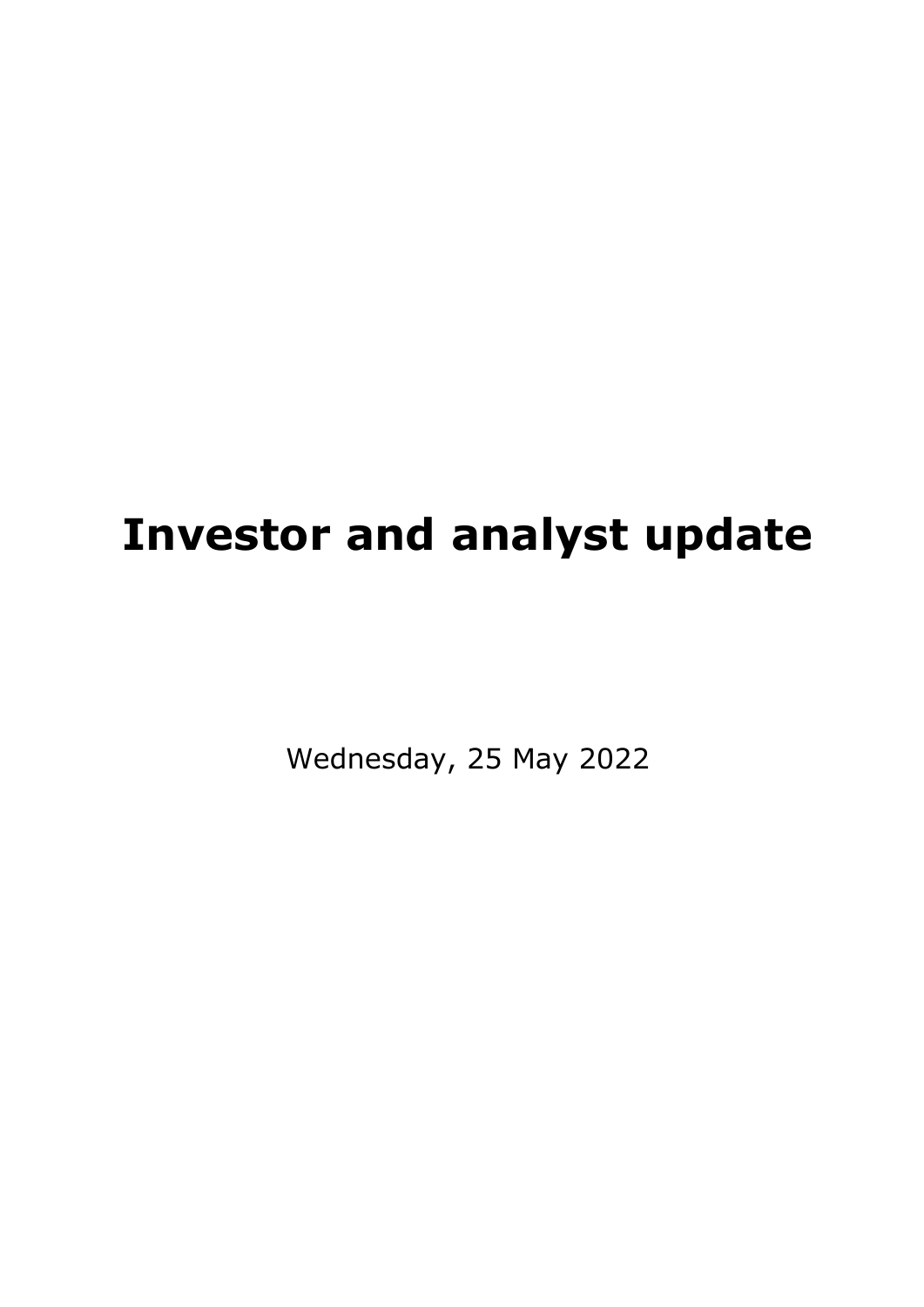# **Building a stronger and more resilient business**

Jennie Daly *CEO, Taylor Wimpey*

#### **Welcome**

Good afternoon, everyone. Thank you all for coming here today. I am delighted to be here in my first few weeks as CEO to talk to you about where I see the priority areas for the future, and where there is the potential to create more value.

Today is not about strategy change or relaunch. I do not believe the business needs this. This is an outstanding business with the best landbank in the sector, and a talented and committed team, but there is absolutely more value here, more value to be realised.

Today, we will talk to you about our continuing ambition for the business, and importantly, how our approach will deliver a stronger, more resilient business, and why I am confident we can deliver superior returns for shareholders. I have met many of you, but certainly not all. And so I thought I would start by setting out what I bring to the table as CEO, and what you can expect from me going forward.

I am performance driven and have a vision for a performance-driven business, a sectorleading performer that delivers through our sharper operational focus. I know this business and the sector from the roots up. As you know, I have 30 years experience in land, planning and housing, starting out as a planning officer in local authority.

I have wide ranging experience spanning over 20 years of working constructively with local government, negotiating and delivering complex developments and with national Government across departments, and have developed an enviable network, through which to engage and influence.

My prior roles at Taylor Wimpey include: Land and Planning Director, Group Operations Director and Divisional Chair. And I have also worked at other house builders in senior roles in land, planning and as an MD.

All of this has given me detailed insight into the operational areas, which generate the most value and will help drive our future successes. And you can be assured that we will be pulling on all of the levers hard. I have a track record of building and leading high-performing teams, who deliver results, driving myself and my teams with energy and pace.

Examples of this are in the development schemes that I have delivered in the past, and more recently, the work that I have led as Group Operations Director, such as with our production teams to drive build quality and right first time, and we now lead the sector in the NHBC CQR scores.

I am a Non-Executive Director of the New Homes Quality Board, and will join the Board of the Homebuilders Federation in the summer. You will often hear me talk of simplification, standardisation and discipline. So here are some practical examples of what I mean.

We have, in the past, tried to do too much. We will be more disciplined. We will prioritise the areas that really matter, and do these exceptionally well. Some of our processes are too complex, they could be simpler and more efficient, but continue to deliver what we and our stakeholders need.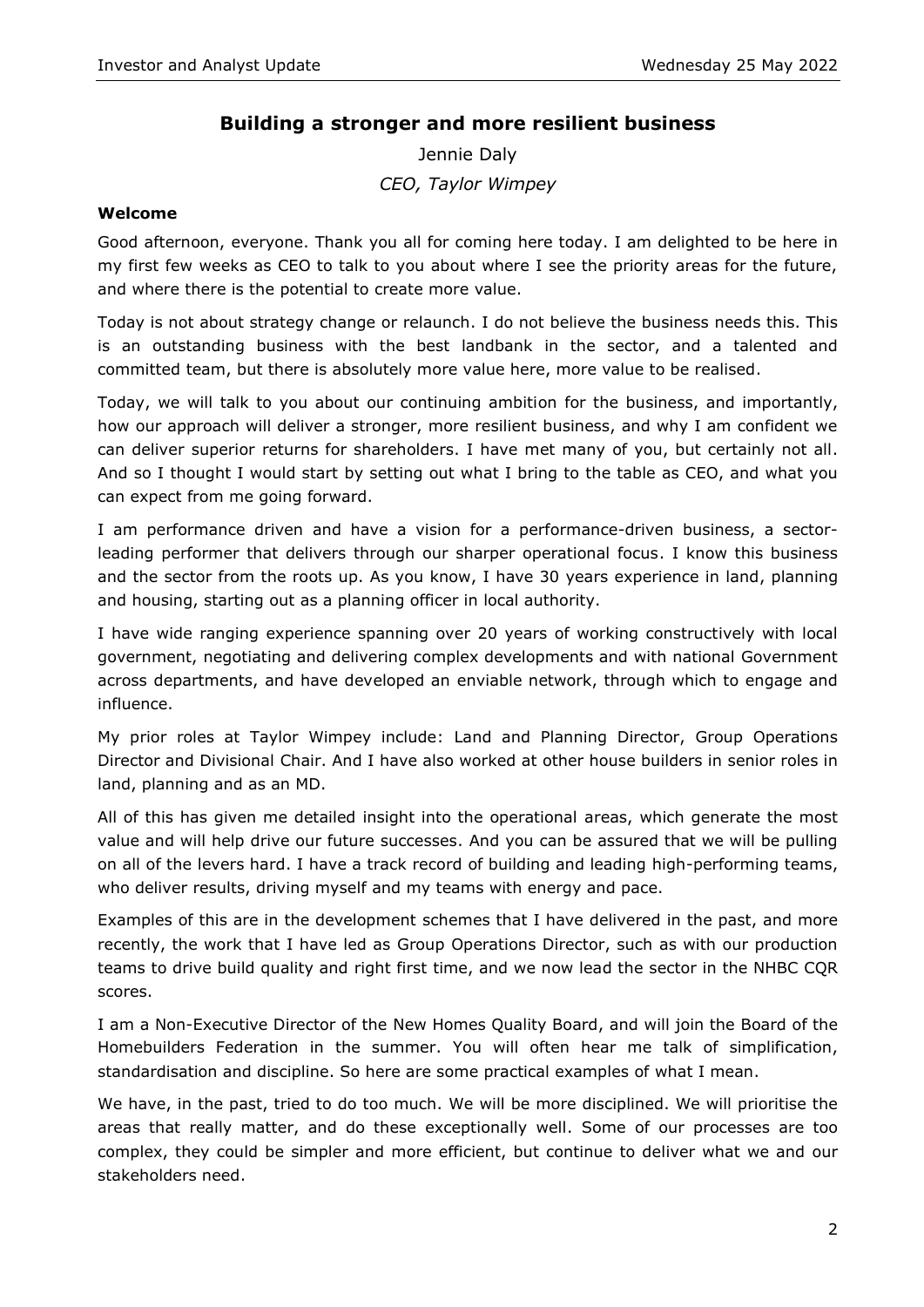Examples of this are: our approach to customer service, which we have recently simplified; returning responsibility for resolution of issues back to site for the initial eight week period after completion; or in the streamlining of our national sales specification.

We need to drive more standardisation because it is efficient and cost-effective and can deliver better outcomes. Examples include reducing the house type range from over 120 house types to around 45, and standardising our build packs, about which Nick will say more later.

Taylor Wimpey is a great company and in a strong position, but we can always improve. And I will talk to you about how we can deliver enhanced value through our sharper operational execution and focus.

However, I do also want to recognise the specialness of the Taylor Wimpey culture and values. I understand and share the pride of our employees and what we feel for the business. We have worked hard over the years to create our culture, a culture where: people can be themselves; where people are proud to work for Taylor Wimpey and will go the extra mile; where they are respectful of each other; and where people come to work wanting to make a difference for our customers and communities.

At Taylor Wimpey, we are proud and thrive on always doing the right thing. I believe that that shared culture is central to enabling me to bring our teams on this journey, to make us an even better company for all of our stakeholders.

#### **What you will hear today**

And that takes me nicely on to what we can expect to hear today. We believe we are in great shape and through today's presentations, you will hear why. But in a nutshell is because we have: a sector leading landbank; a strong balance sheet; and great people, who believe in our culture and values and will continue to do the right thing.

But the single most important message I hope you hear today is that we believe there is more potential to drive greater resilience and reliability of performance and superior returns. I believe there are still levers available to unlock that potential.

Our approach will be to drive performance. And as part of that, our organisation will look ahead and be more future-focused. That is critical if we are to succeed in protecting and optimising value. I am determined that we will drive efficiencies across all aspects of our operations and ensure that Taylor Wimpey is prepared and well-positioned for the many changes that are coming our sectors way. We will be proactive and move at pace.

We are reconfirming today our current guidance for operating margin and outlet-led volume growth and prioritising delivery against financial targets for operating margin of 21% to 22% and RONOA of 30%, which Chris will talk about later.

So my hope is that you walk out of today's presentations, sharing the team's confidence in the future direction of Taylor Wimpey and clearer about the levers we have to improve performance and deliver enhanced value.

#### **Introducing today's presenters**

So today, we have some members of the senior management team with us to take you on a deeper dive into some of those areas, and builds on what we also discussed at full year.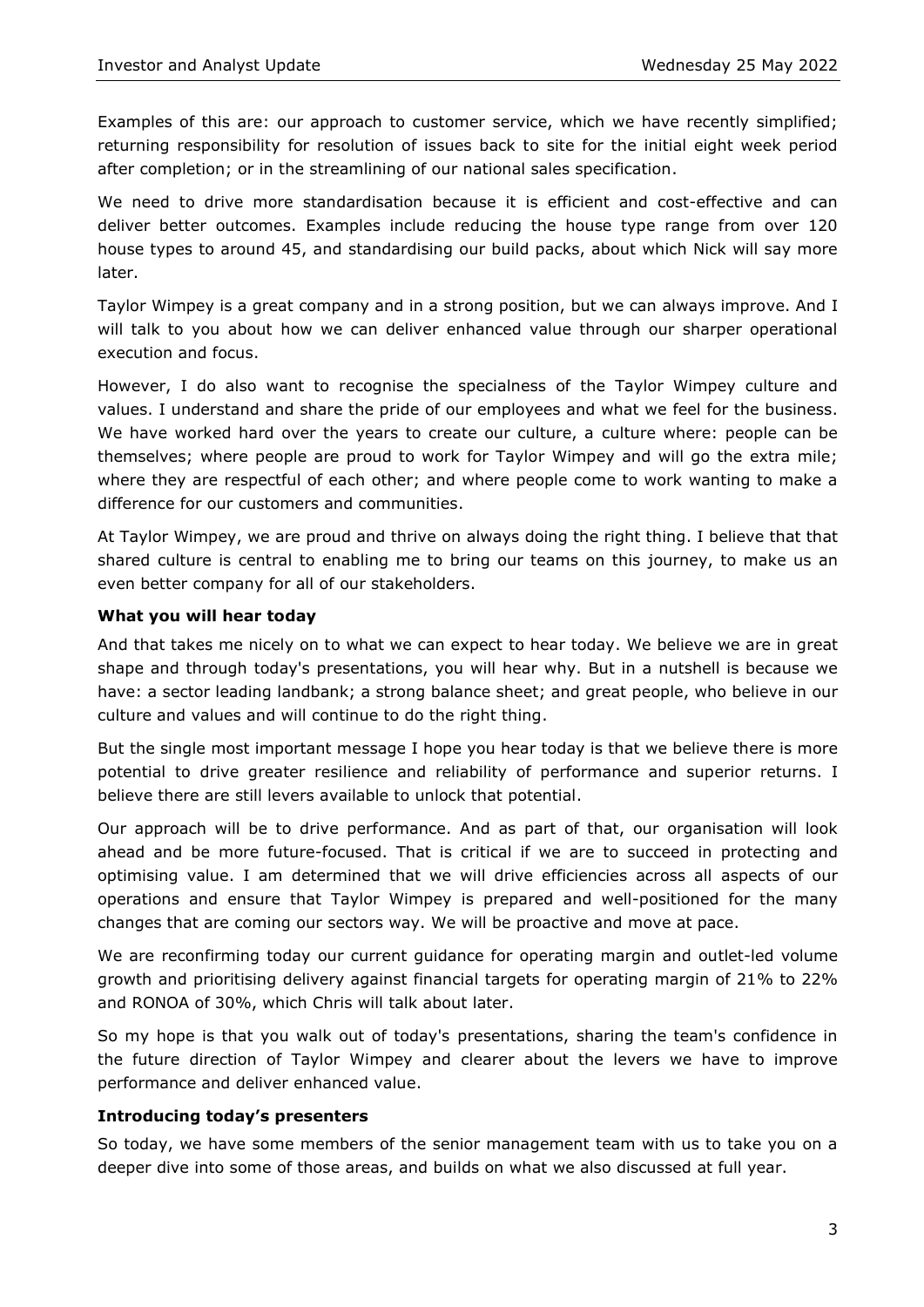Stephen Andrew is our Group Technical Director; Nick Wright, our Group Supply Chain Director; and Lee Bishop, our Group Managing Director of Strategic Land; and of course, Chris Carney, our Group Finance Director, who you know very well.

And you know, too, that Chris has significant industry experience not only as a Finance Director, but also operationally, having previously served both as an MD and as Chair of Taylor Wimpey's London and South East division.

You can also see here a bit more clearly the credentials of the presenters today. And you will note the wealth of experience we have in the senior team, much of it at Taylor Wimpey, but as today's presenters demonstrate, we also benefit over many years from fresh thinking brought by joiners across the industry.

#### **Agenda**

I will just quickly run through the agenda for the rest of the afternoon. As well as an introduction, I will talk about where we see those opportunities and challenges, and round up this section with some comments on the four cornerstones of value for Taylor Wimpey.

Stephen will talk to you about how we are proactively approaching changes in the building regulations and our focus on efficient production. And he will then pass over to Nick, who will talk about the great work our teams have been doing in simplifying and standardising the business, work that has already benefited us through a challenging supply environment, and again contributes to a future and value-driven focus.

After a short coffee break, I will be joined by Lee. So we can explain in a little bit more detail why we believe our landbank is in such good shape. And Lee will take you into the value drivers of strategic land. And I'll are making no apology for claiming that our approach to land is a major strength and a key differentiator for Taylor Wimpey, and all the more so given the current land market.

And then to round up the main presentations, Chris will talk about: our capital allocation priorities; cash generation; shareholder returns; and run you through our targets.

So we have split the sessions into two with a Q&A and coffee break in the middle. And if you would hold your questions until the end of each section, I would be grateful.

One more point before I move on. You will notice that this presentation does not have a section on ESG. This is deliberate because we see good ESG as embedded throughout the business. You can see this through our approach to health and safety, to communities and our response to climate change. So you can expect to hear ESG woven into each presentation today. ESG is not a nice to have but a business imperative.

So we only have a couple of hours for presentations and we want plenty of time for Q&A. We cannot cover everything today, but we would like to keep a regular dialogue with you. And I am keen to engage to establish any other areas that you would like us to cover in the future.

So let us get started.

#### **Strong and experienced operational management team**

So I am delighted to be joined by Irene, our Chair, and I am also joined by members of our operational management team. And I hope that you do take the opportunity to catch up with them over the course of this afternoon.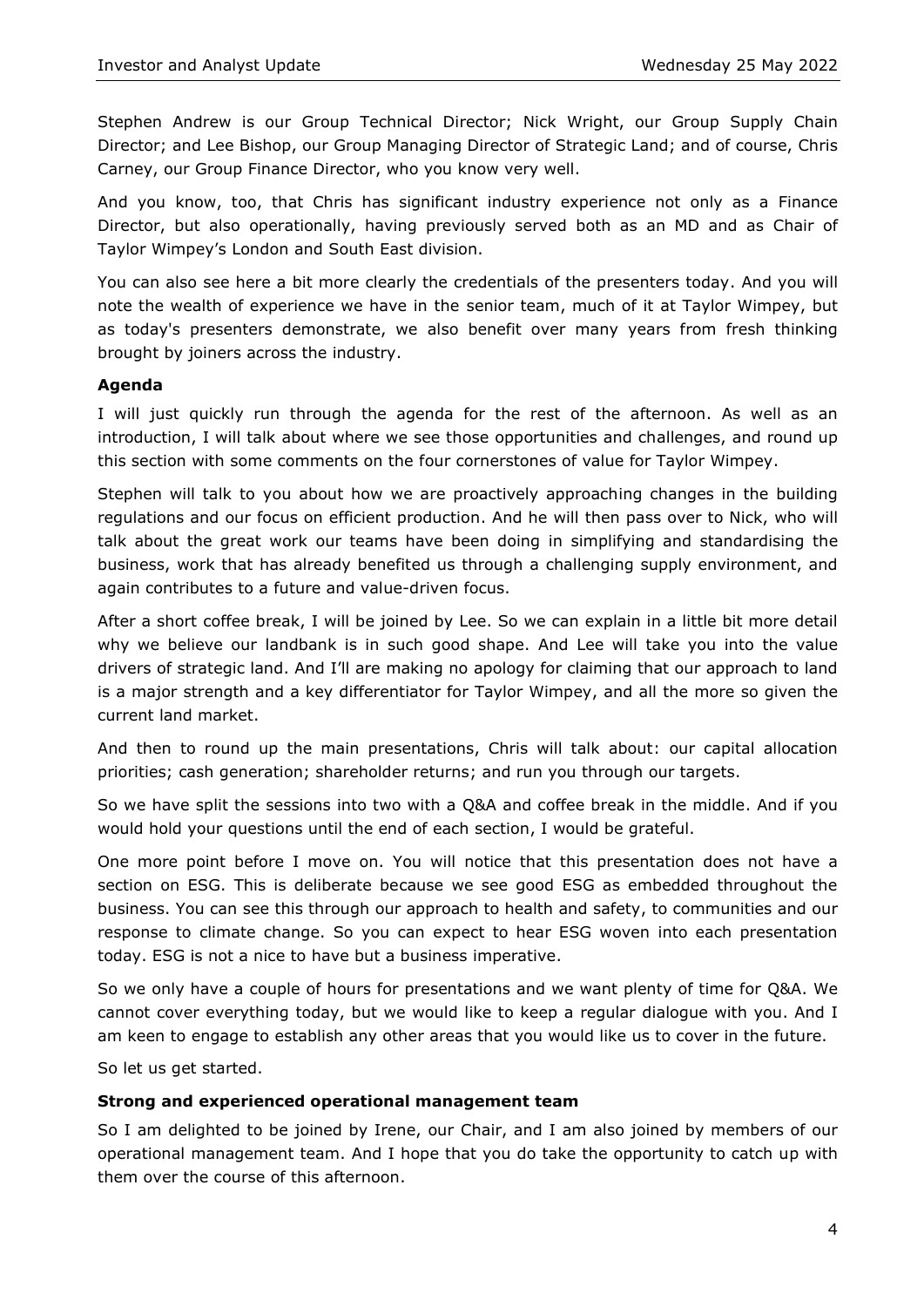Many of the teams have operated right through the business across a range of roles and geographies, and lived through a number of housing cycles. I am especially proud that a number of them have come all the way through our graduate and development programmes, something that will remain a key part of our people agenda going forward.

A core strength of Taylor Wimpey is experience. And the 10 members of the Group management team have 200 years of experience in the sector between them. You know that we made changes to the divisional structure back in 2020 to remove a layer of senior management between the divisional chair and the regional businesses. That is something that I was particularly keen to achieve at the time to improve the accountability and performance of the businesses overall. And I am pleased to say that it is working well.

## **On track to deliver our 2022 and 2023 priorities**

So this slide will be familiar with you, so I will not spend very much time on it. And I want to reassure you upfront that our immediate focus is on delivering margin improvement as we strive towards our margin target of 21% to 22%, and opening new outlets in the second half of this year, to deliver on the growth in 2023 from our recent land investments.

To achieve this, we must stay focused on: driving price; controlled execution; and delivery. And I am confident that we will.

## **A strong purpose**

Our strong purpose does not change either: to build great homes and create thriving communities. This is what we do and why we exist. And I am passionate about the social importance of good quality housing and the role it plays in all our lives, including health and wellbeing, social mobility and cohesion, and these deeply held personal beliefs are fully aligned with those of Taylor Wimpey and our people.

However, we do recognise that this purpose must coexist with a strong financial and operational performance. And I hope that you will get a clear sense of how we are going to go about that today.

# **Taylor Wimpey is a strong business**

So, as I mentioned at the outset, we are in a very strong position. It is not just the land acquisitions we have made during the last couple of years, but the maturity of our positions; the scale; the quality of the landbank; and the land strategy embedded throughout the business.

We have a very clear and disciplined process in place and have experienced land teams across the business with excellent relationships. First and foremost, our business, simply put is about buying land at the right price, and then protecting and enhancing that value through the planning, production and sales process.

Simple in essence, yes, but this becomes critically important when the land market is constrained because a strong well bought landbank offers protection and allows us to be selective. I believe Taylor Wimpey is in this place. And I will come back to you later to explain why. Land is a key differentiator for Taylor Wimpey.

And I am also delighted that we are recognised as a five-star builder, and that we have, since its introduction, led the volume house builders in build quality. You cannot achieve this overnight, and this has been the result of a lot of planning, discipline and investment in the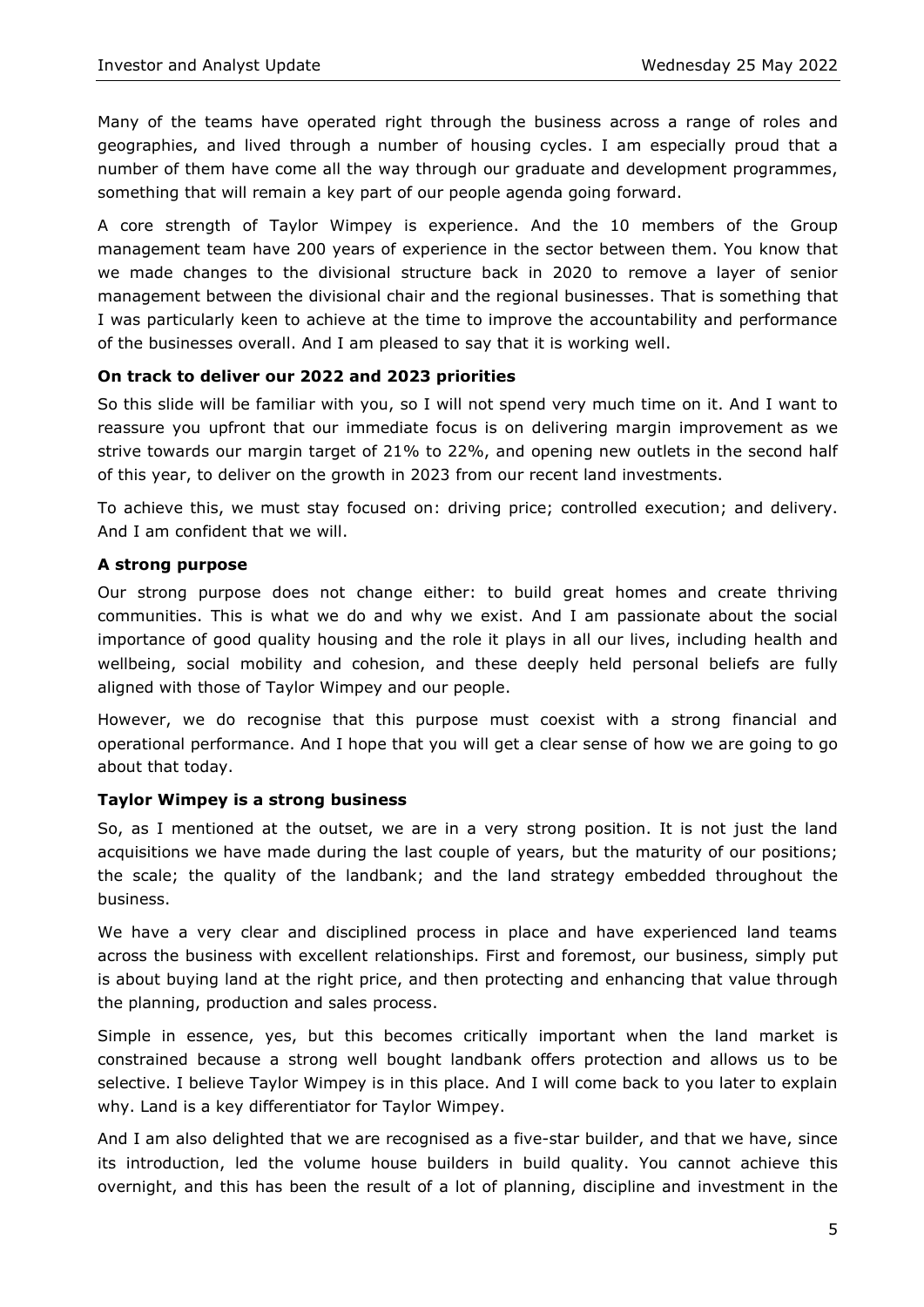business over the last few years. It puts us in a great place for changes coming in regulation and with the New Homes Ombudsman.

Third, as I said earlier, we have an excellent culture. And this attracts and retains some of the best people who live and breathe the Taylor Wimpey culture and want to do the right thing. As a customer-facing business, our people are central to our success. They are highly engaged in driving the business forward and with a significant proportion of the company shareholders themselves, their interests are very aligned.

And last but certainly not least, we have a strong balance sheet and are highly cashgenerative and have a track record of returning cash to our shareholders.

#### **Focusing on our value chain**

So I remember some years ago, not very long, in fact, after I joined Taylor Wimpey, I had a 360 exercise. I think you will know them, the personnel assessments, where your peer group are asked questions about your strengths and weaknesses, development points. One of the overwhelming comments that came back then was that she is always talking about value. And I do. How to create it, optimise it, protect it, realise it. I think of our business as a value chain, and therefore areas where we can target focus and drive a performance culture.

So let me put a little bit of colour about what I mean by value chain. This approach is about introducing more accountability and rigour, holding our feet to the fire, if you will. We will dial up our focus on performance with an even greater focus on each and every detail of our operations. And I am confident that we can improve further with the support of the businesses established culture of doing the right thing, ensuring that this has meaning for business outcomes and benefits our shareholders too.

So we have aligned the business model to be very explicit around the approach to value, where value is created and enhanced in land acquisition and the planning process by buying land well and achieving the right planning. And if you remember, we showed you some recent examples of this at the full year. And there are a few more examples in Lee's presentation. Where it is protected, through technical execution, optimised through efficiencies in the development and procurement process.

A good example of this would be the complimentary work we have been doing with our technical and commercial teams in respect of ground works, improving skills and technical solutions for ground works. Then capturing improvements in the negotiation, monitoring and management of ground work contracts.

And then realised in production, sales, the quality of the customer journey, building safely, right first time and keeping an efficient build programme, optimising sales price, delivering a service to our customers that they value and that is consistent. And I hope this all gives you a sense of how we are thinking about operations going forward. And you will hear these themes come through in the presentations from others today. We will also come back to this concept of value when we meet in the future.

#### **Creating more value by having a clearer operational focus**

So we think this an important slide. And as I said in my introduction, some things will stay reassuringly the same. Health and safety remains our number one priority. A sector leading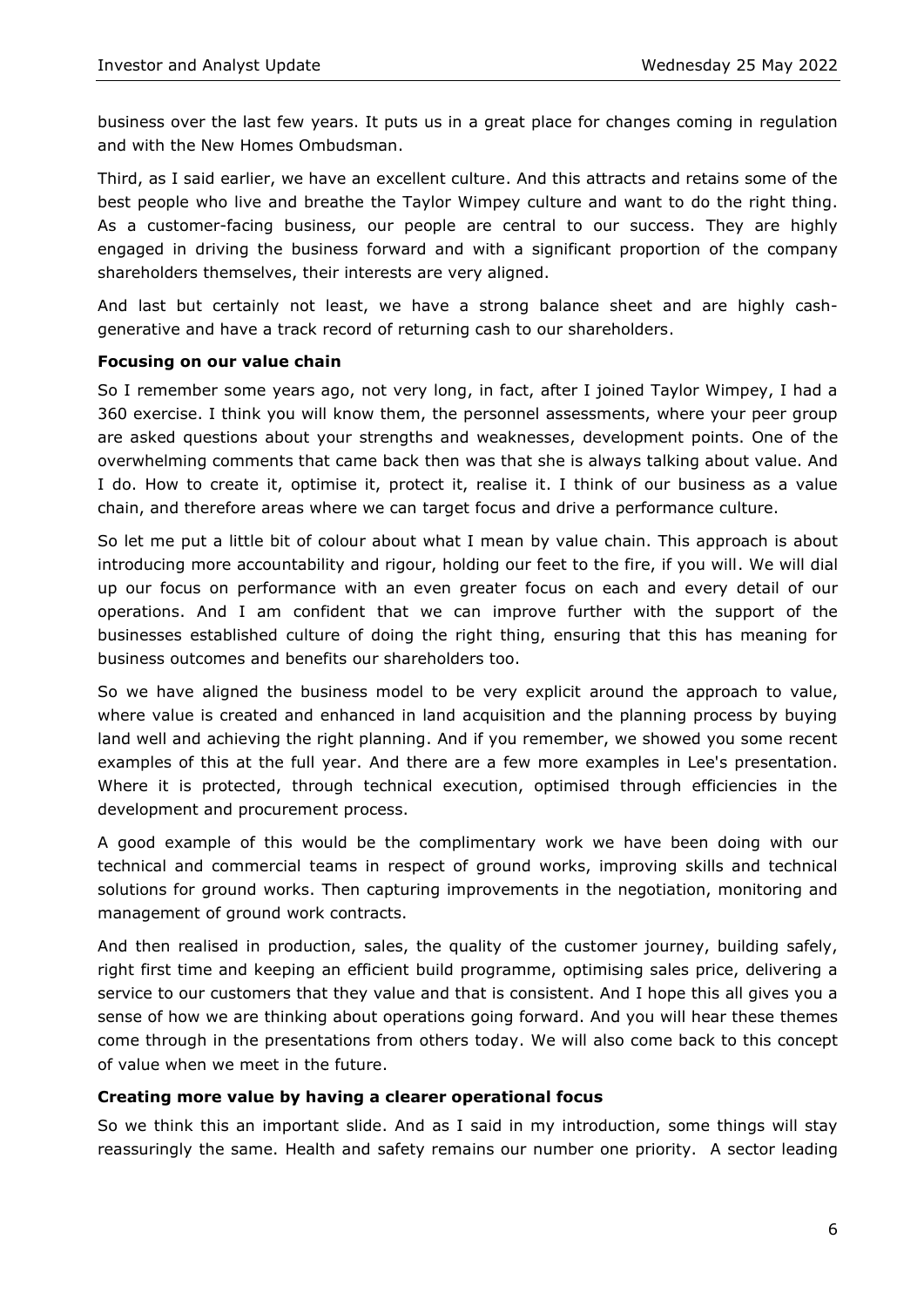landbank, positioning us for growth, supplemented by a best-in-class strategic land portfolio. A five-star performer in customer service. And leading the volume builders and build quality.

Our culture and values. We need to retain that culture, doing the right thing, but at the same time being competitive so that we maintain a strong business that balances the needs and requirements of all of our stakeholders; and of course, the balance sheet. We operate in the cycle, and so it remains a Board priority to produce reliable and consistent investor returns. So nothing has changed there.

But what will be different under my leadership? And how will you be able to tell the difference? I want to focus on the areas where we can get the best return for our efforts. We have improved operations significantly over the last few years, but we need to keep going. There is more we can do by making processes simpler such as: increased use of build componentry; streamlined option ranges; and making objectives clear such as meeting build programmes and building right first time; and giving the teams more ownership and accountability to drive performance.

We have an opportunity and a need to be more focused on what is coming down the line for the sector and the business. So for example, we have sometimes been guilty of being too slow to act such as bringing technology or innovation to site.

Going forward, we will be more proactive to change with an increased appetite and expectation of pace required to keep our business at the forefront of industry best practice. We are looking for solutions that will help protect value without overloading the business. We will be clear around costs and benefits.

A good example of this would be the adoption of timber frame, which Stephen will talk to you about later, or as we have done recently, realigned and now expanded the reach of Taylor Wimpey Logistics to all our businesses.

We are entering a different regulatory environment and we need to make sure that we have the right approach to skills and resources. Working with Government and industry partners to train the next generation of workers for our sites, which will have different skill sets such as installing air source heat pumps and PV panels.

Standardisation, benefits come both in familiarity for the teams and in some subcontractors and getting it right first time and with build efficiency.

We have built a good base. And now we really need to push the benefits of these to see positive impacts on build programmes and time lost due to rework. We have a central procurement team, and are also the only housebuilder with a logistics business. These are two of the levers we have in our business to reduce risk and add value. And you will hear more about this in Nick's presentation.

We have seen the really significant benefits of this in terms of the security of product supply to our sites in a particularly challenging environment, product quality, and of course, cost control. And we will benefit further through simplification and standardisation as the new house type range gathers momentum.

Getting the customer proposition right is key, not just for our customers, but also to make sure we are realising the value from our products and services and seeing that reflected in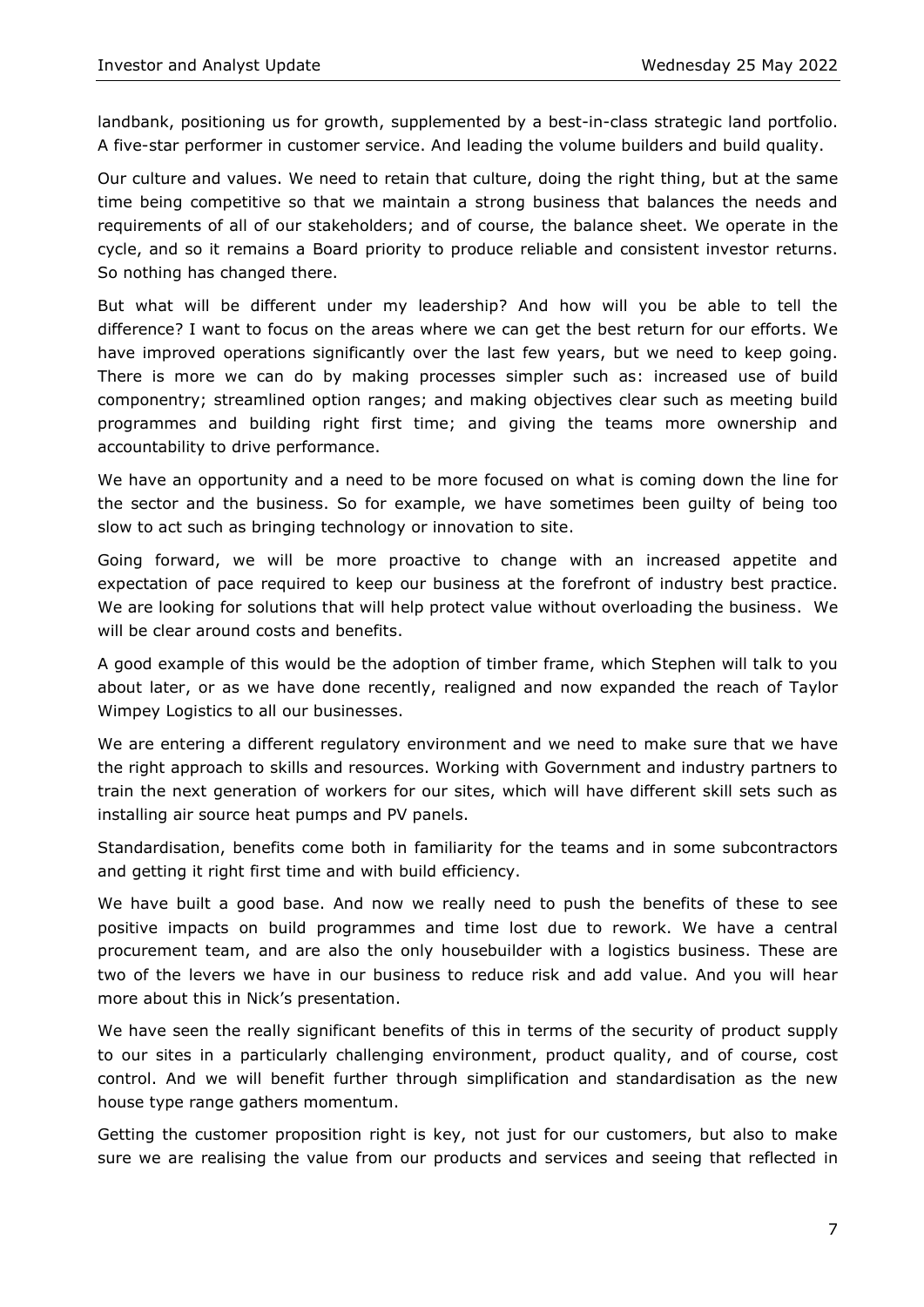price. I have been on numerous sites across our divisions in the last few weeks, and the site and sales arenas look great.

It was really good to see and talk to our very well trained sales teams and hear how well our appointment system is working both for our customers and for our sales teams. They all demonstrated detailed knowledge of our homes, the importance of the customer experience, and are commercially savvy.

These excellent skills developed in our in-house sales academy will become even more important as a key part of selling new homes in the future, as we educate our customers in environmentally friendly new homes. And we can see real opportunity and benefit in getting this right.

#### **Well positioned to deliver for customers**

When I think of customer aspirations and actions, I see it as an elastic triangle. I am always doing this. So forgive the simplicity. But think about what a potential homeowner wants. Everyone is prepared to make slightly different sets of compromises. You may be prepared to move further than you would ideally like to get on the ladder, or if you value more space, while others may compromise the size of their home to get the right location for them.

As we developed the new house type range, we had significant customer insight and engagement. And we think that our new house type range does hit the spot. The right product, well built, and intensely focused approach to the sales experience and good customer service places us very well.

But as we settle into a post-pandemic phase and we look forward, we are undertaking more data-driven customer research. And this, together with the completed rollout of dynamics for sales and customer service, means that we can and will be more data-driven about our decisions and choices going forward.

#### **Sector fundamentals remain robust**

So I think it is worth spending a few slides to look at the market backdrop. We are very much alive to the current macro-environment, and as a cyclical industry, we are aware of the potential impact on the sector.

But we are in a good place to monitor this because we see customer behaviour in real time. We are acutely mindful of inflation, interest rates and the cost of living challenges. To-date, we are seeing no discernible customer impacts. We continue to see good levels of customer interest, with housing demand continuing to significantly exceed supply.

And whilst we have not given any updated sales data today, I can tell you that the trends we outlined at the AGM just four weeks ago, strong sales rate, customer forward interest, and low cancellations remain the same. Demand for new homes remains resilient, and we continue to prioritise revenue growth.

So whilst being aware of the macro-economic uncertainty, when we look at our sector fundamentals, they remain robust with an underlying imbalance between supply and demand. Employment is high, and there is a good availability of mortgages at affordable rates from banks who want to lend.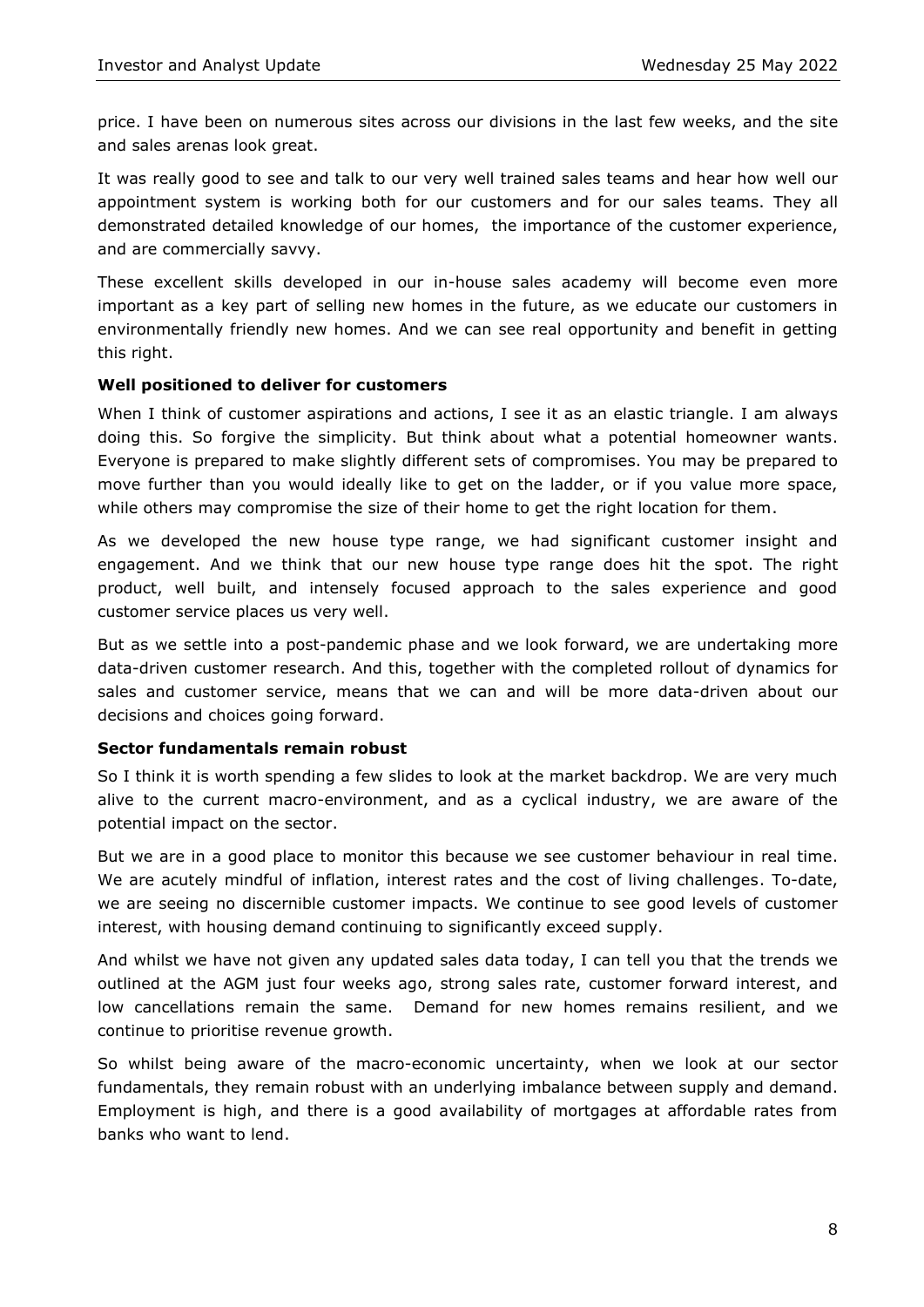Looking at the graphs on this slide, we can see on the left that customers have been able to save more than their underlying trend over the last couple of years building up resilience. And this, along with continuing high employment on the second chart, and still low interest rates is supportive of our market.

You can also see on the graph on the right that while there are clearly other advantages to homeownership, according to Halifax, it continues to remain attractive to buy housing against the cost of rent purely on a monthly outgoings alone.

I do note that Rightmove issued an update earlier in the week, indicating in April that the average monthly mortgage payments overtook monthly rental payments. However, interestingly, they also noted that rents were currently rising at the fastest pace that Rightmove has ever recorded. So demand for new homes remains high. We operate in strong market locations, where customers want to live. And we have a long order book.

# **Well placed to face new build market challenges**

So I have already touched on some of the challenges facing the sector. But I think it is important that we are upfront on these, and why I think that we are well placed to face into them.

The political backdrop is critical and an area which I know and understand well. We will take a proactive role as a business and we will continue to be at the forefront of debate and influencing outcomes. We do the right thing. Our early announcements in 2018, and again in 2021 regarding our cladding provision, our front footedness in respect of the pledge and our approach to leaseholder resolutions. We stepped up first and ensured that we did the right thing by our customers.

The approaching transition to the New Homes Ombudsman, both for Taylor Wimpey and the sector, is a challenge. And as I mentioned that I am on the Board of the New Homes Quality Board. So I have been involved in this process from the start representing the major home builders and providing the industry's perspective.

This is a welcome step for customers. It will increase the sector's focus on build quality and customer service, but also the risk of escalating reputational issues. But we have made great progress here over the years. And as I mentioned before, we lead the industry on build quality. And having that renewed mindset of simplification, standardisation and discipline, I believe, will support this further.

We are experiencing a generational step change in building regulations. Cost and technical execution, alongside skilling the workforce to meet these changes, do increase risk. And this is of course tied to the ESG and climate change agenda.

We have been preparing for this for some time and have been very focused on the opportunities that this presents for a business of Taylor Wimpey's quality. And Stephen will come on to how we are preparing for these changes.

In the last few weeks, I have reviewed the outlook for each of our 23 business units. And amongst the discussion points was the feedback that the land market has become extremely competitive. However, we have a strong and well bought landbank, which puts us in a very good place to make choices in the current land market.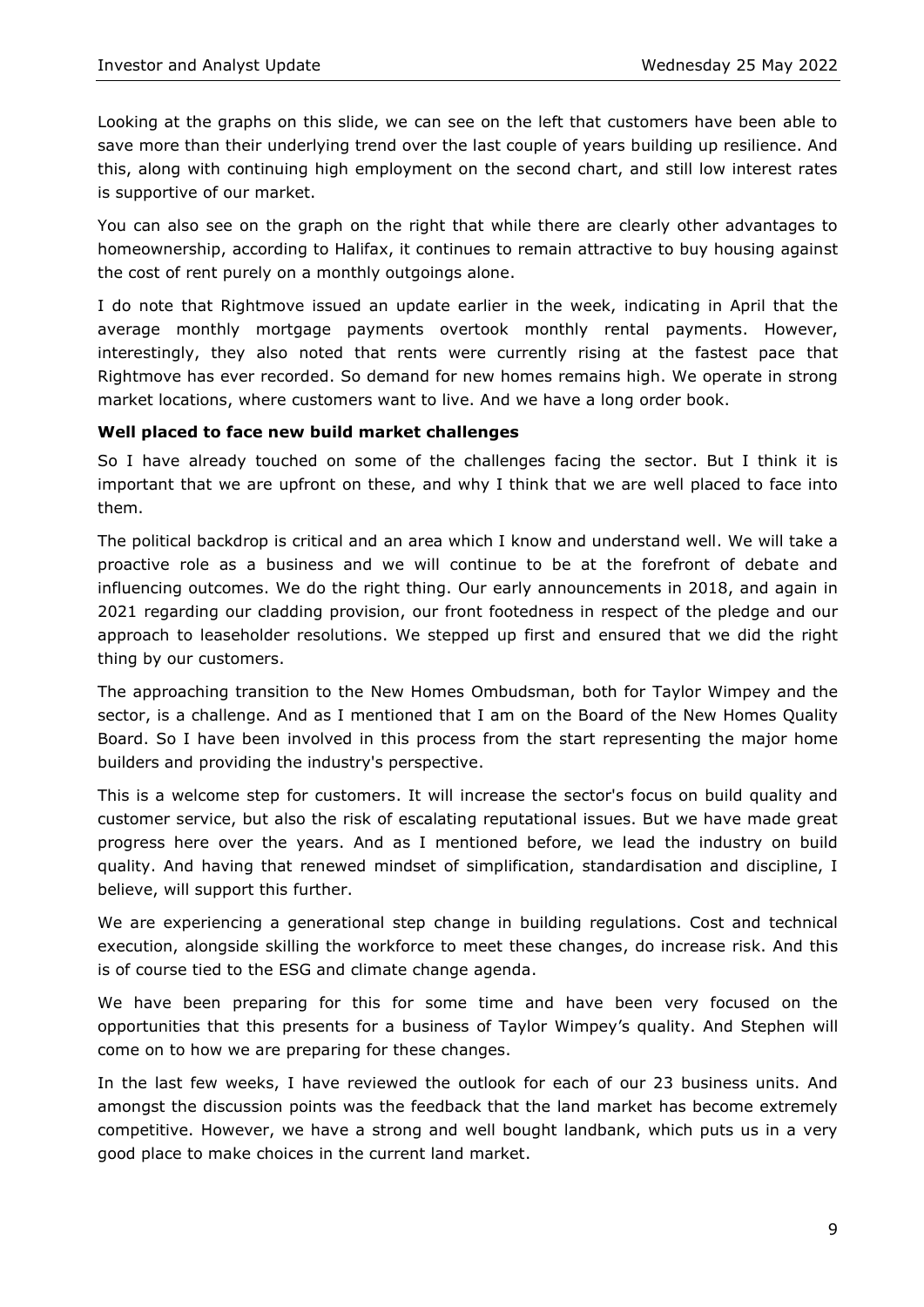It would not surprise you either to hear that they also have much to say about challenges in the planning environment. It has been a challenge for many years, and with our highly experienced teams, Taylor Wimpey has weathered the challenges better than most.

However, it is clear that the pandemic has placed further strain on an already under resourced planning departments. And this resource crisis has become a limiting factor to development of all types. There is no easy fix to this. But our teams are experienced and highly professional and have a long history of working in partnership with local authorities, and Lee will illustrate some of those examples.

In the meantime, we continue to raise our concerns with Government and have indicated our desire to work in partnership with central and local Government to resolve the issue. News of increased planning fees and the Levelling-Up and Regeneration Bill are only likely to relieve the situation in the medium term. And only then if the increased fees secured are ring-fenced within planning departments.

But with challenges come opportunities for value and differentiation, probably now more than at any other time, if we address them well. And as you've heard, I believe we can.

#### **Cornerstones of value and a clear strategic focus**

So let us run through our opportunities, the real cornerstones of value for Taylor Wimpey. Land, as I have said, a key driver of value. And as you know, if you do not get it right, then it is a struggle. But I think that we have this very right.

With a strong long position in hand, we can now take a more agile approach to land, flexing within the market conditions to maintain and protect value and future margin, whilst continuing to deliver growth. And Lee and I will go into more detail later. And you will see how we believe this is a key differentiator.

In the short term, we remain committed to delivering additional volumes in 2023, because of our increased land buying over the last couple of years. The land market is tougher today than in recent history. But our landbank and strong relationships with vendors gives us choices. And we can be selective about new land purchases without sacrificing our focus on profitable growth.

While we remain active in the land market, an agile land strategy is needed to drive and deliver the most value from our assets. We continue to believe that we have the capacity to deliver volume growth to around 17,000 to 18,000 completions within our existing structure. However, if market conditions deteriorate, we will prioritise margin.

Our strategic land pipeline is a competitive advantage in its own right, giving increased optionality and opportunities to protect value. This is an area that we have invested in continuously for decades, building a sector-leading position. And having done so, we have been more recently focusing on securing delivery from our mature pipeline, and transferring the assets to the operational businesses.

As a bit of an old land hand, it is great to see sites that I walked and signed off on in my early years at Taylor Wimpey coming through, including in fact one of the examples that Lee will share with you in Greater Manchester, which we acquired freehold and will be going into production next year.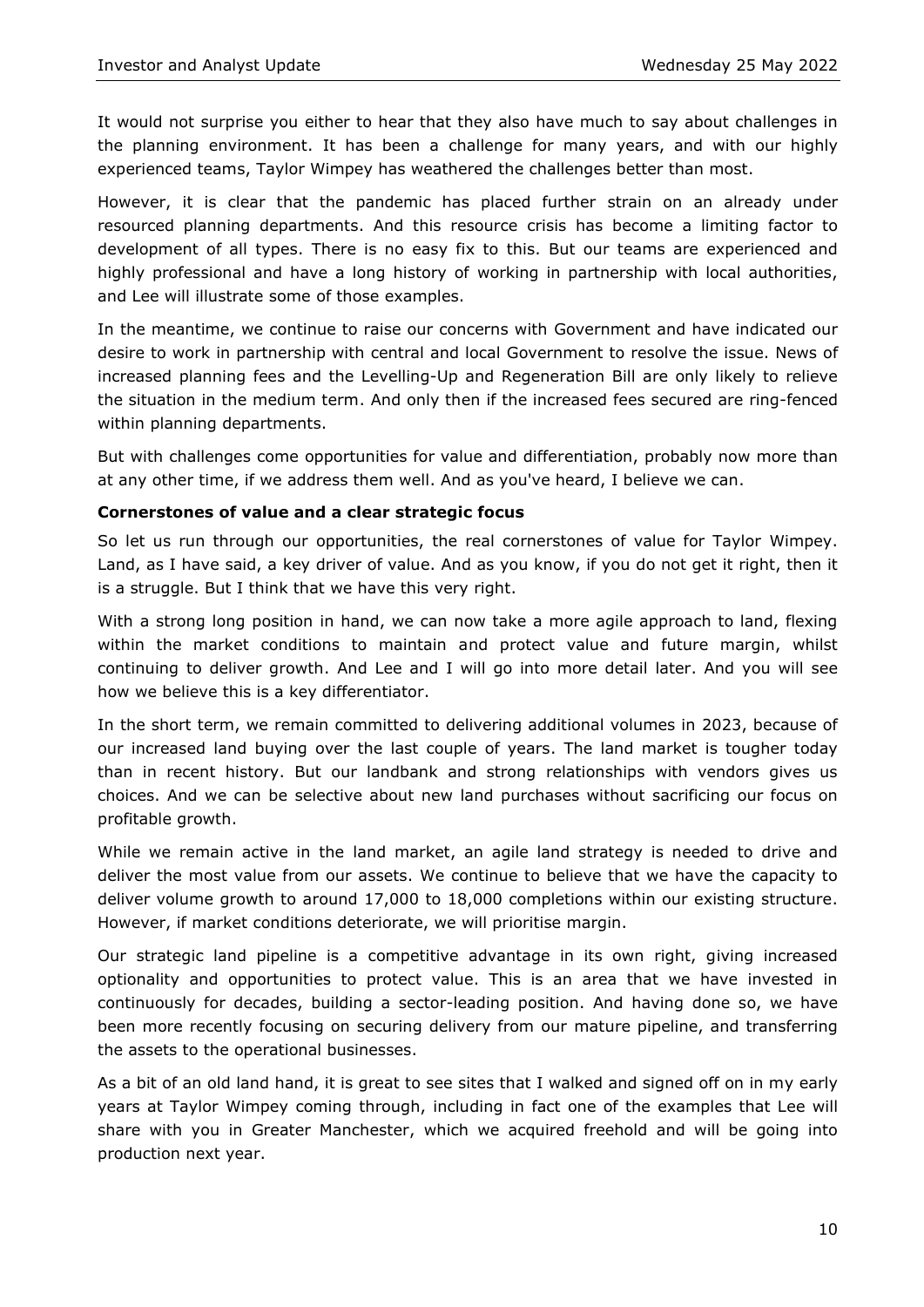We benefit from a deep and mature strategic land pipeline, which we control at very low cost. And strategic land becomes a bigger differentiator when the short-term market is more competitive as it is now. But I will leave it to Lee to get into the detail with you.

Operational excellence means an efficient business model, targeting operational excellence including better understanding of our customer, a viable plan for future skills and resources and addressing regulatory changes with effective and efficient technical solutions, including, where appropriate, modernisation of construction methods.

While land is ultimately the key driver of value, an efficient business model is needed to, minimise execution risk, manage the headwinds in regulation, and increase and sustain margin.

We will take a rigorous approach to driving value from all areas of the business. And you can hear that that is something that I am personally very focused on. This sharper operational focus is a discussion ongoing across the business in all functions and will extend the way we report internally. An example would be our increasing focus on key areas such as production efficiency and cost management.

But to be clear, there is no single shot in the arm. Our improvements will come through small incremental improvements, as I have illustrated in some of today's examples. But it is in the attention to detail, which I am extremely focused on and which I know will ensure that Taylor Wimpey delivers sector-leading outcomes.

Investors can rely on Taylor Wimpey to take a future-focused approach to modernisation of construction methods and build innovation, including expanding our use of timber frame, driving standardisation, and efficiencies. For example, our review of design and technical specifications removed recurring areas of build complexity. An example of this would be structural bays, and increase the opportunity to utilise offsite componentry, improving build quality, reducing reliance on constrained skills, reducing waste, and providing improved cost management.

We have made great strides in build quality. As I said, we are a five-star customer service builder. And we need to better understand our customer to ensure that we meet their expectations, particularly in their expectations of the environmental agenda and drive opportunities to further enhance value through selling prices.

And that leads me nicely on to sustainability. From a sustainability perspective, I believe that Taylor Wimpey has been an industry leader around many areas including community, workplace gender balance, and the environment.

As we all strive to create a better reduced carbon world, our work continues at pace, which is important for all stakeholders. This is an area which is evolving quickly, and we will keep pace, ensuring that our plans maintain our reputation, our competitiveness, and that it is deliverable.

Sustainability has always been an important part of Taylor Wimpey, and is an area where we have challenged ourselves to be even more ambitious. ESG is embedded in all areas of our business. And we continue to target areas where we can make the most difference to futureproof the business as we transition to new regulations. And this includes continuing to make progress on our net zero plan, which you will hear more about next year.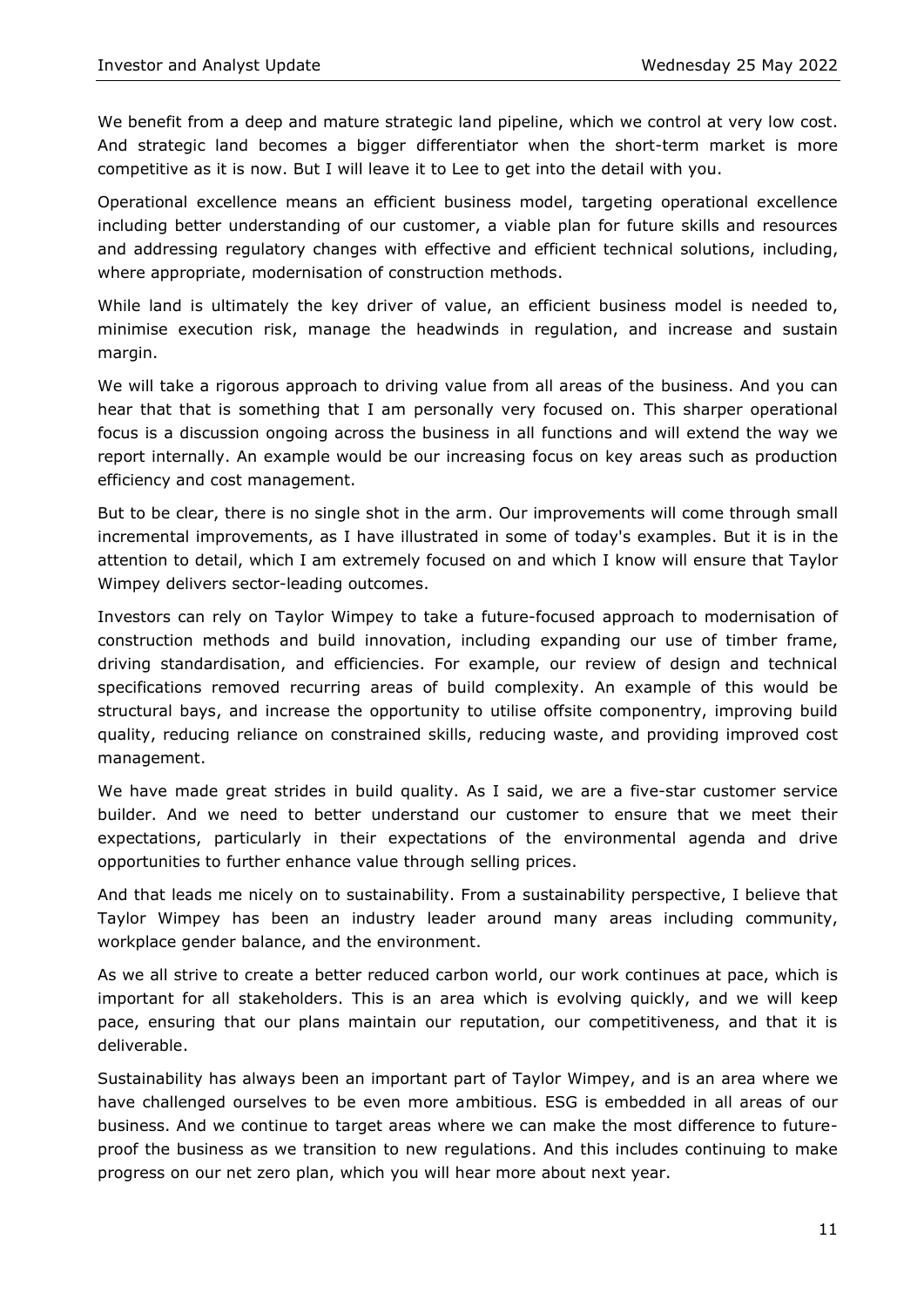And of course, capital allocation and shareholder returns. We have demonstrated that we are a highly cash-generative business in all stages of the cycle. And whilst Chris will take you through this in more detail, I also wanted to be clear that we will remain disciplined in all areas of capital deployment, be it in land investment, delivering, against our dividend policy, or returning excess capital to shareholders.

Capital allocation is central to our investment proposition. And we remain focused on optimising our capital to deliver superior returns for shareholders.

So I will now hand over to Stephen and to Nick, who will be talking to you about some key areas within operational excellence and how we are driving out further efficiencies. Thank you.

# **Operational excellence and fit for the future**

Stephen Andrew

*Group Technical Director, Taylor Wimpey*

#### **What you will hear**

Thank you, Jennie. Good afternoon, everyone. Thank you for coming. I am Stephen Andrew. I am the Group Technical Director for Taylor Wimpey.

And today, I am delighted to have the chance to talk you through our preparations for the future at Taylor Wimpey, particularly our comprehensive preparations for the change in building regulations from 2022 through 2025. And then I will describe some of our innovation work and how we are driving modern and offsite construction techniques. And I will explain our holistic business-wide approach to preparing our business for the zero carbon challenge.

Then Nick Wright, our Group Supply Chain Director will take you through how we are driving operational excellence through procurement efficiencies and our successes around simplification and standardisation of supply chain, while managing and mitigating supply chain risk. Nick will describe the meaningful benefit and value that Taylor Wimpey Logistics brings to our business and will explain the collaborative approach to our supplier training programme.

#### **Adapting to meet changing regulations and protect margin**

So, on my first slide, you can see the timeline of upcoming regulatory change, which we have been preparing for, for some time. I would not go through every stage here. But I think it is useful to highlight the high tempo of change we face as an industry. And you can see how we need to continue to be agile in our thinking to adapt to these.

To highlight two main milestones that are the short-term changes to regulations, which is: Part L - Energy; Part F - Ventilation; Part O - Overheating; and Part S - EV Charging.

You may be familiar with some of these. These come into effect in England from 15 June this year, with a one year transition for existing sites to 15 June 2023. Since the Government published its consultation paper for Part L and F back in October 2019, we have been making preparations for its introduction. We are therefore confident in a range of solutions, which I will talk you through in a moment.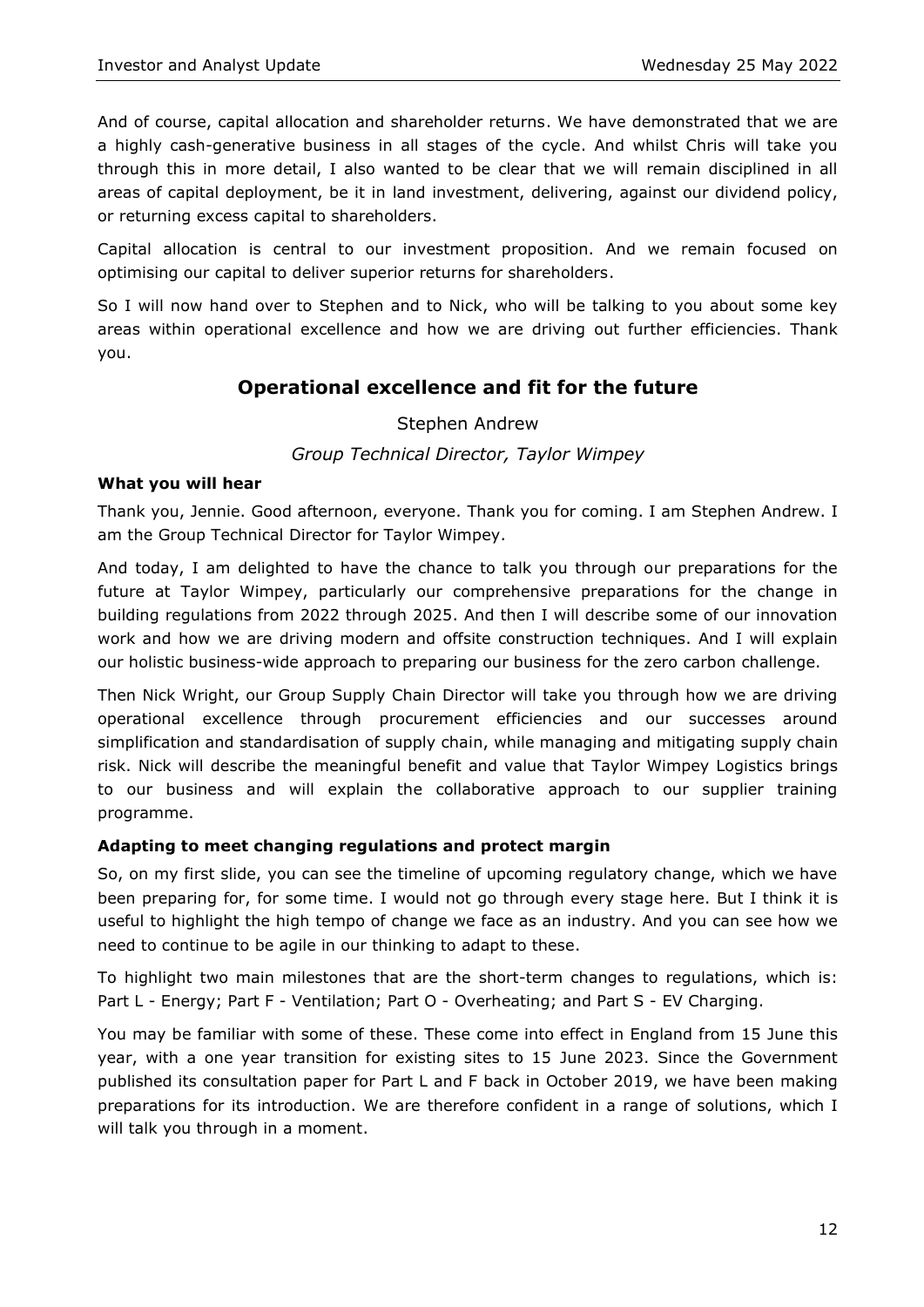The second significant milestone is the Future Homes Standard, which will come into effect in 2025, and a year earlier in Scotland. My next few slides will explain through illustrations, how we are adapting to these challenges.

#### **Current Taylor Wimpey home**

So what do the changes look like? If you look at a typical Taylor Wimpey house that we construct today, it is a very good start. The homes are well insulated with good fabric performance through the walls, floors, roofs, and windows. With heat and hot water from natural gas boilers. And would typically have around 64% lower carbon emissions than a similar older second-hand property.

#### **Part L&F compliant home**

And here is what our house would look like incorporating Parts L, F, O and S. So a typical house in all sites in England in just over one year's time. This will deliver the interim target of a 31% reduction in carbon emissions measured against the emissions of our current homes. This is done through improvements in fabric performance and addition of low carbon technologies.

To give you a sense of the impact of these changes, we have been factoring in the costs of Parts L, F, O and S of £3,500 per plot into our land purchases for some time now, and have also factored in allowances into our strategic land procurement. It is worth pointing out that we await the final version of the industry energy modelling software SAP to be issued from Government. However, we expect our complaint specification to be something very similar to this image.

And for the customer, this will reduce the emissions of the home whilst also reducing the energy demand, further increasing the attractiveness of our customer proposition in terms of energy use and cost, which is obviously top of the mind at the moment.

As Jennie mentioned at full year, we expect this will set our homes apart from the existing housing stock. We expect to be introducing some energy generation technologies on these homes such as PV panels, together with a series of energy saving heat exchange technologies, such as wastewater heat recovery and flue gas heat recovery systems, both of which transfer residual waste heat from wastewater or hot flue exhaust gases to preheat incoming cold water feeds. This reduces the energy required to heat this water.

We also expect to upgrade the fabric of our homes to ensure that we are further reducing the heating demand. This could be through improvements to insulation in floors, walls, roofs, and possibly a change to our glazing specification to triple-glazing. The proposed thermal break lintel will assist in reducing heat loss from the inner to outer leaf of the home. And a modest reduction in air tightness figure will reduce the energy loss from the home while maintaining a good air quality within the home.

The fabric and technology advancements illustrated here have either already been trialled in our businesses or are already in use in areas such as Scotland, where solar PV panels are already installed. This gives us confidence that these are viable and tested solutions to meet the regulations and are proving attractive to our customers.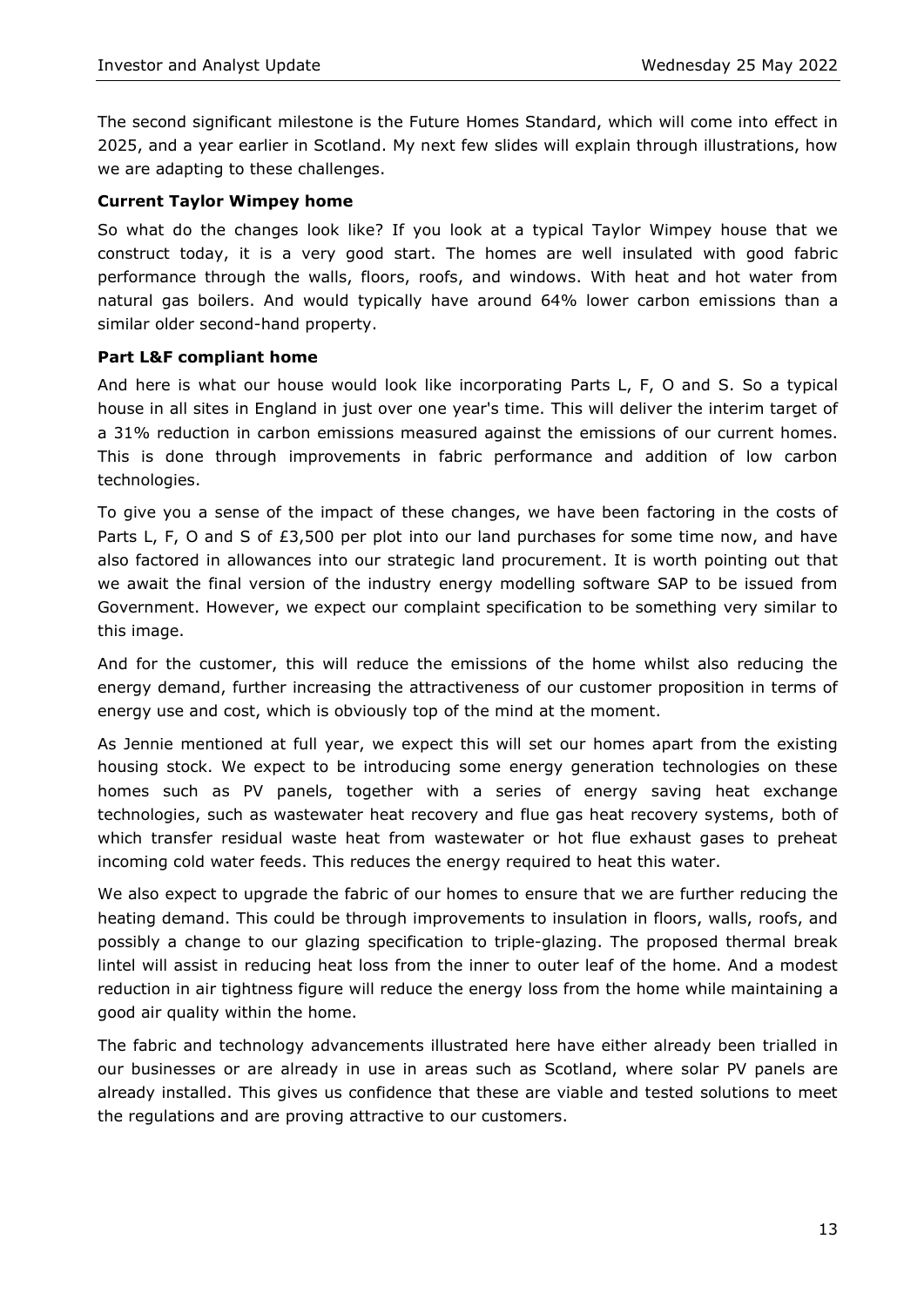#### **Future Homes Standard home**

And finally, in the graphics, the most significant move to Future Homes Standard in 2025, that will require a 75% to 80% reduction in the carbon emissions from new homes, again measured against our current homes. This will also require heating and hot water in these homes to be provided from a low carbon source, meaning we will no longer be able to use natural gas in new homes from 2025.

We are already planning for this. These homes can be described as 'zero carbon-ready homes', where they are highly energy efficient, and they would be considered zero carbon homes after the decarbonisation of the national electricity grid.

In addition to the enhancements described on the previous slide, we aim to make further fabric and technology improvements in 2025. The range of solutions illustrated will vary for each house typology, as the carbon emissions vary across house types. For example, a large family detached home will generate more carbon than a small terraced home and the specifications may then vary to meet the Future Homes Standard.

The major addition you can see here is the inclusion of an air source heat pump as an example of a low carbon heating source. We are trialling other low carbon heating technologies in addition to looking at underfloor heating and smart technology, for example to control the heating demand and distribution of heat and hot water more efficiently throughout the home.

To successfully reduce the heating demand on the home, we need further advances in fabric performance, and that is likely to involve increases in the cavity size to accommodate more insulation in the walls.

We currently await the Future Homes Standard Government consultation, which is due in spring 2023, before we can formalise any of the thinking. However, we are engaged with supply chain and we have a good understanding of current process. Our peers have quoted in the region of up to £10,000 allowance for 2021 Parts L, F or S, and 2025 Future Homes Standard combined. And we are comfortably within this, and are making allowances for this in our land acquisitions.

As you can see from the graphics, there are a lot of benefits to the customer. And in this time of rising energy prices, it is clear to see how a home with a 75% reduction in carbon emissions will be an increasingly attractive proposition for our customers and will help differentiate new build from existing housing stock.

I will talk a little bit more about customers when I take you through our approach. But it is fair to say these are significant changes, and we are very aware that we need to get this right and that we take customers with us on this journey. So a lot of thought is currently going into this.

#### **Planning and preparing for changing regulations**

So what are we doing to prepare? You will be pleased to know we have a lot of experience managing changing regulations at pace. And we have done a lot of work to get out in front of these changes. We have a dedicated R&D resource, which is constantly testing new innovations, and carrying out regular trials of construction technologies and build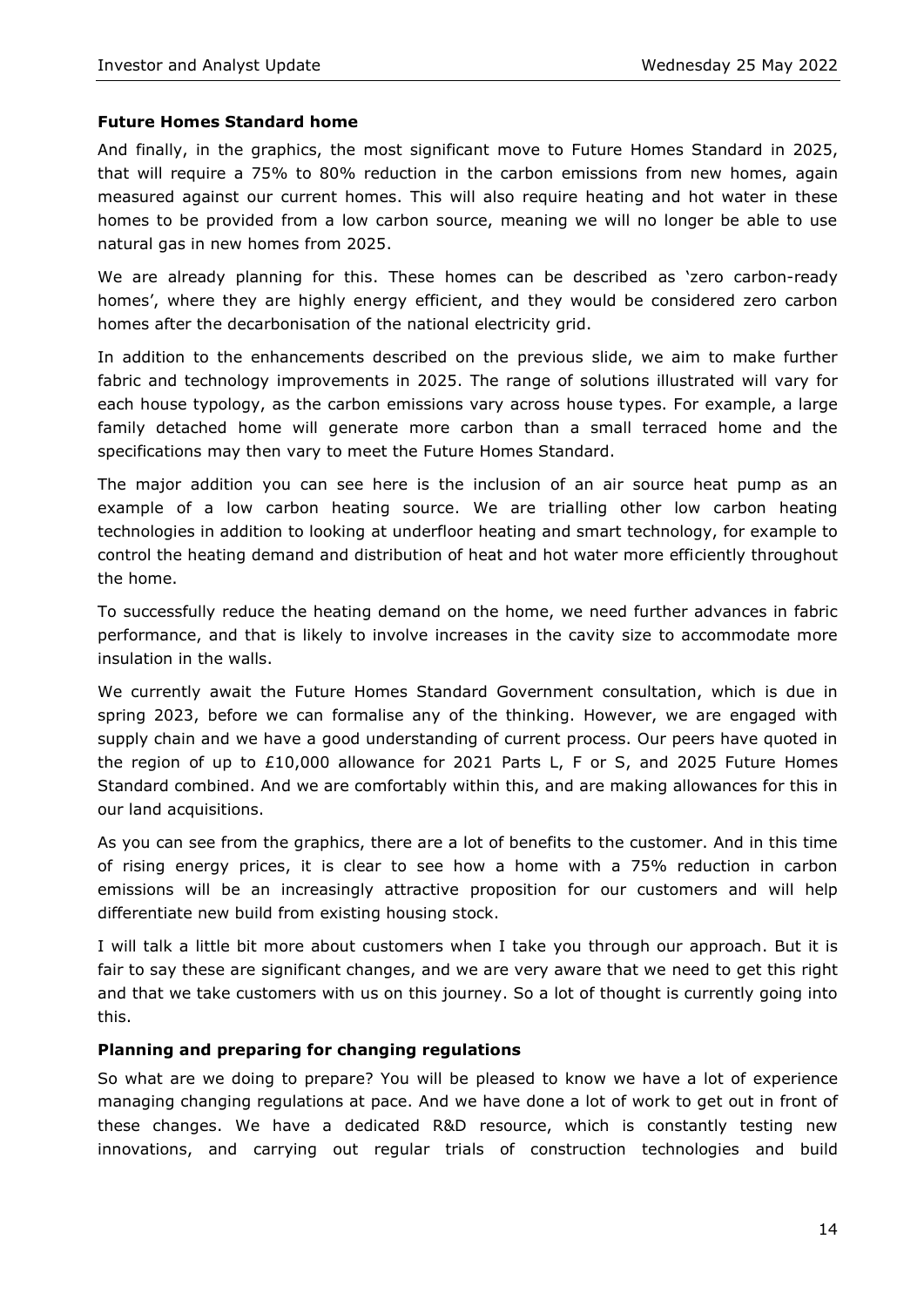methodologies to improve our build efficiencies, whilst considering changes to skills and workforce, reducing waste and improving build efficiency.

We have used this data-driven approach to inform our preparation for L and F. And the same will be true for Future Homes Standard. Richard Kinloch, our R&D Manager, is in the room today, and he will be happy to discuss any innovation work with you following the presentations.

We will trial a short-listed range of fabric and technology solutions on a live site later this year, which will enable us to assess and progress these early next year. The trials will encompass traditional masonry construction, and timber frame, combined with fabric upgrades, and a range of low carbon heat and hot water configurations, aimed to create a robust, deliverable, customer-focused and design-friendly specification for Future Homes Standard 2025.

We have mentioned the technology solutions we will be looking at, which are listed on the screen in front of you. Referring back to the images, it is worth noting that many of the proposed solutions for upcoming changes have been used in parts of our business already. For example, triple-glazing and underfloor heating used in some London properties. And we have been using PV panels for some time across the business and fully in Scotland for over five years.

So just to give some reassurance that we have extensive knowledge on how a number of these technologies work, and how to implement them. So the challenge is more one of scaling up and securing the supply chain, than reinventing the wheel.

#### **Holistic approach to net zero carbon**

So far, we have established there are a lot of challenges. And here, we just want to give you the sense of how we are tackling these challenges holistically across our business. As much as this is a technical and design issue to solve, it is also an operational and production issue. Making sure we have the relevant skills in place to implement solutions is vitally important, and the supply chain there to support that. And as I also mentioned, it is a customer issue.

We have to bring the customer with us on this journey. They have been used to decades of gas boilers. And with a new heating solution that does not work in the same way, we need to educate the customers on that. So the sales and marketing effort and the customer education is important.

It is therefore a coordinated business-wide approach, which is required to successfully deliver the net zero carbon agenda. To ensure this, we have an active cross-functional team across Taylor Wimpey, tasked with preparing all parts of the business for the future. And this diagram shows all of the areas involved to manage and deliver a roadmap to zero carbon.

The team is comprised of the functional heads and meets regularly reporting to the Group Management Team. And when you think back to the timeline on my first slide, this is a group responsible for ensuring we are well placed for the future and prepared ahead of time for the upcoming changes associated with the climate emergency.

This team working collaboratively across functions will reduce risk and maximise the outcome from a customer, resource, cost, margin and efficiency perspective. The team are also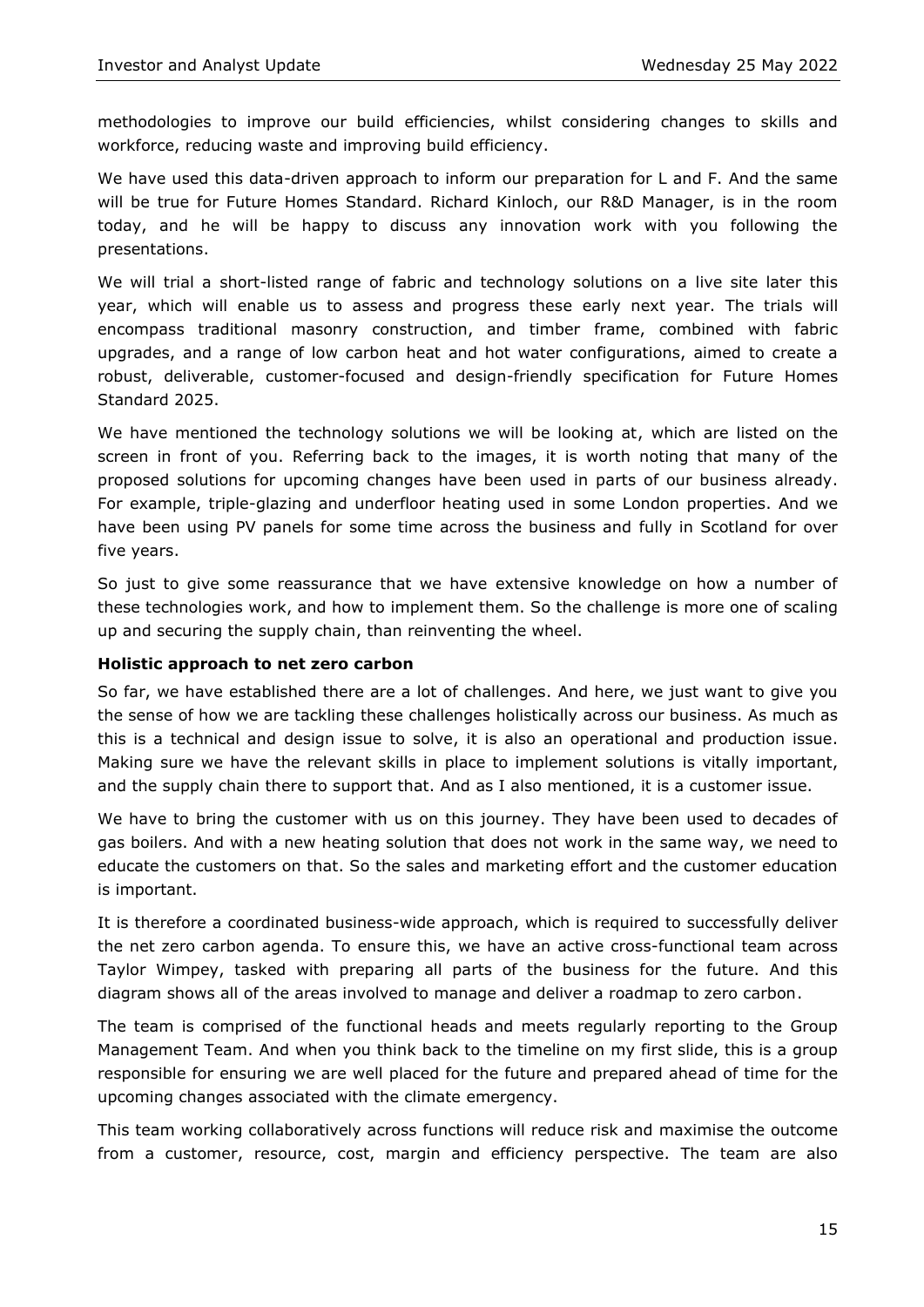engaged with external industry and Government groups to influence and support the changes associated with the climate emergency agenda.

As Jennie mentioned, ESG is embedded in our business, and we have a proven track record of successfully delivering regulatory changes on time over two decades across England, Wales and Scotland. And whilst, this is a step change in standards, we are confident in our experienced team to deliver.

#### **Sudbury – the heat network**

And here is a great example of where Taylor Wimpey is leading industry with an exemplar air source heat pump district heating system. We are familiar with similar systems which have been installed previously in some London apartment buildings.

However, this is our first housing development to be served by a networked air source heat pump solution. The district heating system offers an alternative to individual air source heat pumps to each individual property and will provide heating and hot water across the development from a centralised energy centre and pipe network.

This is an efficient and cost-effective approach on large development sites. This development is already underway and will deliver a community air source heat pump solution across 950 homes. This demonstrates it can be delivered at scale to meet our future low carbon aspirations.

I would not go through all the technical specifics on this slide, but the system requires no hot water cylinder in the home or underfloor heating. It will work with a smart metre allowing online account management and is future-proofed to convert to hydrogen, if that proves viable in the future.

#### **Simplification, standardisation and innovation**

And if you now expand from meeting the challenges of regulation to some of the inroads we are making into modern methods of construction, or MMC, we do not tend to shout about this a lot and it is not new to us. But we do, do a lot of work to continually improve our build quality of our homes through innovation and simplification. And with ESG embedded in the business, we are further forward with sustainable construction than you might think.

As I mentioned, we are constantly trialling new technologies and processes and those that enhance efficiency, safety, and reduce costs are quickly embedded into our business.

Offsite manufacturing is also one way we can mitigate the skill shortage in our industry, whilst improving the quality of our homes. So to give you a sense, here are the elements where we incorporate MMC into our homes. And you can see that in 2021, nearly 90% of Taylor Wimpey UK homes used elements of MMC and we remain active in advancing innovation and are progressive in outlook.

We continue to test this and look to expand usage where it is beneficial to the business. And as Jennie says, we have increased appetite to accelerate the pace, and which I will come on to now with timber frame, which is important to us.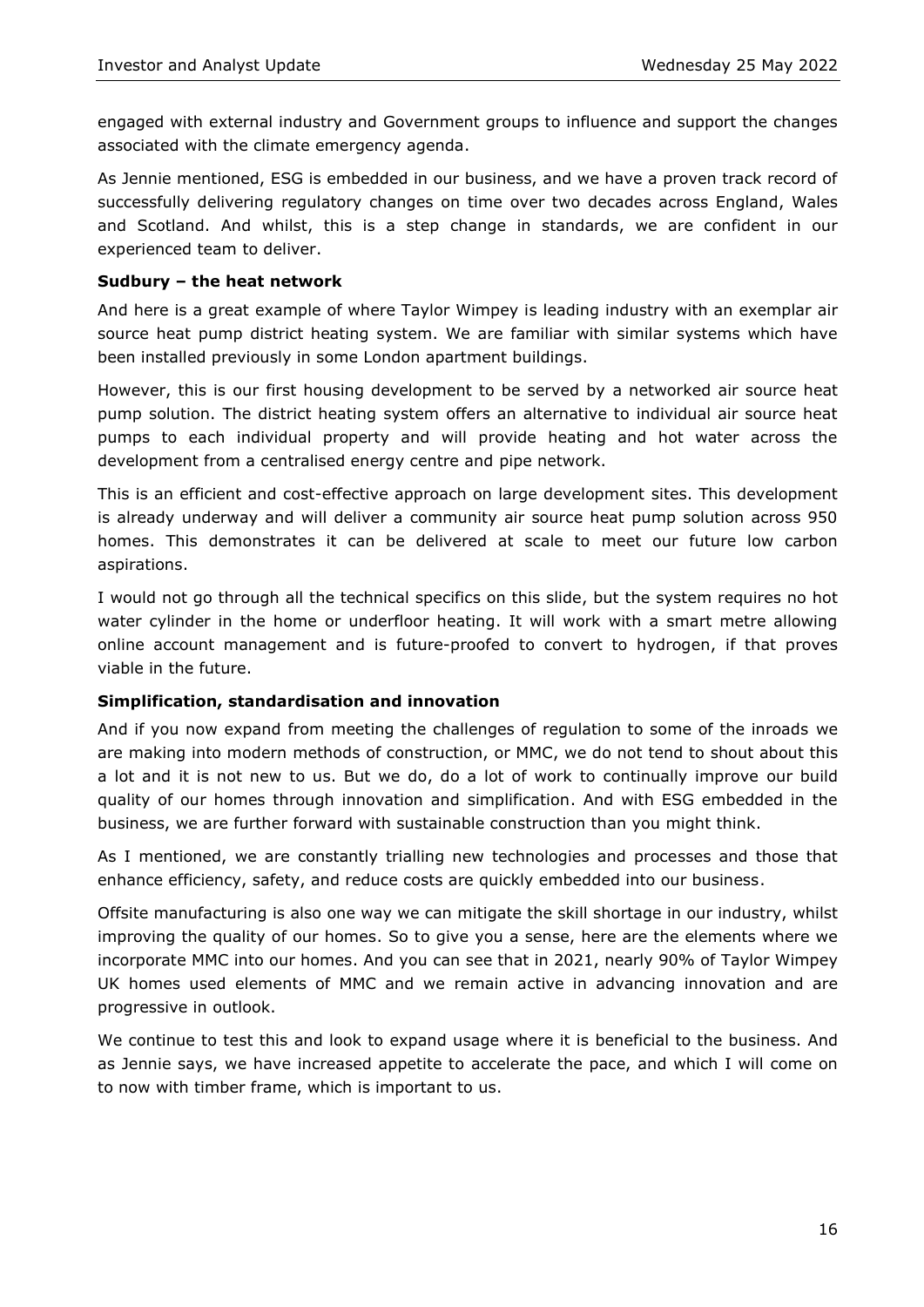#### **Driving value from timber frame**

An example of our use of MMC is timber frame, which you will all be familiar with. This is attractive for a number of reasons. It offers: offsite manufactured products; improves the accuracy, quality and consistency of onsite works; and can increase the speed of build.

From an ESG standpoint, timber frame also offers lower embodied carbon alternative to brick and block and helps to underpin our strategy for the Future Homes Standard. We have previously trialled advanced timber frame solutions. However, while we constantly challenge ourselves to find the best products for customers and wider stakeholders, we also balance our cost discipline and supply chain security.

Timber frame is important to us, very much fitting into what Jennie called out in terms of simplification and helping us address the skills challenges. In the chart, you can see our progress in timeframe adoption. And we continue to target increasing take-up throughout the business. So this is very much in our plans, and you can expect to hear more on timber frame for us going forward.

I will now hand over to Nick to take you through operational excellence. Thank you.

## Nick Wright

#### *Group Supply Chain Director, Taylor Wimpey*

#### **Procurement – standardisation, simplification and supply chain security**

Thank you, Stephen. Good afternoon, everyone. It is a pleasure of mine to be here today to talk to you about our ongoing supply chain journey. I just want to start by taking you through the TW procurement strategy that we launched in 2019.

The benefits to the business are a number of key outcomes, but primarily improving build quality, speed, and enhancing our offering to our customer.

There has been, in recent years, a greater intensity and focus on driving Taylor Wimpey to be a more efficient and disciplined business. This focus continues, and there remains further target areas. This enhanced and increasing discipline has enabled us to clearly differentiate ourselves by bringing multiple benefits to the business, such as: supporting the introduction of the Taylor Wimpey new house type range by standardising products within it; achieving cost benefits by removing costly special products and outliers; improving material availability by being able to more accurately forecast demand to our suppliers across a much smaller number of SKUs; and it also supports improved quality installation because of the repeatability of the product being installed, which improves build quality and is further supported by our supplier training programme, and I will touch on that a bit later in the presentation.

#### **SKU reduction – internal doors and appliances (examples)**

As an example of the strategy, the Group procurement team have worked extensively with our appliance partner, to realign our range in line with a much more prevalent retail sector. This included simplifying our appliance offering to our customers by removing an interim brand to reduce customer confusion on the brand offering, whilst being able to secure greater material availability with increased cost savings.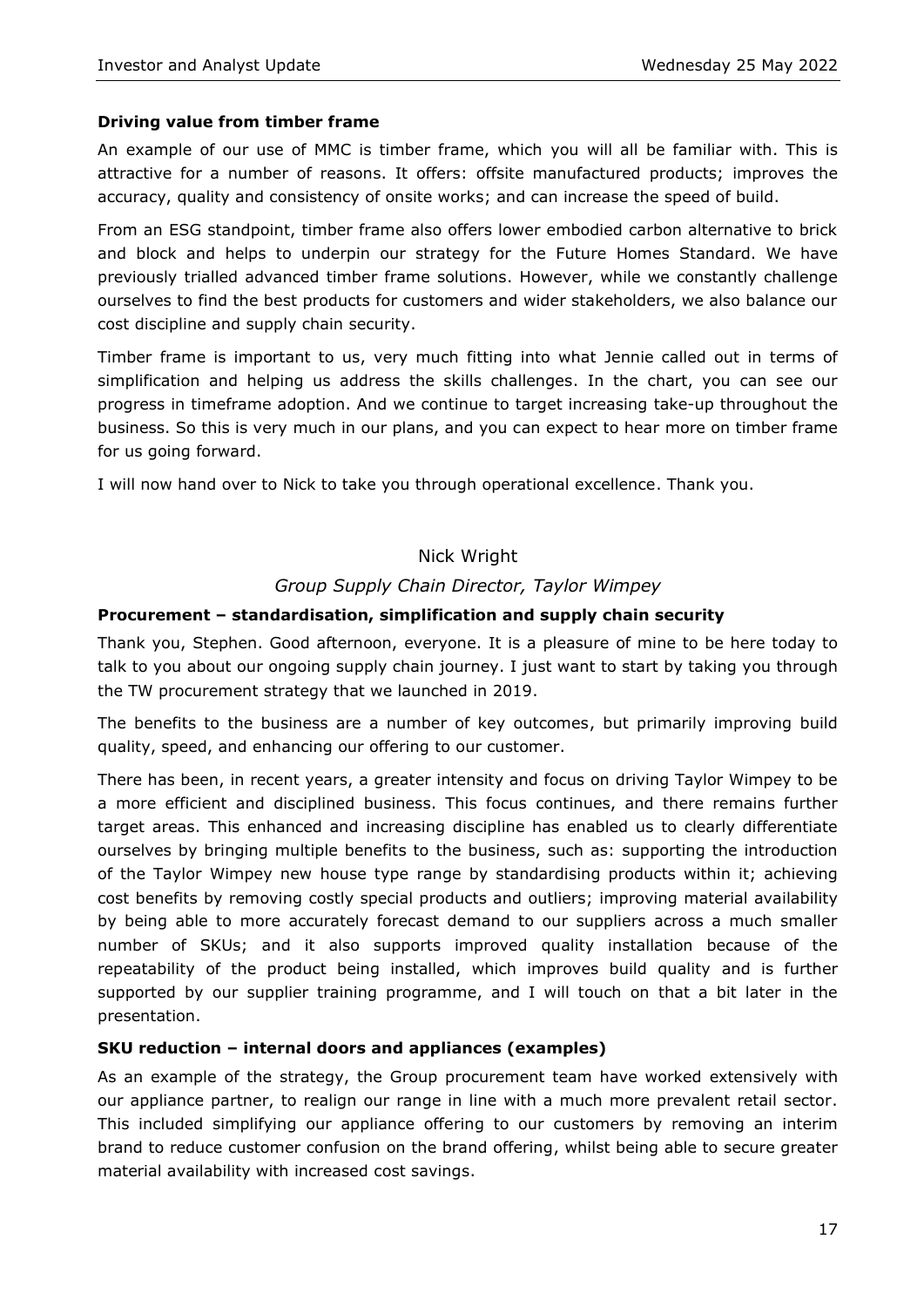Another win is the improved ability for TW to forecast demand to our partners far more accurately on the 44 models of appliances that we end up with rather than the initial 185. This in turn leads the supplier to be able to hold stock with confidence, shortening their lead times and ensuring material availability while reducing costs through the removal of higher cost specials.

The door example you see on the screen required a combined exercise of significantly reducing our complexity by reducing the number of door styles we had, at the same time as dual sourcing to protect future supply.

#### **Managing supply chain risk**

Moving on to managing supply chain risk. We have been working hard improving our supplier risk process for a number of years now. And as a result, our visibility and understanding of our supply chain has increased considerably.

The above are just five of a large number of questions we have been asking our suppliers over the last two to three years. And it gives some insight into the level of detail that the procurement team have reviewed to improve their understanding. And have enhanced the supply chain risk management process to highlight risks across the whole supply chain, rather than just our first tier suppliers.

This includes understanding all points within the supply chain, in addition to recently reviewing supplier ownership. This has helped hone our thinking around risk to the business originating within our supply chain, resulting in us changing a number of our supply chain routes to further improve supply chain material availability.

The benefits of this approach is that we have been able to secure supply on a number of critical products, allowing continuation of build and keeping our customer commitments.

As I mentioned, our work resulted in changing a number of these supply chain routes to improve material availability, which in itself means on-time delivery, customer satisfaction, and delivering financial results.

#### **A robust onboarding process for new products**

Following on from Stephen's update on our readiness for regulatory change, the procurement team implemented a robust cross-functional sourcing onboarding process to ensure that critical actions are addressed as we embed these new technologies into our homes.

This covers not only the commercial and technical aspects of the supplier's offering, but importantly, introduces factors around long-term viability of a supplier to produce a new product at required future volumes. Our procurement, technical and R&D functions have been assessing the wider marketplace, specific technologies and suppliers, which includes gaining a detailed understanding of potential suppliers' approaches to ramping up production to meet these future volumes, as well as understanding warranty provisions and preventative care regimes of some of the more fledgling technologies.

In summary, running the business with this adherence to process and discipline protects the business in the future.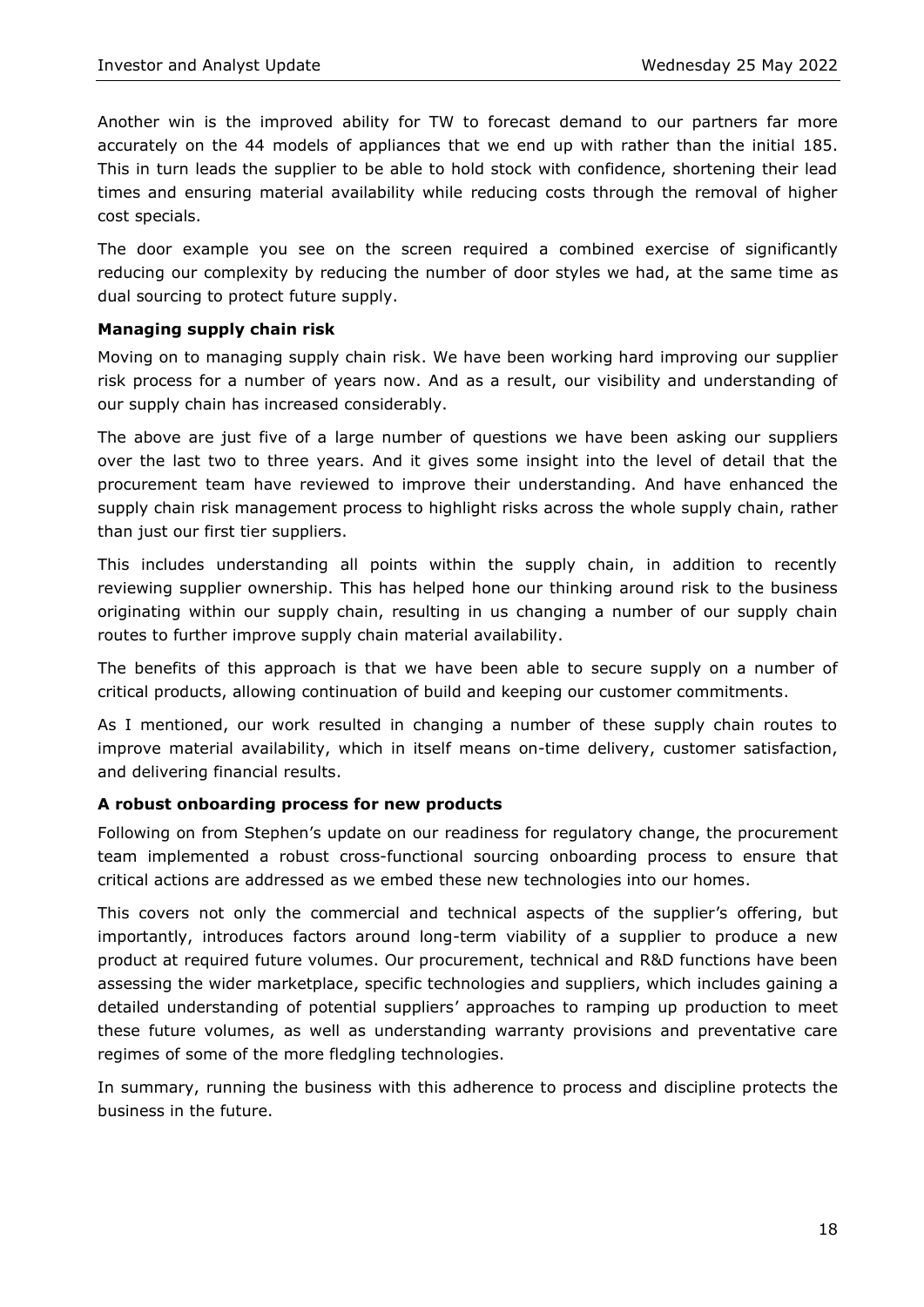#### **Sustainability – Taylor Wimpey and supplier actions**

Jennie mentioned earlier that you will see ESG woven through each presenter's slides today and procurement is no different. Working with our suppliers, Taylor Wimpey Group procurement supplier collaboration has resulted in us working much more closely with our partners on their sustainability strategy.

Given the impact of our supply chain on our Scope 3 targets, the TW procurement team, with the support of the TW Sustainability Director, have issued a detailed supplier questionnaire to help us understand the maturity of our supply chain when it comes to sustainability, so that we are in a better position to deliver against the wider Taylor Wimpey sustainability commitments whilst working towards our supplier sustainability strategy and plan that will form part of our future sourcing and selection process.

#### **Supplier training programme**

I want to move on to an activity that we feel sets Taylor Wimpey apart from our peers. Taylor Wimpey are the only major housebuilder to have been introduced a supplier training programme. The supplier training programme is a cross-functional collaboration, including procurement, production, technical, and health and safety. And is aimed at ensuring our direct labour and our subcontract base are fully trained and compliant to the latest manufacturer's installation and fitting guidelines.

The aims of the programme are to instil expert knowledge across direct trades and subcontractors that drives quality right first-time installation, and not only does this improve speed and quality of build, it reduces customer care issues significantly and tightens our relationship with the suppliers.

#### **TW Logistics**

Moving on to Taylor Wimpey Logistics. Taylor Wimpey Logistics, for those of you who do not know, provide value-added service to our business units, by primarily providing pre-kitted build packs comprising of various products that align with our build stages of production on site. This aids production, improves speed of build, and significantly reduces site traffic.

Whilst being in existence for over 20 years, the Taylor Wimpey Logistics business has grown to become much more than an internal distribution business. This benefit can clearly be seen by taking April this year as a real example. The combined impact of the 28 suppliers, who deliver product into Taylor Wimpey Logistics was 78% on-time delivery. As a direct result of the strategic stockholding strategy employed within Taylor Wimpey Logistics, they were able to improve this inbound 78% and provide 97% on-time delivery build packs to our sites.

It now offers over and above delivery of these pre-kitted products to site a raft of other benefits, such as: producing takeoff and scheduling services, relieving the business units of this activity; safeguarding the BUs against fluctuating supplier performance and price volatility by holding strategic stock with annual pricing to the business units; and ensuring adherence and alignment to our standardisation and SKU reduction procurement strategy.

#### **TW Logistics build packs**

To move further on to driving efficiency with Taylor Wimpey Logistics, this slide highlights the logistics build packs that we offer to the business, what is contained within them and how they are aligned to our build phases on site.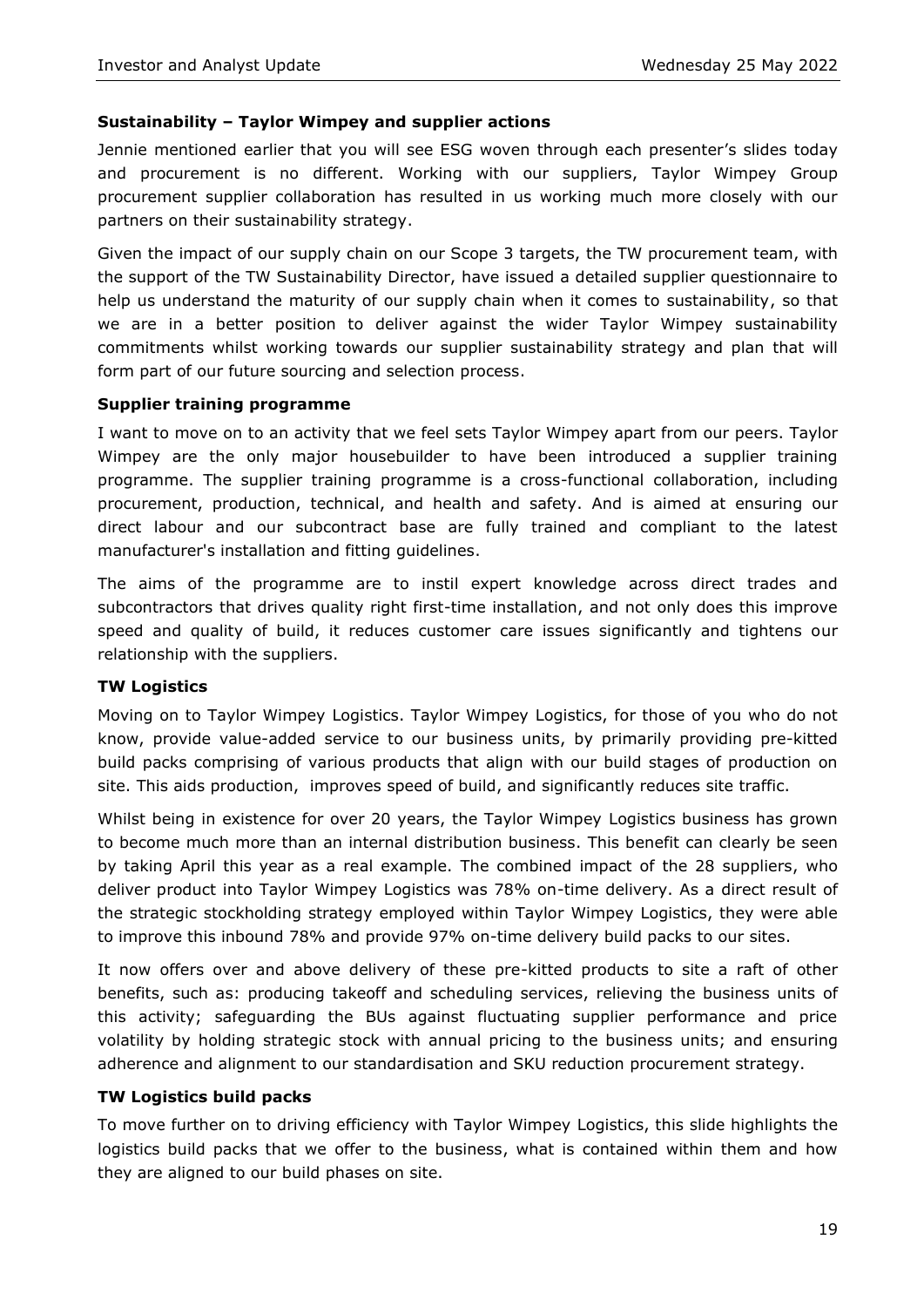Over the last two years, we have standardised our build packs so that they aid discipline to our standard house types, whilst ensuring product integrity. The build packs aid speed of build while ensuring the correct product for critical compliance and safety components. The majority of build pack products are internal to the property, and we are working with our production colleagues on enhancing trade-related build packs to support consistency in our build process.

Having moved to larger premises in 2021, the team are now well placed to further drive efficiencies, while expanding the offering we give to the business. Working closely with our R&D team and the business units, we are continually assessing what extra value Taylor Wimpey Logistics can bring to the business such as improving supply of these new emerging technologies.

#### **Operational excellence and fit for the future summary**

So in summary, by employing a sharp operational focus, we are ensuring Taylor Wimpey is future fit. The rigour and discipline being applied to all aspects of our operational excellence ensure risk is managed, while at the same time driving discipline and compliance throughout the business that will allow us to protect Taylor Wimpey from these changes and challenges.

The cost benefits, along with increased supply assurance, highlight the effectiveness of our underlying operational excellence. These activities both in terms of our readiness for the regulatory changes that Stephen took you through, and the elements of our procurement strategy, will continue at a pace, with work ongoing to achieve the desired outcomes, whilst differentiating and protecting the business.

Thank you for your time today.

# **Q&A**

**Jennie Daly:** Okay. I hope you found that a very interesting deep dive into our technical and procurement world. And congratulations to both Nick and Stephen for using as few acronyms as they could manage. Sometimes they can be quite a mouthful. So we have some time before a coffee break for Q&A. So really just interested in who has got some questions.

**Ami Galla (Citi):** Just two questions from me. The first one on the MMC components. Are there any parts that you currently produce in-house? And how do you consider the decision between producing it in-house or relying on external supply partners for that?

And the second one really is on the suppliers and how they are pricing in this current volatile cost environment. What proportion of your suppliers are now resorting to, say, dynamic pricing versus say fixed price agreements historically?

**Nick Wright:** So I will take the second one first, then. So I think given the environment in terms of cost pressure that we see on products across a whole range of products, a number of more commodity-driven products have moved to a more dynamic pricing. But we have been fortunate that in a lot of these, timber being primary example, that we have put in what we believe to be very robust cost control methodologies that allow us to track that commodity pricing globally and take advantage of those prices when they start to change going forward.

**Jennie Daly:** And then, so your first question, Ami?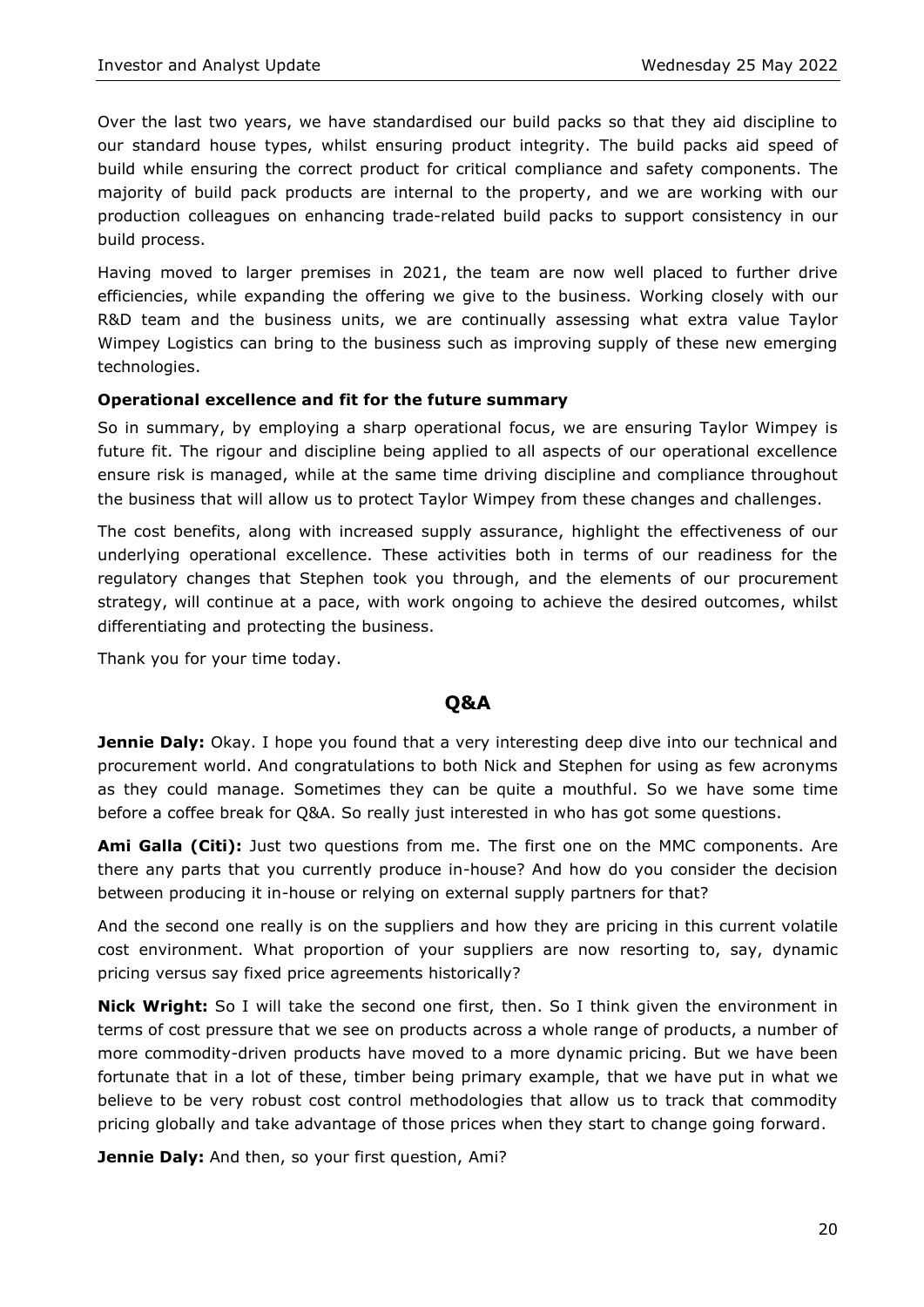**Ami Galla:** On the MMC components? I am assuming most of the components that are currently used in production are sourced from external supply partners. How do you think in future, is there a scale at which the cost, it is more optimal to produce that in-house? And how do you think about that decision?

**Jennie Daly:** Yeah. Well, maybe if I just take that to start with. So yes, we procure all of our components and materials externally. It is probably worth saying that vertical integration is something that we do continue to look at. We have looked at a variety of targets over the years. But it is really important that we find one that delivers real efficiency, and added value to the business. So I would say, we are very open-minded, but we have not quite found the right component, or the right material to commit to that at the moment.

**Aynsley Lammin (Investec):** Just on the £10,000 extra cost you estimate for the Part L, F, S and the Future Homes Standard. I mean, do you think the land market will absorb that? Do you think you can pass ones on to the customer? Just interested in your views. Or indeed, could it be actually less than £10,000 when we get the technology, etc.?

**Jennie Daly:** Well, there is two elements. And I think as Stephen pointed out, the L and F costs, we have been through the consultation, the regulations are live. Stephen can talk to you about the frustrations that we have with government's release of SAP software, maybe he can comment on that on a moment. But those are technologies that are fairly familiar and so we are feeling quite robust around the pricing of that.

Future Homes Standards, we still have not had the consultation, so we are working on our best informed estimates of where we think that is going. We have been building in the costs for L and F, that definitive cost, for some time in our land acquisitions, and we are making allowances for Future Homes. But really, we are looking at it as a cost to land.

Where the customer is at? I think, and we talked about this at full year. With the increasing energy prices, we can see that our customers are becoming more interested in energy efficiency and sustainability. But it is not yet a primary driver in the decisions that they are making. There is some benefit in green mortgages and that is helping extend affordability and that is very welcome.

So I do not think that we are there yet, Aynsley, in terms of the customer seeing additive value for the green technology and the regulations approvals. But I think that we are getting closer to the tipping point and as homeowners become more aware potentially of the cost of retrofitting, as we get closer and closer to the escalation, then that is potentially something that could come.

Do you want to just mention about SAP and how that is playing through at the moment, Stephen?

**Stephen Andrew:** Yeah, absolutely. I am quite happy to. So SAP is our energy modelling software. So it's produced by BRE working with government to produce a piece of software, and our industry uses that to model the homes and the solutions for the homes from a fabric and technology perspective. We would benefit from that as early as possible in a changing regulatory environment.

The way that SAP is rolling out at the moment, we're expecting SAP on  $15<sup>th</sup>$  of June or thereabouts. So we are going to have to react fairly quickly on the back of that, which, again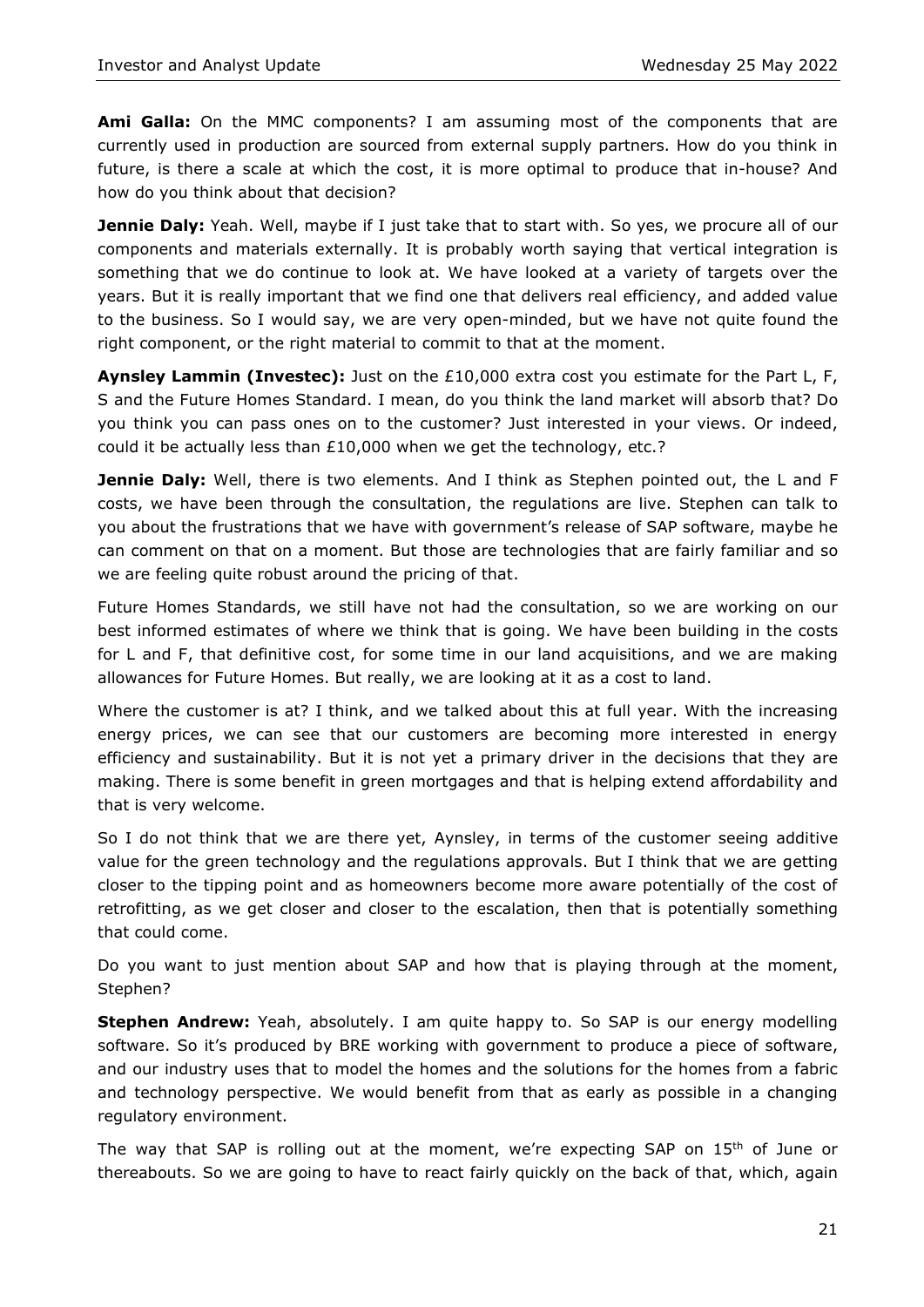from our point of view is really just confirming all of the modelling and work that has been done to-date rather than starting afresh, it's just confirming with the latest set of SAP modelling.

So it is an important step for us, it is an important tool for the industry. But we are nearly there, we have nearly got it from government but there has been a lot of work and a lot of lobbying through ourselves and we are part of the Future Homes Hub, which is a cross industry group working with DLUHC and everybody involved in SAP. So there is a concerted effort to get SAP over the line.

**Jennie Daly:** Yes. It is a bit of a frustration. Glynis, you have been very patient.

**Glynis Johnson (Jefferies):** I will rattle through a few and I might send a few your way Jennie as well. Just in terms of the quick ones, in terms of you mentioned increased cavity might be required on walls. Does that mean smaller amounts of internal space? In which case, have you factored that into the profitability calculations?

Second of all, just logistics. Forgive me, I do not know enough about this business. Everything goes to one place, you send it on? It looked like everything came from one dock that was slightly west of East Anglia. Given the increased cost of fuel, what is the balance in terms of those extra costs that might incur versus the benefits of having the supply?

And also, do you provide Lego kits? Is it just that you package together in one box the bits they need for certain build parts or build programmes? Or do you put them together, so actually on site, it literally just fits together and one piece arise? Just understand quite whether it is you effectively creating MMC, but without really doing the bits and pieces.

Got to keep going while I am at it. The heat network, how applicable is that going to be? I guess the question is, who maintains it if it goes down to 950 homes lose their hot water? Is it part of the community charge they would have to pay, a service charge? I am just wondering how applicable it versus individual homes having their own heating?

And then Jennie, couple for you, if I may. Customer service is gone local. What does that mean? What has changed in terms of customer service? Is that you keep someone on site for longer? What exactly does that mean? And then you have talked about the land market becoming more competitive. Can you just put that in perspective of two years ago, three years ago, four years ago, obviously, there has been a much better land market post-COVID, so just to get us the right context.

**Jennie Daly:** Okay. I am starting at the back, land market. We are going to come on to that, Glynis, in the second session. And if you still got questions, then we will come to that at the end. So let us put a pin on that one for now.

And on customer service, to an extent, yes, in some sites, there may be a house finisher. It is one of those roles where there is a number of different titles. But essentially, in our customer service handover from sales to customer service and the way that we have dealt in the past with snagging issues from customers, often it is they are effectively going through many hands.

And we recognise then there is a degree of frustration from the customer, because they see all of the production teams coming onto site and they do not understand why is that chap just not fixing my issue, and it is a really good question.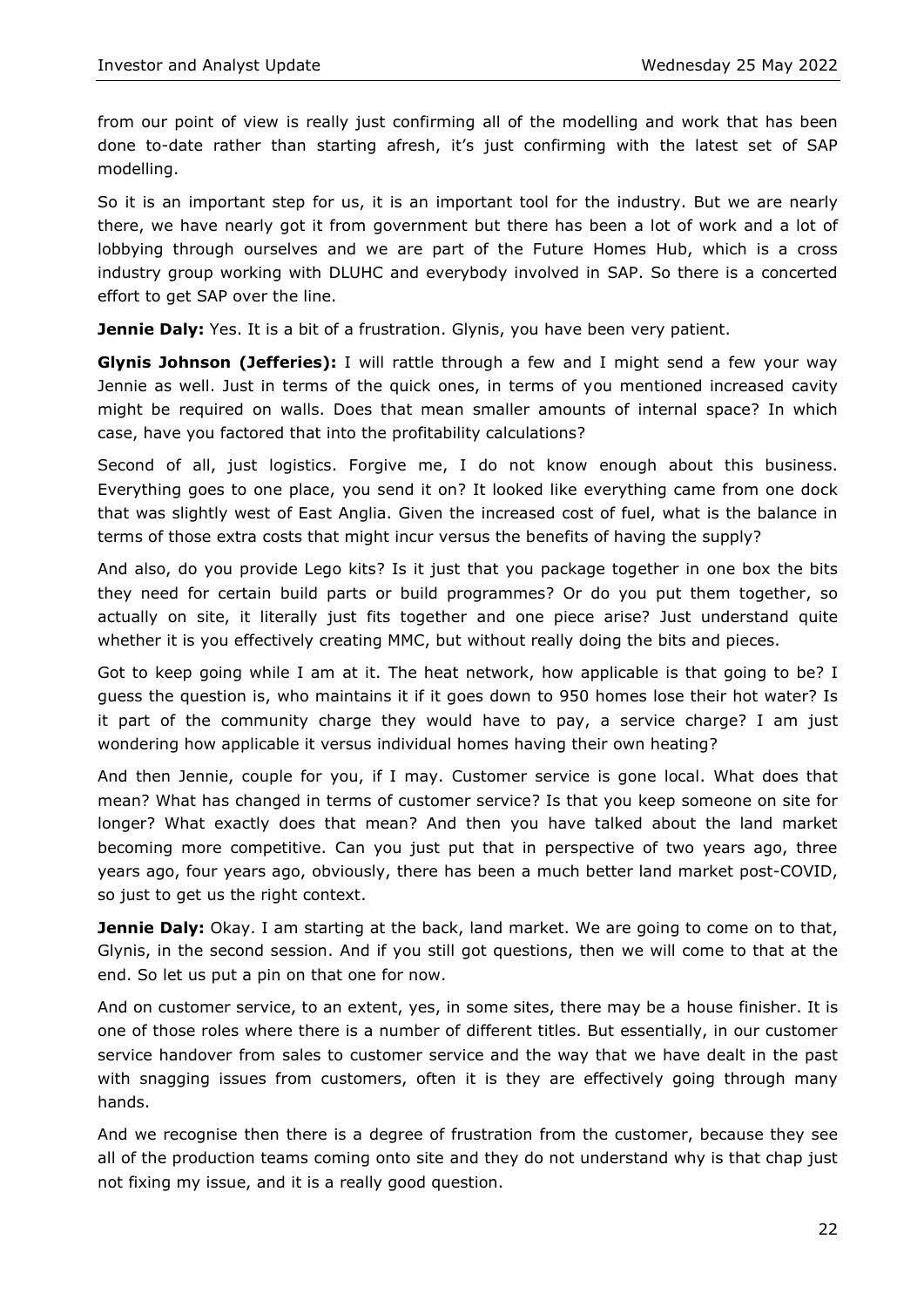So one of the reasons that we changed originally was because we wanted more visibility of the issues, and so that we could record some of those improvements that we have been talking about around build quality. It was a good way of trapping that information and data, but really trying to improve the speed with which we are resolving issues with the customer. And actually, our Site Managers really do enjoy the customer contact, and they get a lot of pride out of it.

So there is a little bit of a resource redistribution, but not as much as you might expect. And I think that the customer and site have a better relationship.

So quite a few questions then on the technical detail. So Stephen that point on cavity walls and the cavity wall widths, do you want to just make a comment on that?

**Stephen Andrew:** Absolutely, yeah. So what I would say about Future Homes Standard just now is we've still quite a long way to go before 2025. We have got the Government consultations to come to understand what weighting the Government will put on various parts of fabric and technology. So what we have illustrated today is our knowledge at the moment in terms of what is in front of us.

The specific point on cavities, to make air source heat pumps efficient, we need a very efficient fabric for the home. So we are spending money to heat the air within a home. So we want to heat as little air as possible to keep the energy charges down. So the better the fabric, the less we need to heat that air. That then makes air source heat pumps very efficient.

Now, building additional insulation into the walls is an effective way to do that. Now, clearly, we have got three, four years worth of innovation to get to that point. So insulation products will improve, and various other technologies and fabric options will present themselves. So it might be that we do not need to do anything with cavities in 2025. But at the moment we are planning for that just now, and the teams are aware of that in the business, and has been advice given to them about the plotting and densities around that point.

To reassure you on the very specific point about the internal space, it is likely that the cavity would move outwards rather than inwards.

**Jennie Daly:** Yeah. And I think probably just the point that I would add, Glynis, the properties that are likely to need that increase, if that is the solution, and there are many other solutions that we are looking at, are predominantly detached. So the way that we plot those gives us lots of flexibility. It is not something that we are greatly concerned about. But nevertheless, re-doing all the technical work for these guys is quite a feat.

I will just stick with you then Stephen on the heat network. So there were a few points that Glynis has raised; who maintains it, pricing, and how is that structured on site?

**Stephen Andrew:** Yeah, happy to take that. So the heat network itself, obviously, this is an innovative solution for us. It is our first development like this. The effectiveness of this heat network, it depends on the scale of the site. So there is a tipping point where that becomes an effective solution.

You can use it down to sites of about 150 units. But from a cost perspective, it becomes more efficient and more effective when you get to the 500 units. So it is a scalability point on the heat networks, and then it becomes more efficient as the scale of site increases. So that is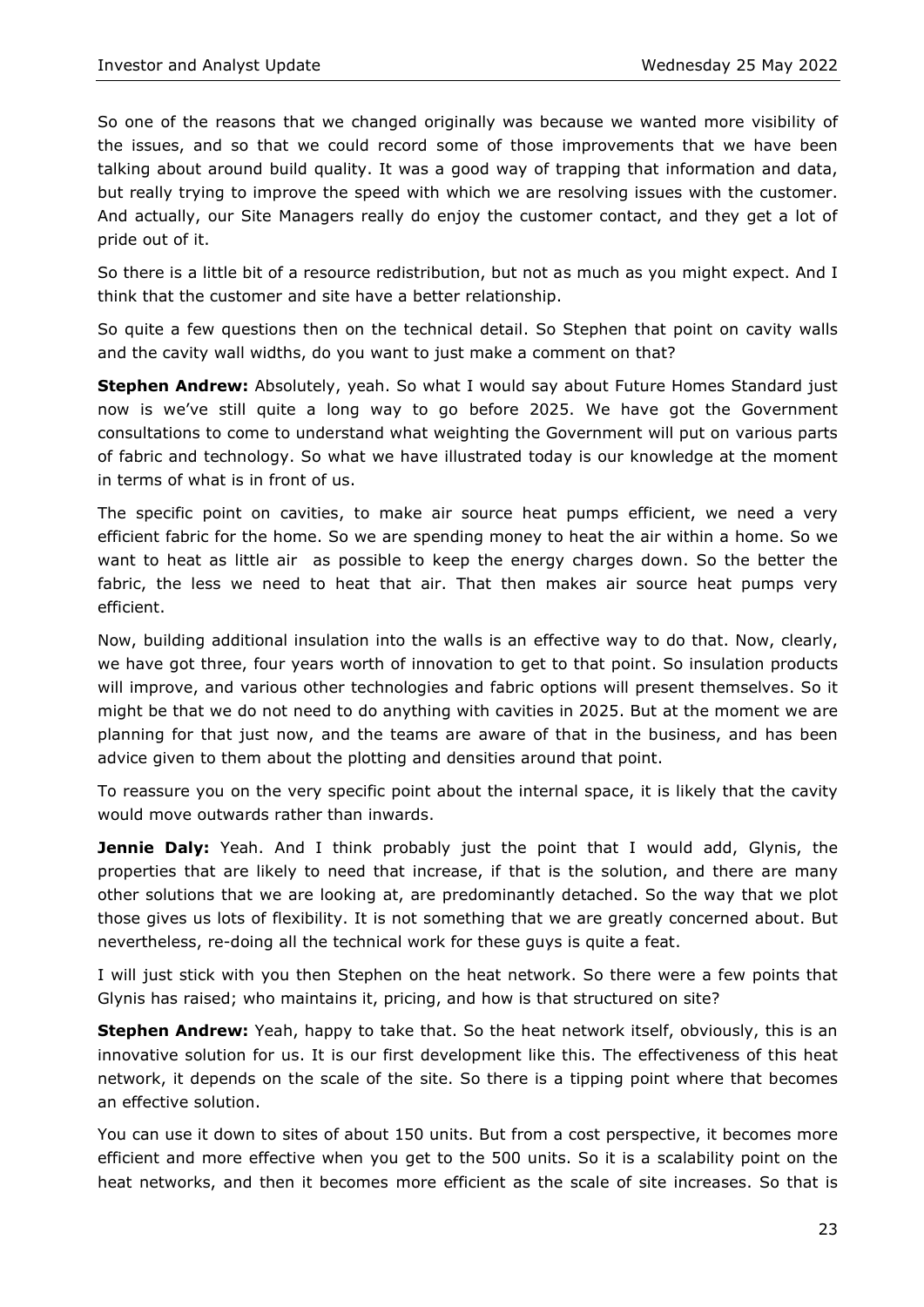the background of the heat network. There are a couple of good points in there. One, heat network energy is not regulated until next year. So it is going to be regulated by the Government next year.

But until then, we have had to put a lot of safeguards in place on this particular site to apply that regularly to the governance to the site. The maintenance aspect of it and the residual backup was a good question. There is resilience in the system. So if the air source heat pumps go down for whatever reason, there is electric generator back-up to the network. So the customer would not be without heat or hot water at any point. There is also telemetry through the pipe network. If there is a leak or a burst, the company will know where that is, and they can go very quickly and address that.

**Jennie Daly:** I think it is also worth saying, Glynis, that although the example that Stephen has shown, low-rise suburban approach to district heating, actually, we have been doing this really successfully in London apartment schemes and higher density developments. And although the typology is different, the actual theory and the mechanisms are all the same.

So it is quite tried and tested from a customer interface point of view, how the energy companies and the management companies work. What is different is getting into that lowrise more suburban structure for it.

And then Nick, there was two questions around logistics, the location, which is Peterborough. So we have recently moved there, as Nick mentioned. Fuel costs, and just you know that cost benefit balance is it moving at all with the increase in fuel.

**Nick Wright:** Yeah, certainly. So I will try and blend both of those questions together for you. So I think, just aside from Taylor Wimpey Logistics, we monitor and starting to talk to all our suppliers about the sustainability impact of all the miles travelled of all of the products. And when I mentioned the questionnaire that we have just put out, it is to try and understand the maturity of those suppliers of can they even model that? Do they know what the impact of a brick going from Leicester to Exeter is, etc.? And we are starting to do that this year to give us greater understanding of how we put that into our sustainability strategy.

So to hone that into Taylor Wimpey Logistics, we have got 28 different suppliers delivering at one point rather than going to 250 sites. So we then kit those. There is no MMC in there. There is effectively discrete products that are aligned with build phases. Then kitted, packed and then go to site.

But I think while that miles travelled is a very important measure, I think the other benefits of having that less site traffic, not having 28 suppliers turn up on site, I think the security of supply has obviously been one of the biggest drivers and ensuring that there is product integrity and that we know that that product is going to that site, and we have got governance over that.

And also reducing damage, by the way, we kit those and package all those ready for site. So I think all of that goes together, and I think we will increase our understanding of that ESG impact of all of our products, not just the Taylor Wimpey ones, but also the direct supply ones over the next year. We start to model where products should go from and to.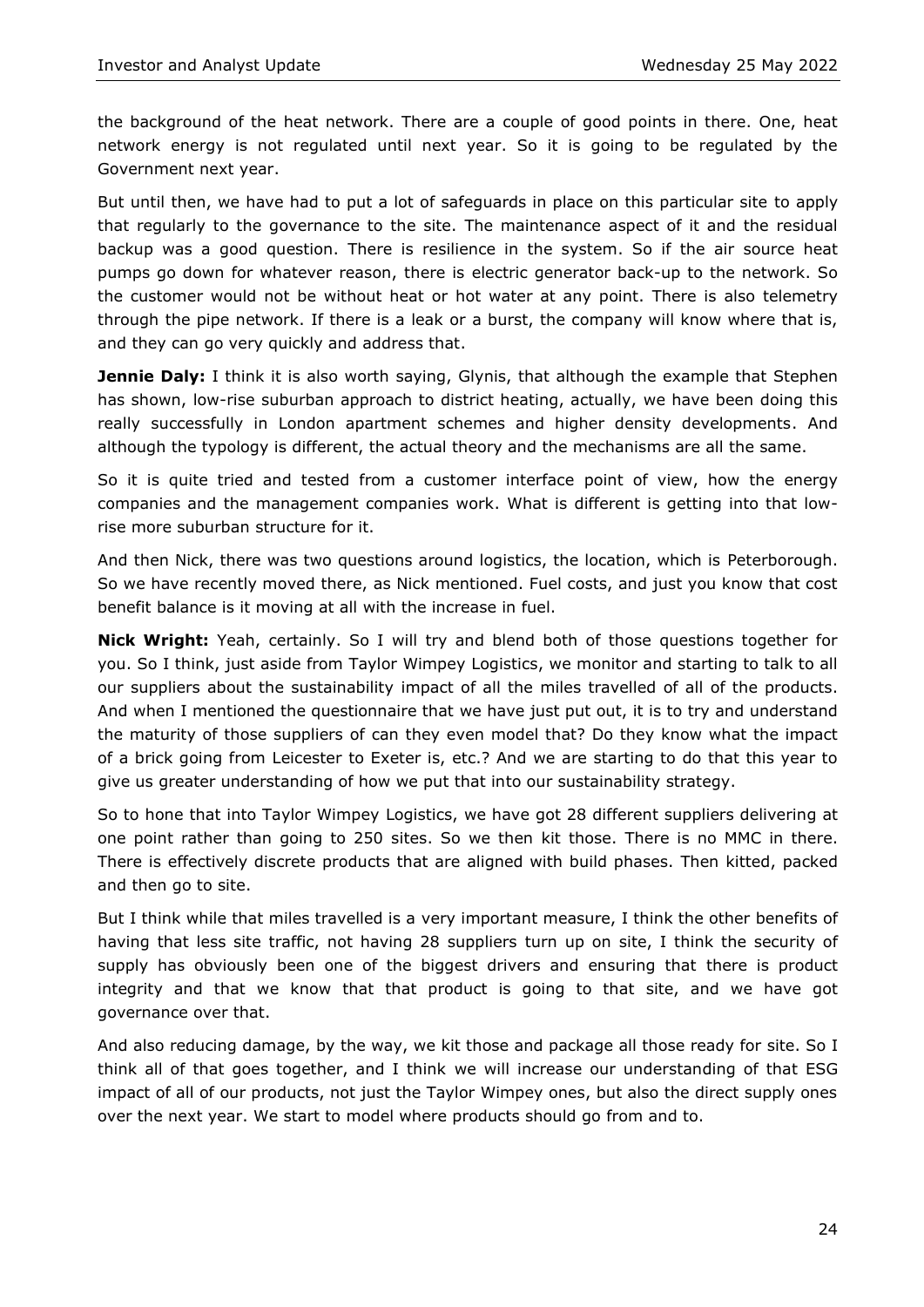**Jennie Daly:** And I think, Glynis, if we think back to last year when there were transportation issues, the ability to control transportation logistics became a real benefit for the business, when a lot of the suppliers could not get extended transport to sites.

**Will Jones (Redburn):** Just a couple from me. The first time is around the house type range. I think you mentioned 45 or so now. How evenly are they used? Or is it the case that maybe 15 or 20 of them are dominant within the volume? And just can you remind us on how the phasing of that is playing out in terms of percentage of completions over the next few years? And then the last one is just reminder on what you are doing on plotting efficiencies? I think you touched on it at the full year, but has it come up as yet?

**Jennie Daly:** Yeah. Okay. So the house type range, I mean, we have had a number of steps over the years, which I have discussed in the past. But we started off with quite an expanded range. And it does happen, because we introduce over time for different local authorities, different space standards and so the house type range tends to swell, and it needs to be managed and culled every now and again or retired.

So we went from over 120 to a consolidated range of about 45. And we have been operating on that basis for a number of years. The new house type range has a core number of house types of about 28, Will, and then there are, what we would, call toolkit house types that specifically help us, for example, if there is a particularly narrow plot or if it is very broad frontage or to respond to a local authority design requirements in a way that continues to maintain all of our benefits of standardisation. So there are a few specials for want of a better word.

We have been designing now and plotting with the new house type range for a while. The first homes for sale that were not part of our prototype exercise will be in August. I was just looking at what the ramp up looks like last week. By the time we hit 2025, and that is the date that we have been targeting because of the regulatory changes that Stephen has taken us through, then we should be at a more dominant output, because it does obviously take time this dynamic to ease out of the existing range.

So we are seeing the uptake in that really accelerating and we do expect with the new range that that will encourage our businesses to change over more quickly than would historically have been the case.

On plotting efficiency, we are consistently driving our business to improve plotting efficiency. The new house type range for reasons that I explained, and again, in the past does plot much more efficiently than our previous range, because we have taken out some of the complexities, so it plots much more easily, which means that we also get benefits with on plot parking, which can cause inefficiencies in plotting. And at the moment, and Stephen will correct me, if I am wrong, we are about 300 square foot to 400 square foot more efficient on a net acre basis. So that is a continuing discipline.

And both with plotting efficiency and you will have seen on my notes earlier, the design, the office of place and the increasing importance of design. We have been investing for a number of years and improving our design capability within the technical teams. So I think plotting efficiency is a constant, continuous improvement exercise.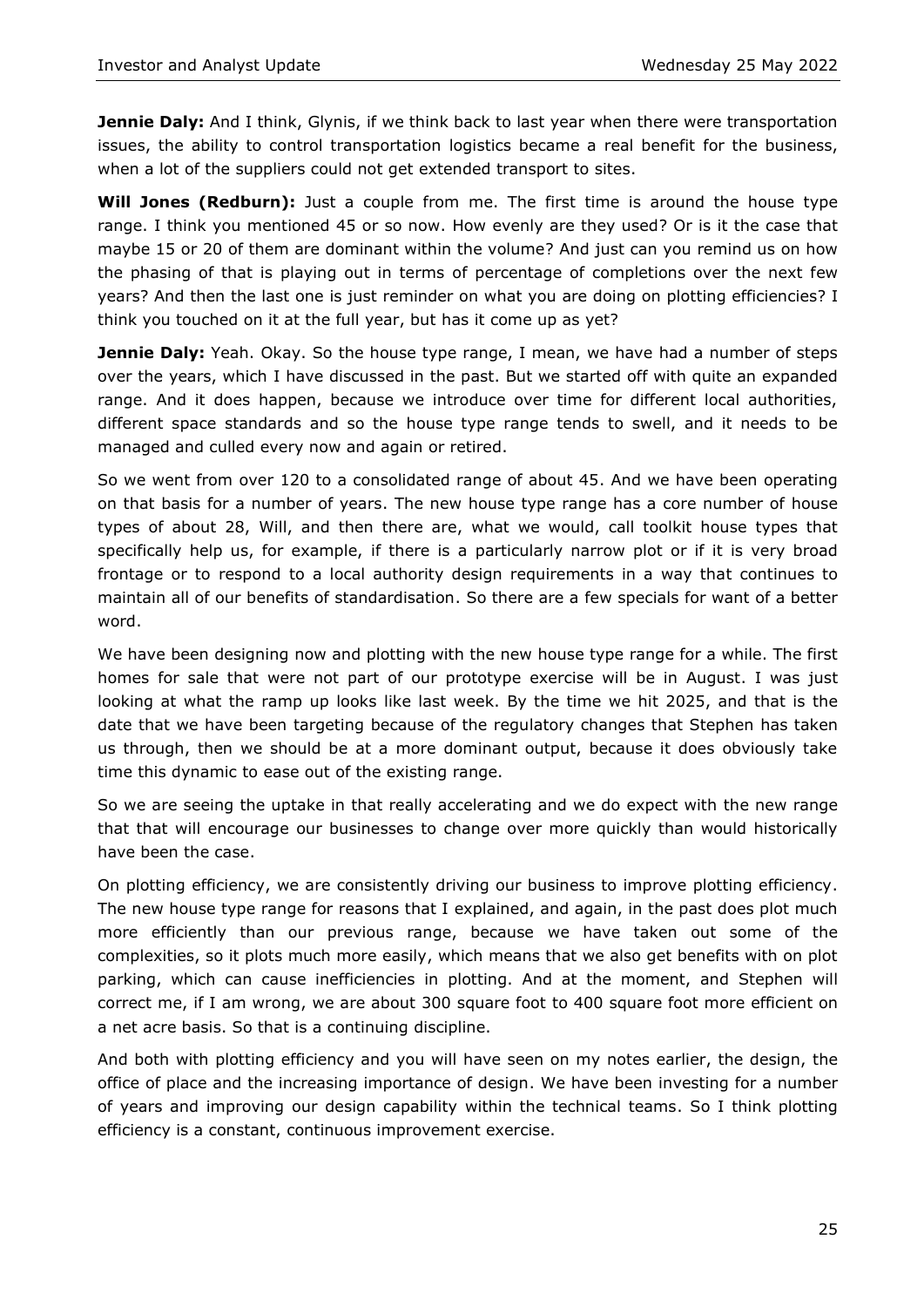**Charlie Campbell (Liberum):** Just a couple. Just to carry on with that standardisation point. Is there a build cost saving as well? I cannot quite remember that if there is saving on that side as well. And then you did mention planning delays? I do not know if this was something you want to talk about later. But where are we on the way the planning is working? Is that getting any easier as people maybe come back to offices? Any signs of that getting any better?

**Jennie Daly:** Okay. I will address the standardisation Charlie, but we will come back to planning. And I think if everyone wants a cup of tea, probably not good to get me started on planning this side of the afternoon.

So there are build cost savings in standardisation. As Nick described, actually just reducing the SKUs, the number of components that we require reduces and makes it more efficient in the purchasing. So there is cost there.

But there is also then costs in prelims actually the speed of work with the familiarity of standard designs and standard components. And then we are not likely to have issues around build quality, requiring rework with that level of familiarity. So there are small incremental but that is the benefit of standardisation that you get all of those incremental improvements through your production.

**Sam Cullen (Peel Hunt):** I have got three I think all for you, Jennie, and you may kick the next one into the next session. But the first point in the presentation is the sector-leading landbank. If you looked across the sector, you could find other companies with probably higher embedded gross margins in their landbank. So just interested to understand what you think makes your landbank sector-leading in that context?

The second one is on your six value creation points. How would you rank them in terms of the most or least important? And would you put a weighting on that? Would land be 70% of importance for the value creation of the business?

And then the third one on your triangles? Are you seeing any change rather in alternatives in terms of more existing stock coming to the market, which is impacting the affordability calculation and the price you can achieve?

**Jennie Daly:** Okay. I think, landbank, I will come back to because we are going to take you through quite a deconstruction of the landbank.

On the six values, and putting them in priority order, you have got to start with the creating. I mentioned in my opening session, if we do not get land acquisition right, you just do not have the raw material. So creating, getting the quality of the deal and securing the best possible planning at the right time would be the real core.

But I would not sacrifice others. We do have to apply a really strong discipline across all of them. Because then there is no point in buying really well, and getting really great planning, if there is leakage through the production and procurement process. And as a customer-facing organisation, we have really got to get that build quality, customer service and sales experience right.

And then to the triangle and more existing stock coming to the market. I mentioned we are seeing an extremely robust sales environment with very committed customers. We are seeing all kinds of customers first-time buyers, second steppers. So there is quite a breadth of that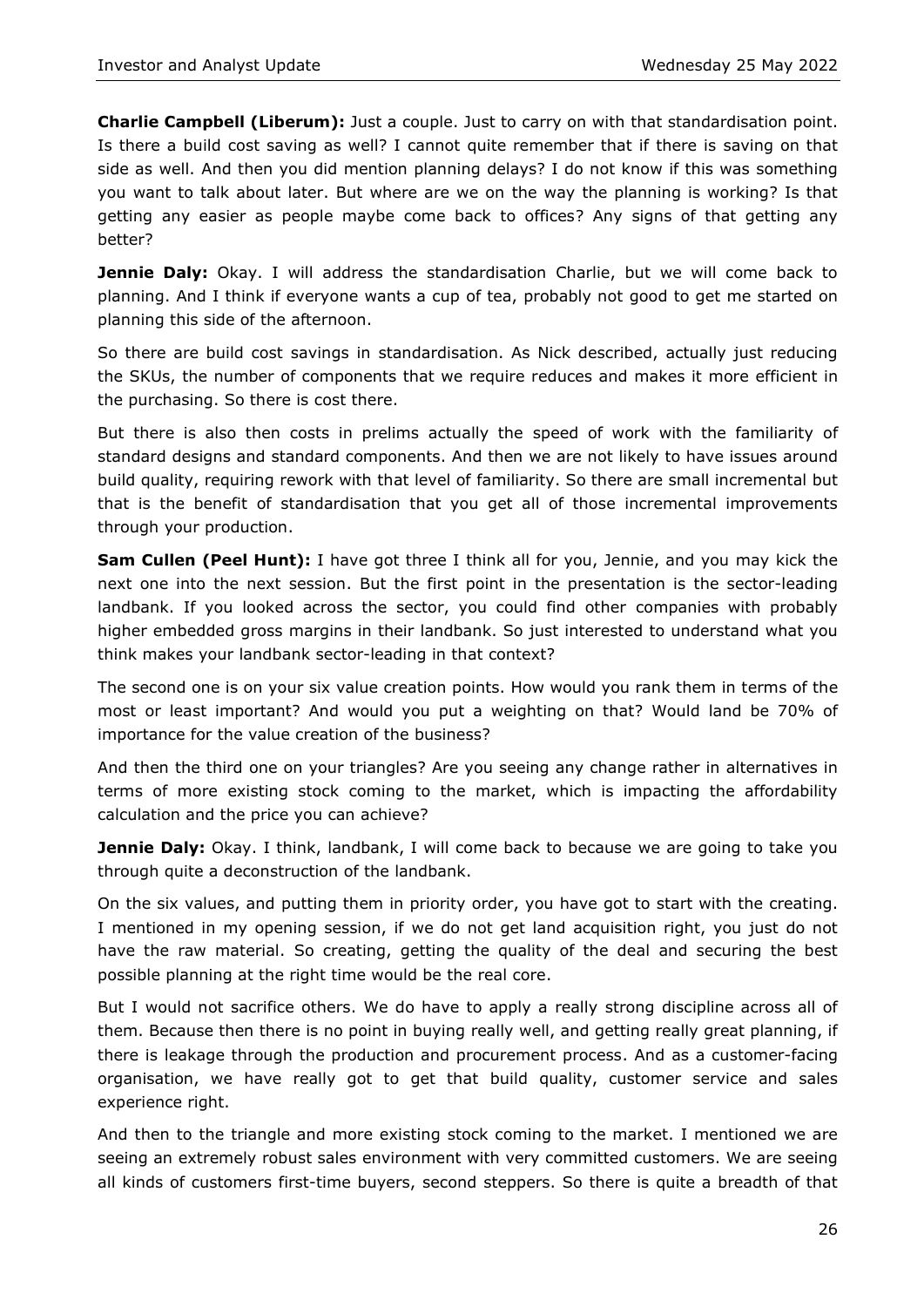demand, and not seeing any discernible change with movements in the second-hand market or increased numbers of existing stock coming to the market.

**Chris Millington (Numis):** There was quite a lot of emphasis on timber frame, or timber built houses in the presentation. Now, there is clearly been some pretty material price moves in timber. So perhaps you can just comment on the relative cost of that versus traditional build and also the timing component? And also, where can you see yourself getting to in terms of percentage of build?

And then just a quick one on Scope 3 emissions. When do you think you will be able to accurately assess what those Scope 3 emissions are and be able to report them?

**Jennie Daly:** Okay. So I will take the Scope 3 emissions. And Stephen, then if you could just comment on timber frame and our plans there. I mean, Scope 3, you have just picked probably the most complex and challenging question of the afternoon.

It is very much driven by our supply chain. You will have heard that we are interrogating the detail within our supply chain, now quite incrementally, and in quite a lot of detail, driven by a number of events, sustainability in our own plans to try and address a carbon reduced world, but also that security of supply and some of the issues through Brexit, the issues last year, the conflict in Ukraine.

Nick was talking about origination and ownership, which is not really something that we would have really have thought that we needed to do until earlier this year. So it does require an alliance to address Scope 3. We work really closely with our suppliers, and their understanding and appetite and realisation that they need to move quicker is increasing.

And our Group Commercial Director is engaging with groundwork contractors around what they are doing in their sustainability plans, all the way through material supply chain. So not a great detailed answer other than it is really very difficult. But what we are keen to do is to drive as much of our supply chain to meet our aspirations around Scope 3 management as we can.

**Chris Millington:** Do you think we are two years away from it, five years? Is there any timelines you can give us?

**Jennie Daly:** It is not three years. So if I was to pick the other alternative, it is five plus. There is a lot of work to be done there. So, Stephen, the relative cost of timber frame versus traditional build, and then what is the percentage of build for timber frame?

**Stephen Andrew:** Yeah. I am happy to take those, Jennie. So the material cost of timber frame is higher than masonry construction. So what we need to do though is balance that conversation because the benefits of timber frame then bring into the construction on site, through this speed of build and the better working environment, and the pace at which we get other trades into the homes quicker, there is a balancing part to that conversation. So the material costs are higher, but there are other cost benefits that timber frame naturally brings with the methodology of the build.

In terms of percentage wise, you have just mentioned Scope 3 there quite rightly. So sustainability is a big part of where we are, we're on that journey. Timber frame is an important part of our build methodology. We can see ourselves continuing with a masonry methodology and a timber frame methodology.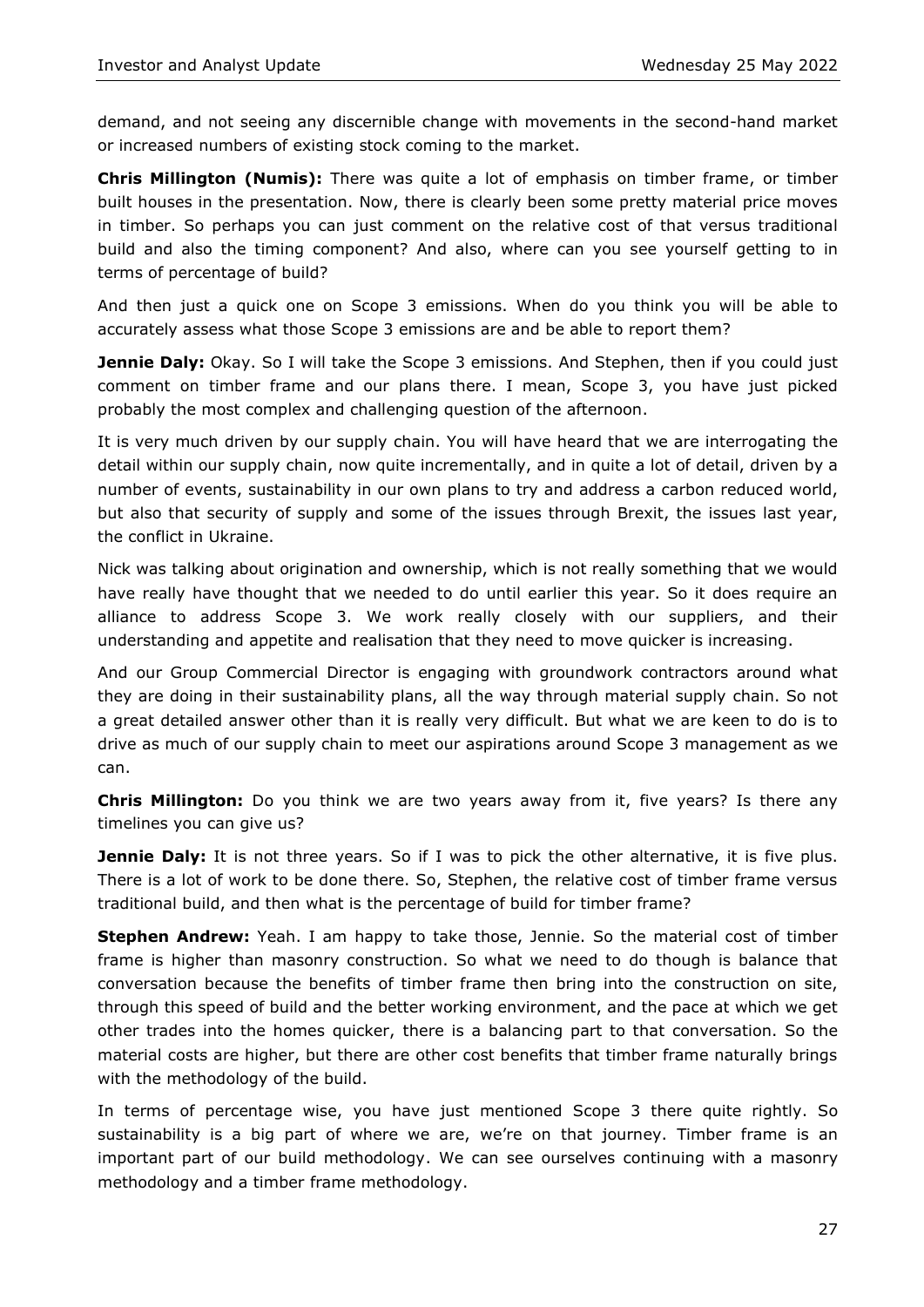We do expect with the introduction of embodied carbon potentially as a measurement at some point in the future of that, the benefit of timber frame will increase, which is why you have seen from the presentation we are pushing timber frame further into the business now. So in percentage terms, we certainly will be looking to increase that conservatively across the following years. We may get to a point where we are at 30% or so in a number of years time.

**Jennie Daly:** Okay. I am conscious of time, but we will take another and then we will have a coffee break. And just to remind you guys that Stephen and Nick, and Stephen mentioned Richard Kinloch will be around for the coffee break and later this afternoon as well.

**Andrew Evans (Sanlam Investments):** Quick question, slide two, more potential to unlock through delivery of financial targets. If I look across the pond in the US, there is a big shift there towards asset turn, rather than margin in terms of mentality of those builders. And the best performing builder over the last 25 years in the world has pursued a very asset-light approach rather than focusing on margins. I know the markets are very different. But if I look at your targets there 30% and 21% for margins, suggests a bigger focus on margin rather than asset turn. Can you just talk about that margin versus asset turn focus for you guys? Where is the direction of travel in the business next five to 10 years?

**Jennie Daly:** Okay. I think I am probably going to say that Chris and I will tackle again some of that in the next section. So can I stick a pin on it? So I think there is two things that I have definitely reserved for the next session.

So, on that basis, I am going to just wind up this session, some tea and coffee. I think if we try to be back for 16.00, that gives us a little bit of time, and we will get on to the next areas. Thank you very much.

# **Land: optimising value**

Jennie Daly *CEO, Taylor Wimpey*

# **What you will hear**

So hopefully you are all refreshed and ready for round two. We are going to kick off with land. And so we talked a little bit in the first section about the importance of land. And my opening comment is land is the key driver value for a housebuilder.

As you know, we tend to think of our land in two buckets: the short term landbank, which is owned and controlled, with at least a resolution to grant planning permission; and strategic land, which is longer term in nature but provides considerable support and additive value to the operational businesses.

I will be joined in this section by Lee Bishop, our Group Managing Director of Strategic Land, who will take you on that deeper dive into the strategic land pipeline, and why this is such a benefit and value driver for Taylor Wimpey.

So what you will hear in this section is our focus on optimising value from our owned and controlled landbank, and our sector-leading strategic land pipeline. Our priority will be to focus on the execution and delivery to outlets with a particular focus on recent land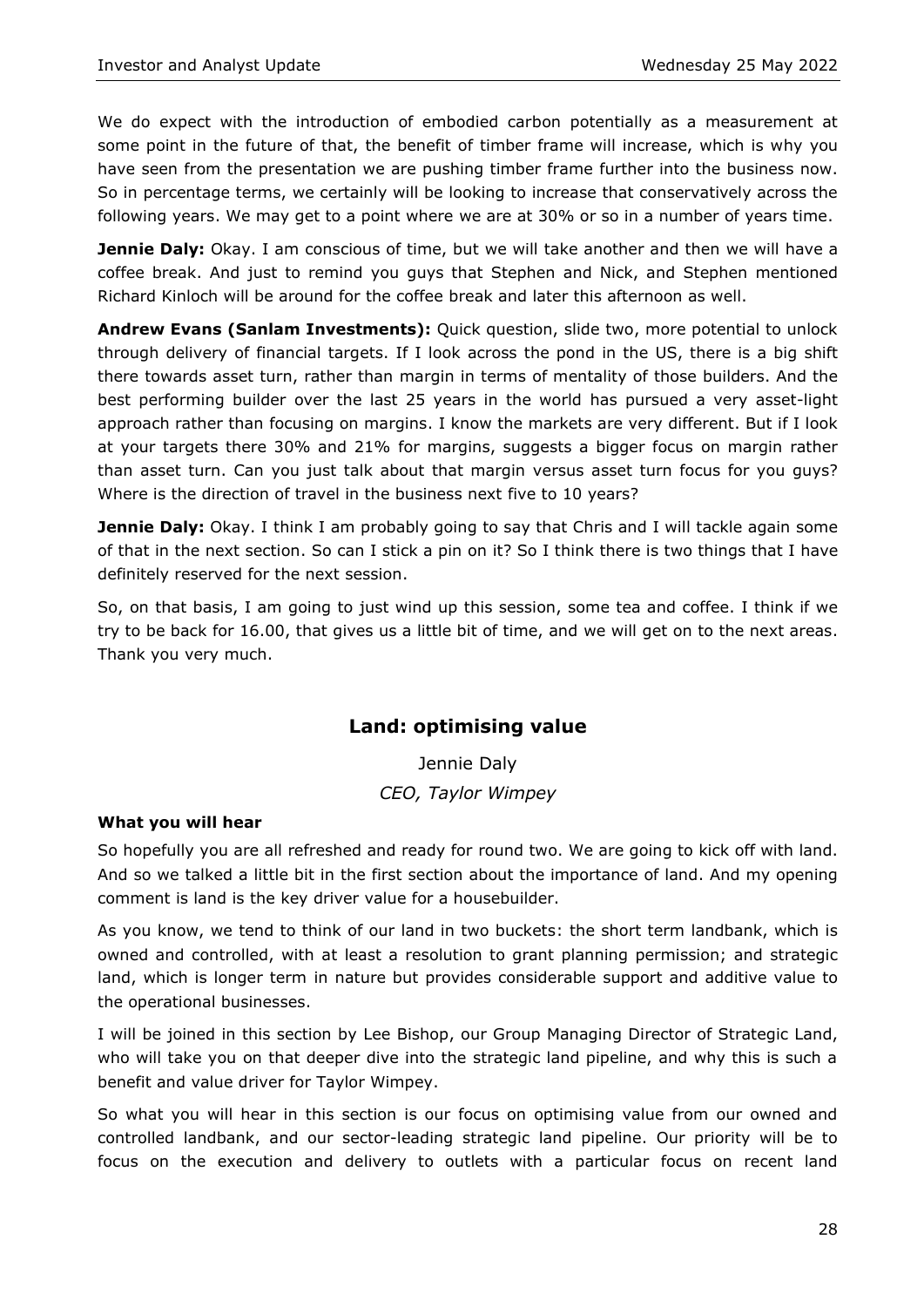acquisitions. We have an excellent land portfolio, and a highly experienced team who are market-leading at what they do.

And this underpins our confidence in meeting our operating margin target. Given the considerable delays the whole market is experiencing in planning and technical approvals, as well as the competitiveness we are seeing in the current short-term land market, there is virtue in having a slightly longer land position at this time.

We will talk too a bit more about the current land market. Our approach will be agile. We will continue to actively pursue good opportunities when and where available. However, we are in a good position and have the option to utilise our strong land position to avoid highly competitive behaviours.

Land quality remains a focus, that is a preference for solid, attractive market locations assessed against our internal locational quality matrix, focusing in areas where there is market depth desired by our customers, and which have the ability to achieve our margin expectations. The quality of land intake margins therefore remains a focus.

We have been holding, working and maturing strategic land for a long time. The key value differentiator in our strategic land pipeline is its maturity and its depth. And Lee will take you through that.

#### **Land market and planning environment**

So I spoke to you earlier about the housing market, and I will now turn to the land and planning environment.

As we flagged previously, the competition in the land market has been increasing. We are now operating in what I would classify as a very competitive land market. Good opportunities do remain, though these are less obvious in smaller site sizes, where competition is greatest.

I should remind myself and you all that when we talk about the planning environment, we really mean the broader regulatory environment, which includes technical discharges, such as section approvals, like highway approvals and the like. And it is starting to get difficult to find the correct adjective for how we are finding the regulatory environment at present, though frustrating, I think serves best.

However, our experienced teams are working hard to gain momentum and advance land to outlet opening. And I have added a section here acknowledging the medium term anticipated changes. Stephen has addressed the environmental targets earlier, but safe to say identifying and addressing these issues as part of the benefits of a future fit approach.

#### **Consents and delivery**

So what is causing the tightening? It can be attributed to two main influences. I think high demand from competitors, who effectively stopped acquiring in 2020, and lower levels of supply due to local plan and planning determination delays.

So the graph on the left while reflecting up to quarter two of 2021. I think the overall trend remains. I will also just explain the Y axis for you, is the proportion of homes consented on site size in England. And the reference to 150 units as large sites reflects the regulatory rather than the Taylor Wimpey definition. So hopefully that just clarifies that a little bit and allows you some time to have a look at it.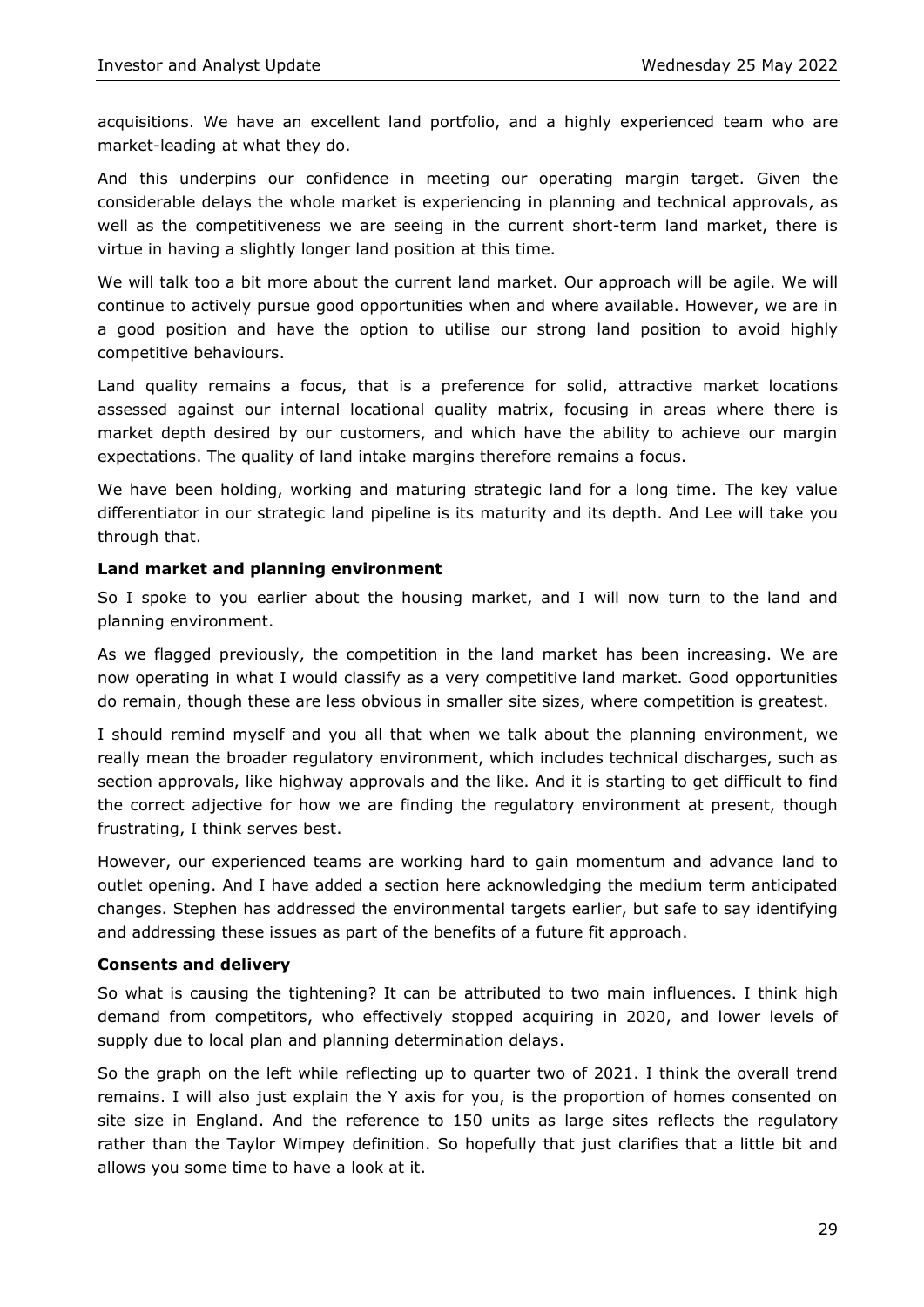The bottom line shows that small sites are extremely tight and getting tighter. Medium sites have shown similar trends on the middle line there in green. And although the top line, larger sites have been what is driving consent growth, which you will have heard in press and the like over the last year or more, you can see that this is also now dipping. But overall, it is painting a picture of a challenging backdrop of reducing site availability.

And as I said earlier, the trend I think is exacerbated by resource issues within local authorities. The map on the right further reinforces this, showing the average difference between consents issued and housing completions between 2015 and 2020, with the redder tones illustrating areas where consents have run at a deficit to completions over the same period.

## **We benefit from a stronger land position, providing more options**

So in an environment with increasingly complex planning and technical challenges and delays, the control of good quality land has never been more important. In such circumstances, a slightly longer landbank becomes something of a virtue, but it gives us more choice, helps us to absorb the impacts of new challenges, such as the recently expanded nutrient neutrality declared by Natural England whilst continuing to meet our planned levels of completions.

And just on the topic of nutrient neutrality, we are working our way through those issues and identifying mitigating strategies as needed.

The map shows the distribution of our short-term landbank. It is well spread, where demand is strong. And it has got a good mix of sites. And it has been enhanced by the land which we bought over the last couple of years, giving us more options, and putting us in a great place to continue to deliver homes for our customers and value for our shareholders.

#### **Land – a robust governance process**

So a good point here for me just to pause and give a reminder of our internal governance processes around land review, acquisition, land monitoring, and management.

It is a very comprehensive process that is well embedded within the business. And it starts with the initial land identification. And as it moves to an initial land purchase exercise, it is put together by the regional business. It is based on current sales prices and current build costs. It is then supported by the Divisional Chair, and myself by considering the detailed financial metrics and ensuring that the proposition contributes to the overall Group investment criteria.

This formal process is supplemented by ongoing discussions around the business and the Group management team on a very regular basis, and also ad hoc on a specific site basis. We proactively think about our impacts on the environment and the local communities within which we work, and deliver mitigation required through the development process. So, for example, delivering road and infrastructure improvements.

And I think you all also know that we have an extremely well embedded approach to community engagement. And it is worth remembering too that we also deliver a significant local infrastructure through our social commitments in establishing local schools, medical centres, creating sustainable communities and providing employment land.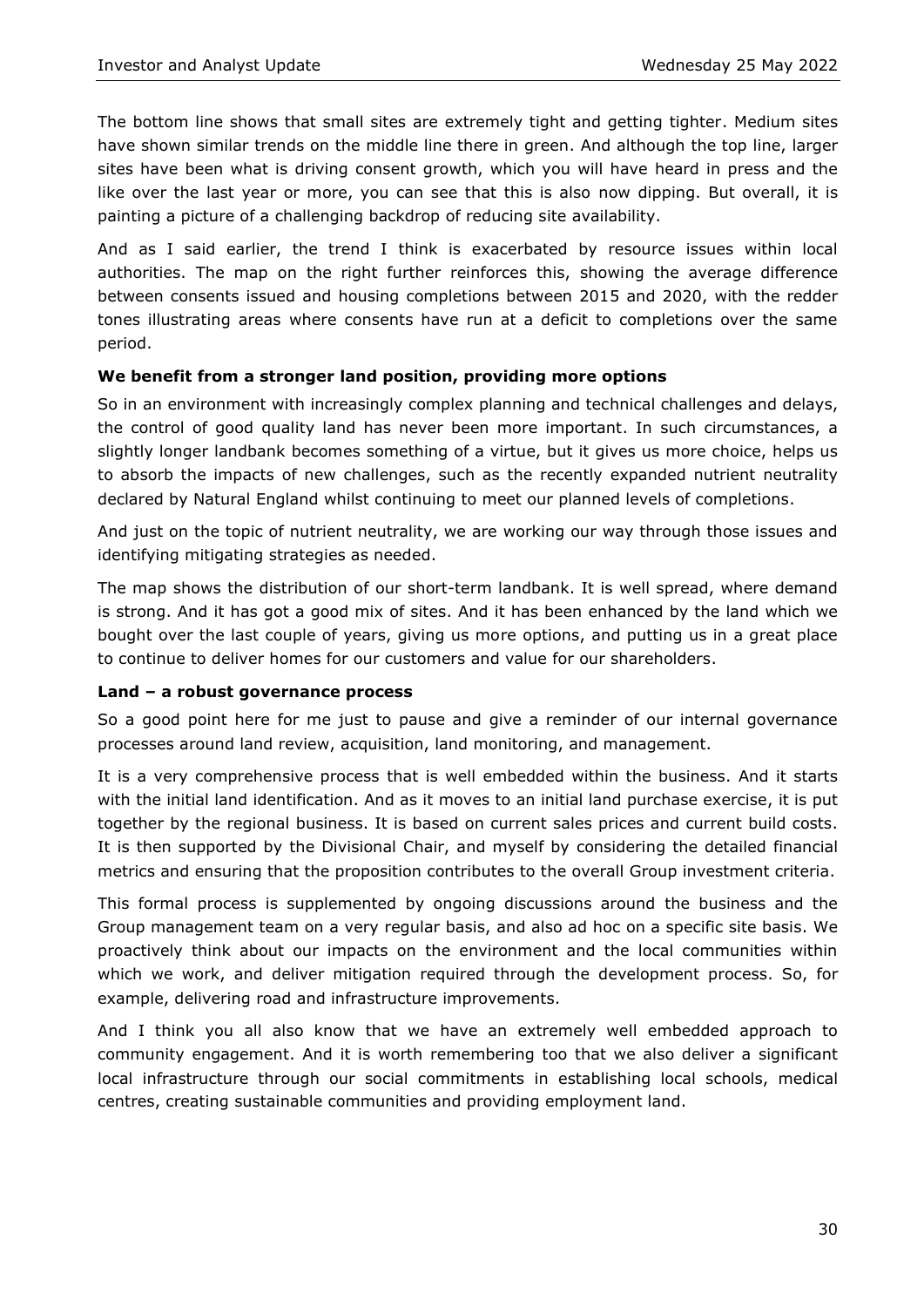#### **What makes a good short term landbank**

So I said that we would take a little deeper dive. And one of the questions would be, well, what makes a good landbank? There are five main ways, I think, that you can measure a landbank length, weight, shape, efficiency, and quality.

Some of these go hand in hand, of course, but it is a helpful discipline, even though at different times in the cycle and operating conditions, you will prize some over others.

So given the things that I said earlier about the macro-environment, but also the competitiveness of the land market, and frustrations in the regulatory processes, it would not surprise you I think to learn that underlying quality and length feel quite important at the moment.

So we have applied these measures to our short term landbank and given you a more tangible way of measuring it.

Length and weight, our current short term landbank is sitting it a slightly extended length of 6.6 years, which reflects the level of acquisition activity we committed to in 2020. However, it will start to normalise as we increase volumes in future years. But actually for where we are right now, I think longer is better. And we measure weight based on the cost per plot as a percentage of average selling price.

Shape means a mix of site sizes well distributed geographically. A balance is needed to make sure we have options, and so that we can operate across the full price range of our standard product. Through acquisitions over the last few years, we sought the right shape of opportunities and locations and markets we value and balanced our scorecard of site sizes with a focus on increasing outlet numbers. The landbank therefore offers us welcome choices in the current market environment.

And then efficiency, which there is a number of measures often measured as here in terms of return on net operating assets. But other areas that we review on an ongoing basis include managing and monitoring our planning performance to outlet opening, and of course, production efficiency, sales rate.

And quality, I will focus on locational quality here. The locational quality preference remains as our existing strategy that is a preference for solid attractive market locations as per our internal locational matrix, where the market has depth and the ability to achieve margins.

#### **Length and weight**

So Chris is going to go into more detail on a version of this side. So I would not say too much other than I think it demonstrates these points effectively. The landbank now stands at 87,000 plots. And over the last two years to quarter one 2022, we added over 26,500 plots to the landbank.

We converted 12,000 units from our strategic land pipeline, and overall invested £1.7 billion in sites. The length of our land position means that we are able to operate an agile approach in today's challenging market.

And in terms of weight, the average cost of land as a proportion of average selling price within the short term owned landbank remains low at 14.4%, demonstrating how well we have bought.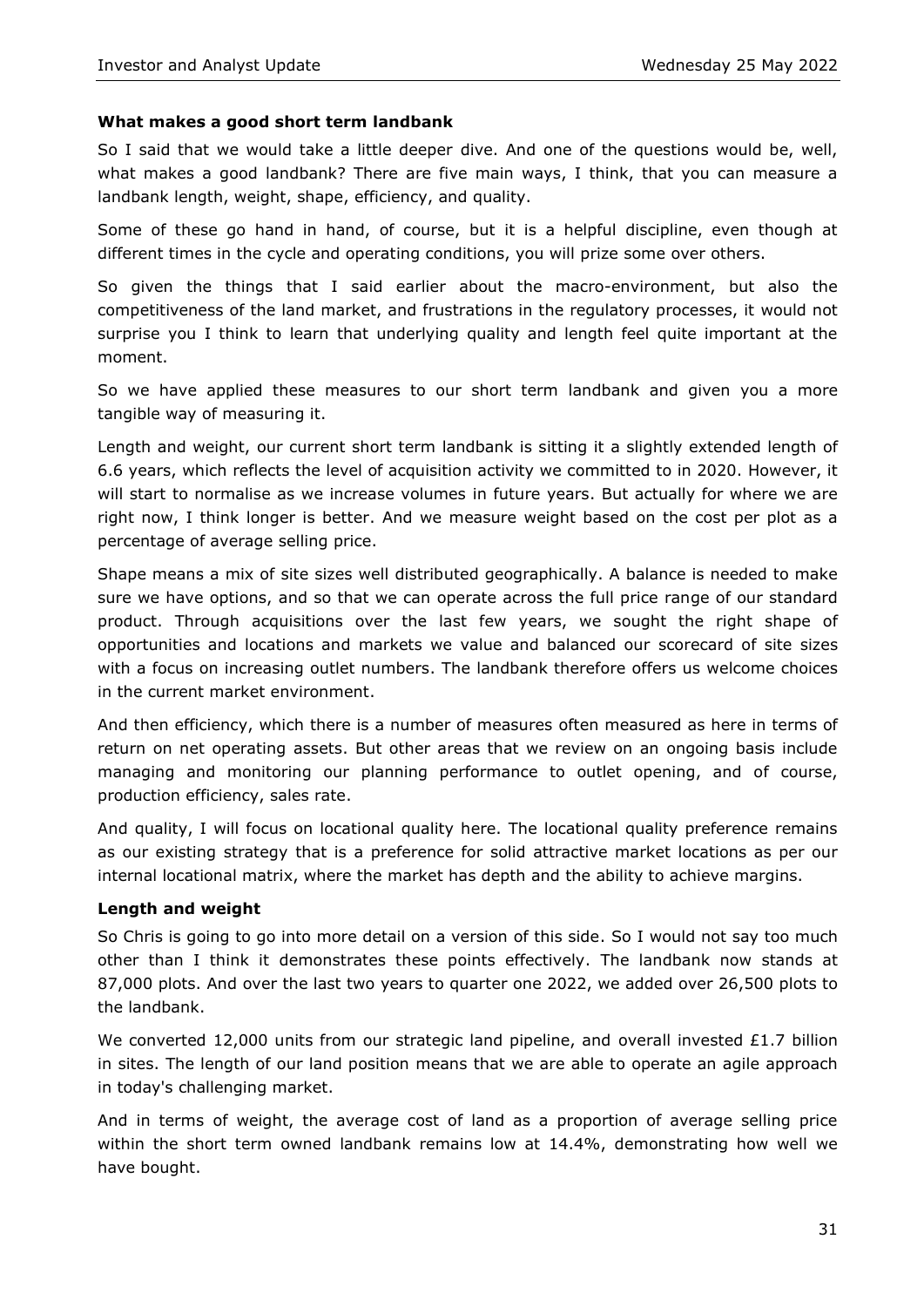#### **Shape – short term land**

So shape. I think, as you know, smaller sites are, as a general rule, far more competitive. And we recognise previously that if we continually drove towards the highest possible margin, we would also drive towards larger sites. We continue to see value in having large sites as part of our portfolio. And it is worth noting that these most frequently come through our strategic land pipeline.

And as a result, are well planned and phased. We continue to have the technical and production expertise to manage large sites effectively. But over the last few years, we have been mindful, despite the increasing tendency of planning authorities to allocate larger sites to achieve more balance in our site sizes. And we took that opportunity when the market was more muted in 2020, to pursue a greater number of smaller sites.

But with the step-up in competition, small sites have become even more sought after. But given our activity in the last few years, I think we are well placed. And we can, as I say afford to be agile and selective more so than many others.

#### **Efficiency**

And then efficiency, so I would not linger on RONOA because Chris will cover that. But we remain really focused on progressing our new acquisitions through the planning and technical stages and opening quality outlets. This is a key focus for our management and operational teams. All are clear on the actions required to ensure we deliver, and as we gain momentum for growth, positioning our business to deliver increased volume growth in 2023.

We consider all the activities which contribute to efficiency. We monitor WIP deployment, production efficiency and sales, as you would expect. However, with specially trained project managers operating in each of our business units, we also review that planning performance through to outlet opening of land acquisitions on an ongoing basis.

The starting point is to focus on setting realistic programmes at the point of acquisition. We then track and report predevelopment progress and performance against these programmes, which ensures that we have accurate budgeting and forecasting exercises in place to support our delivery plans.

#### **Quality landbank key to success**

And then quality. I believe that we started showing you this locational matrix well before my time, so that was pre-2014. And it remains the way that we talk about locational quality in the business and is a key investment criterion reviewed on every purchase.

Our land portfolio is located in good quality areas, where demand is strong and people want to live. We continue to believe that the quality of location is critically important alongside a strong balance sheet and reduces the cyclical risk for our business.

You will see here that around 60% of our short term landbank is now located in BA and BB locations, which for shorthand means that those are what we believe to be the optimal locations for investment. And 85% located in the top four tiles of the matrix. That represents significant progress in land quality movement in the business over the last decade.

We remain confident that our landbank is well positioned and in good quality locations where people want to live and will provide good opportunities for future average selling price growth in stable market conditions and resilience in more challenging times.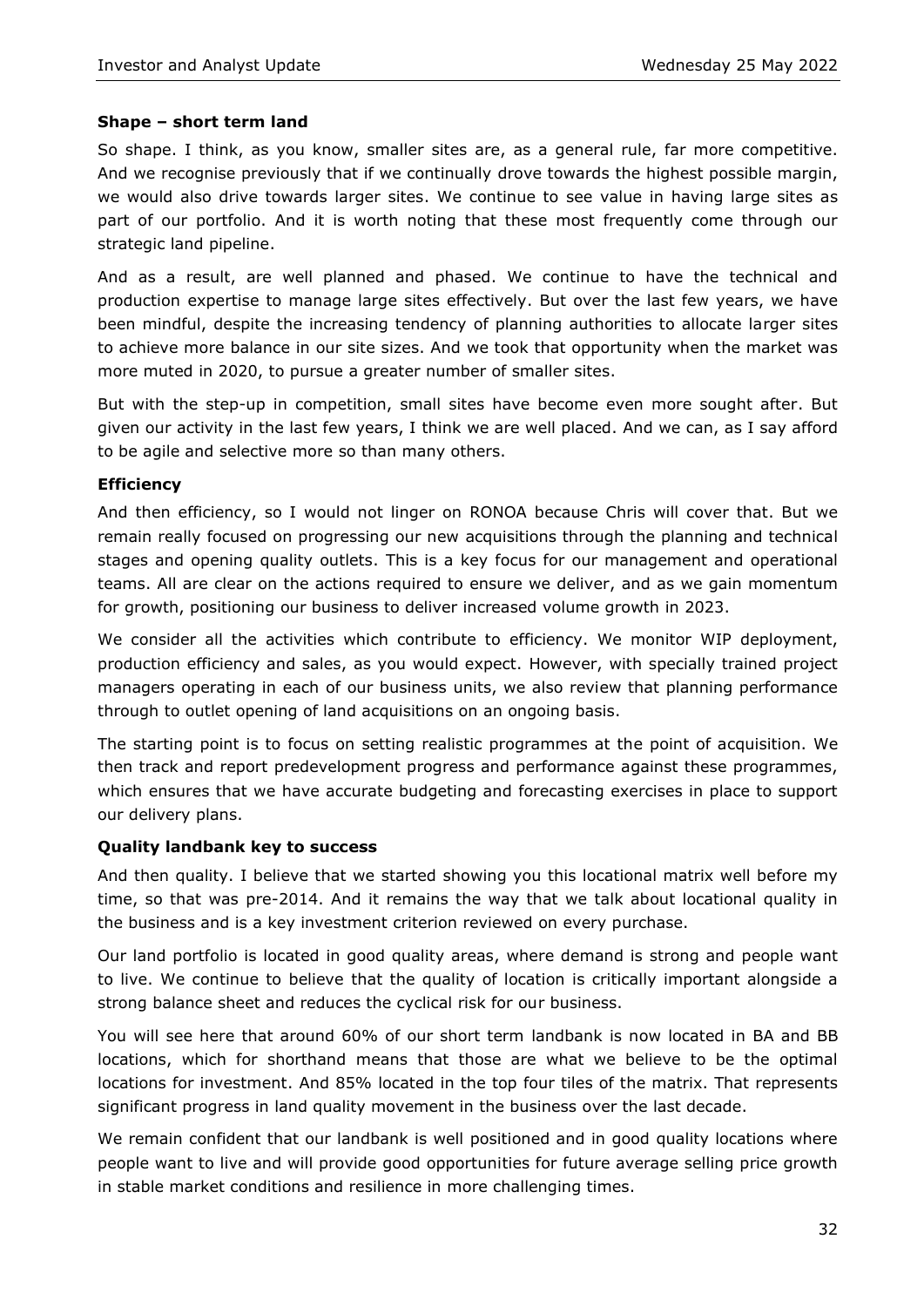#### **What makes a good short term landbank**

So just to sum up. So against all five measures in our short term landbank, I believe we score very well.

And to draw my little section to a close, I particularly call out the choices that having a slightly longer landbank gives us in the current environment and the locational quality of the landbank, which underpins our confidence in the future profitability and resilience of the business.

So I will hand over to Lee now, who will take us through the strategic landbank. Thank you.

#### Lee Bishop

#### *Group Managing Director Strategic Land, Taylor Wimpey*

#### **Strategic land a key differentiator**

Afternoon. Thank you, Jennie. With 38 years with the company, and all but three of those in land promotion and acquisition, including many of them in the operation of business, I can tell you from experience, how important having a strategic land supply is. Plot security and improved margins over open market being the two key attributes.

Control of land supply is the key to our business, for plot security and to support optionality, while allowing us to respond to current market conditions, a strong strategic pipeline supports and enhances that choice. And I am very confident when I say that our strategic land portfolio is industry leading. And through my presentation, I hope I am going to demonstrate to you why.

#### **Strategic land at Taylor Wimpey**

Firstly, a reminder, teach-in, that Taylor Wimpey defines strategic land as land which does not have any form of residential planning consent at the time that we take a commercial interest. This is most commonly agricultural land, but could also be land with an employment or a commercial designation.

We hold the land in a number of ways: we either own it outright; we own it with an uplift in the future; or controlled via an option or a hybrid agreement.

And a hybrid agreement is a balance between an option and a promotion agreement, where we are guaranteed a part of that land to be developed.

At Taylor Wimpey, we do not pursue pure promotion agreements. Our overall aim in owning and controlling strategic land is to provide future development opportunities, and therefore turnover to our operational businesses at enhanced margins when compared to the open market, not as a profit centre in and of itself. This means we focus our skills and our resources on securing and maturing sites in the locations our businesses want us to be.

As a mature strategic pipeline, we are delivering approximately 50% of our annual completions from historic strategic land sources. Here come the numbers. Delivering 73,737 plots over the last nine years at an average of 8,193 per year.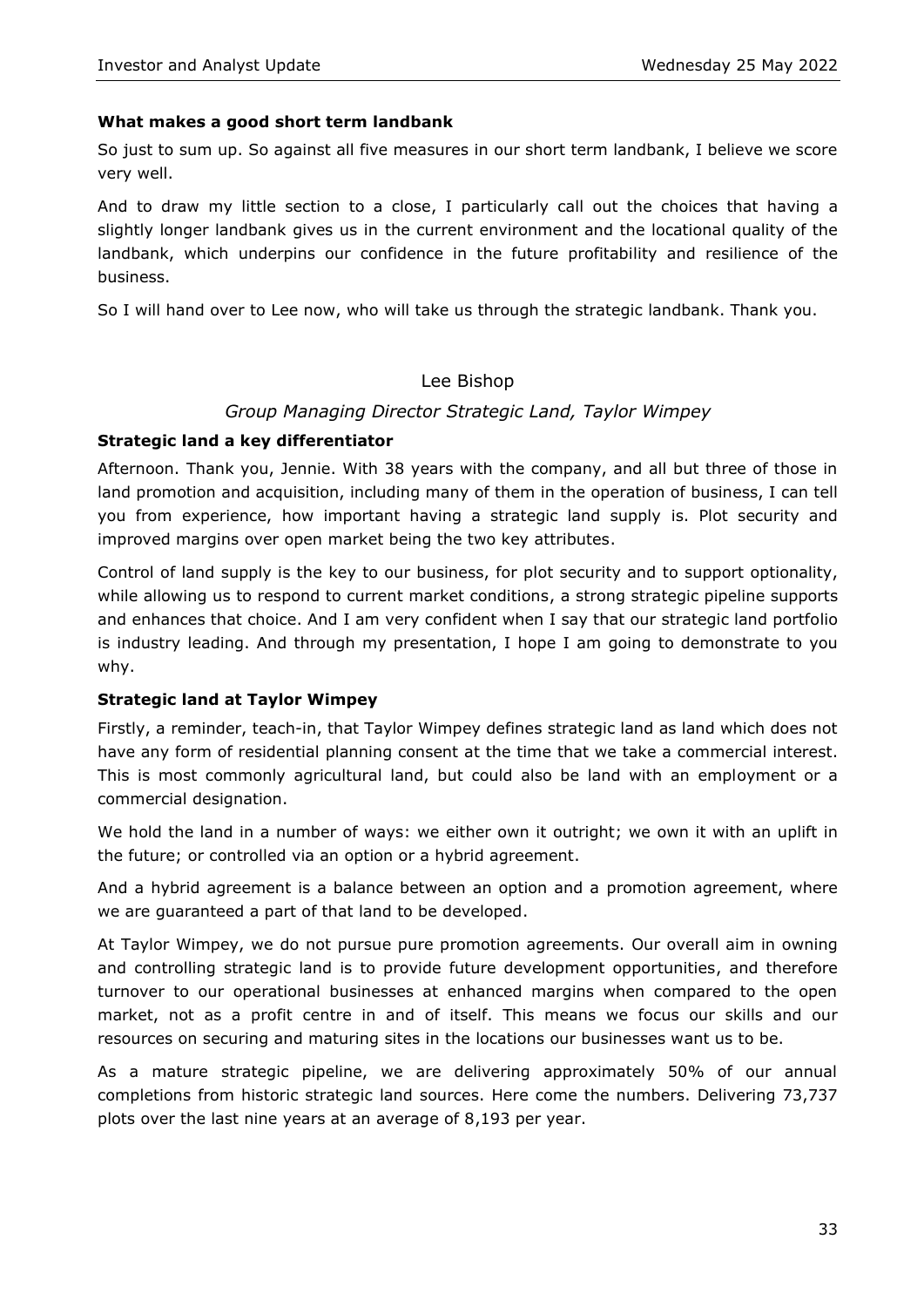Our team are highly skilled and experienced with a leading reputation in the market. The senior strategic land team of six with skills in land, planning, technical and finance, have 180 years of industry experience, 120 of those are with Taylor Wimpey.

#### **Benefits of industry leading strategic land pipeline**

As you will see year-on-year when we report on our strategic land conversions to the short term landbank, strategic land is a key input into the short term landbank and provides an alternative land supply for the operational business other than the current land market.

We demand a discount to open market value. Our options within the portfolio have a discount, helping us to protect that margin. With greater control over the quality and the readiness of the planning permissions that we receive, so where our timing, our design and our infrastructure can be optimised to what Taylor Wimpey need.

We can adapt quickly. The depth and distribution of our positions means that we can flex to changes in Government policy and guidance quickly. This delivers added value across the market cycle. And for example, by its very nature, it becomes even more of a competitive advantage as we face into a more challenging land and planning environment. It carries lightly on our balance sheet and is therefore very efficient.

At the end of Q1 2022, our strategic land is held on our balance sheet for a total of £419 million. 145,041 plots, at an average of about  $£3,000$  a plot. Just to give you an idea, and you come to it in a little while, our option plots are held very lightly at £1,000 a plot.

Strategic land allows us to deliver both great places to our customers and value to Taylor Wimpey but also to the landowners that we take land from.

#### **Value added from strategic land**

One thing I am keen to demonstrate to you today is the value chain created through our strategic land activities and to illustrate for you where and how our strategic land position adds value, and then later give you a sense of that absolute potential.

So like a business model that you saw earlier, we can think of strategic land also as a value chain. The first stage, value creation, is about our teams proactively identifying sustainable opportunities that offer housing potential in the future. So we are looking for sites that are in locations where: the demographics are strong; they have good future planning prospects, such as growth areas, areas expecting major infrastructure investment; they are likely to be deliverable and viable with headroom for future policy movements.

We operate both off-market by private treaty, and also within the strategic land market itself. Though, in this market, expertise, track record and sustainability of a business is key, all of which our teams demonstrate.

So if we find value in the locations, we then negotiate each opportunity individually with entry terms and contract type reflective of the planning provenance. And that is how soon it is likely to achieve a consent and the way we are going to control it, whether it is via an acquisition or through an option.

The duration of control is dictated by how long is needed to secure that planning permission. Overall, deliverability, for example, infrastructure requirements, resolving constraints to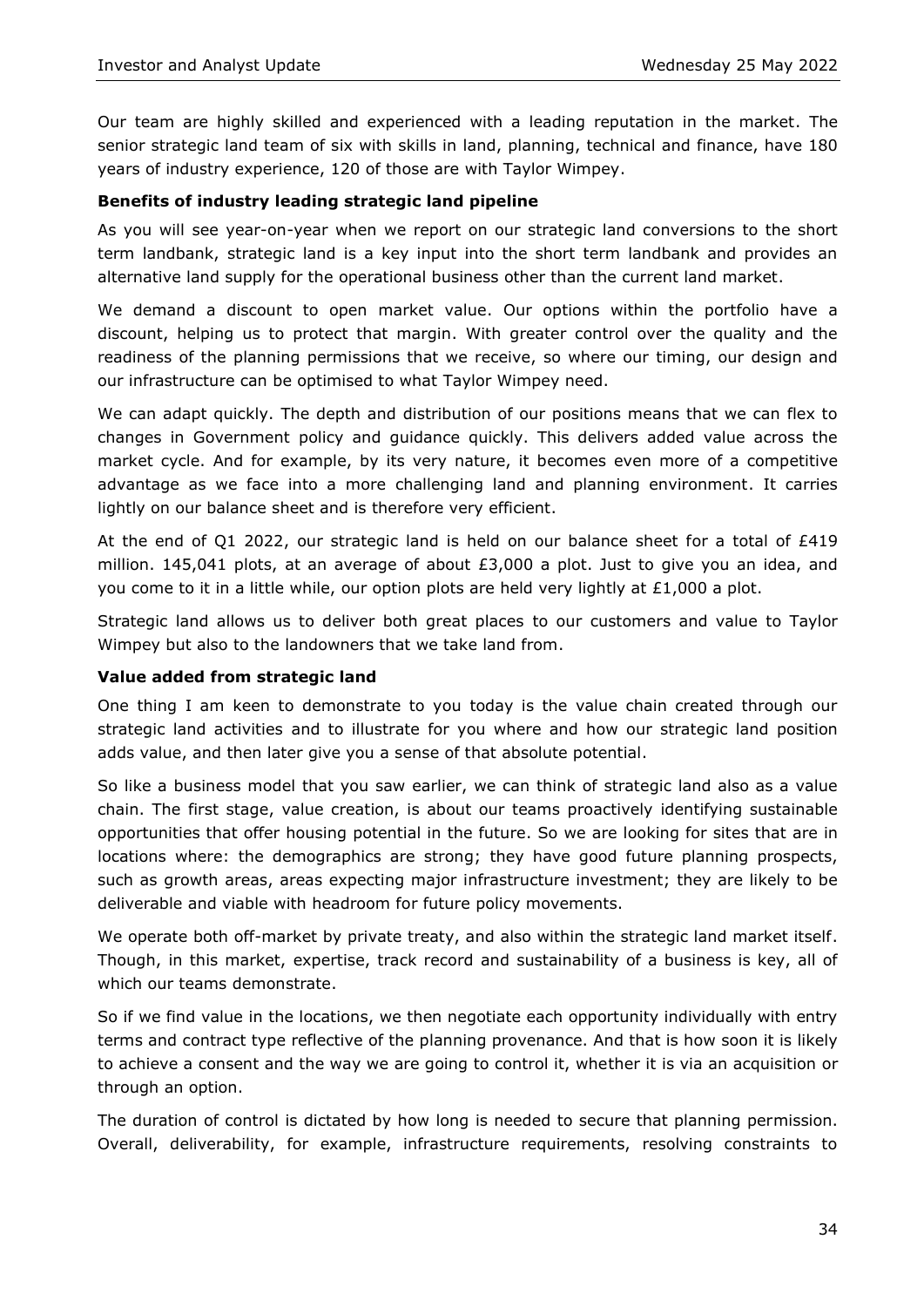development, we balance all of these to reflect the entry cost and the overall expectation of discount for individual opportunities.

Our process looks to enhance upon this at an early stage, often before securing the asset we establish, where our site could fit in the overall housing delivery numbers, most frequently by virtue of that local plan process. Though, we are always assessing opportunities in localised circumstances where an early application ahead of, or in parallel with, a local plan can be made.

Strategic land by its nature does require a degree of patience. But we actively work on our assets, maturing them over time. At Taylor Wimpey, we are committed to community engagement. And this approach is threaded all the way through our promotional strategies. We undertake thorough and transparent stakeholder engagement, which includes local communities and the local planning authority. And of course, we keep our landowners fully advised of that progress.

Detailed technical assessment to test and prove deliverability, phasing and viability also ensure that we protect value created through the planning process. And that ultimately, when we are negotiating the final purchase for the scheme, all the relevant costs are included in that valuation process. Achieving that resolution to grant is the point where we have secured and protected the value that we originally identified.

Optimisation occurs when planning permission is realised. The process moves on to one of price negotiation with our landowners. This is a progressive negotiation over a timeframe often aligned with the latter stages of the planning process. The benefit starts with the fact that it is a one-to-one negotiation, not a competitive market one, remembering always that we are entitled to a discount from the agreed open market value. This can, if needed, be the subject to a third-party RICS Redbook Valuation, which maintains tension for both parties in the process.

So full realisation comes when the price is agreed. Bearing in mind the very advanced stage, the asset has reached in planning and technical approvals, the site is transferred to a business unit ready to be acquired in an almost bucket-ready state. Much further advanced than the majority of sites acquired on the open market, providing benefits in return on capital.

I will not complicate it. But it is probably worth noting that there are often opportunities to acquire earlier in that value chain, in which case, it is a matter of balancing that risk and that reward, which come in further enhanced terms or this further improved discount to the open market.

#### **What makes a good strategic and pipeline**

So what is it that makes a good land pipeline? And why can I say with conviction that we look very good?

On an earlier slide, Jennie showed you how we assess our short term landbank. Our shape measured by way of site size, mix and geography is constant in the way that we assess our strategic land. The quality that Jennie talked about locational quality earlier, but just to confirm our strategic land teams follow exactly the same locational quality disciplines as the operational businesses.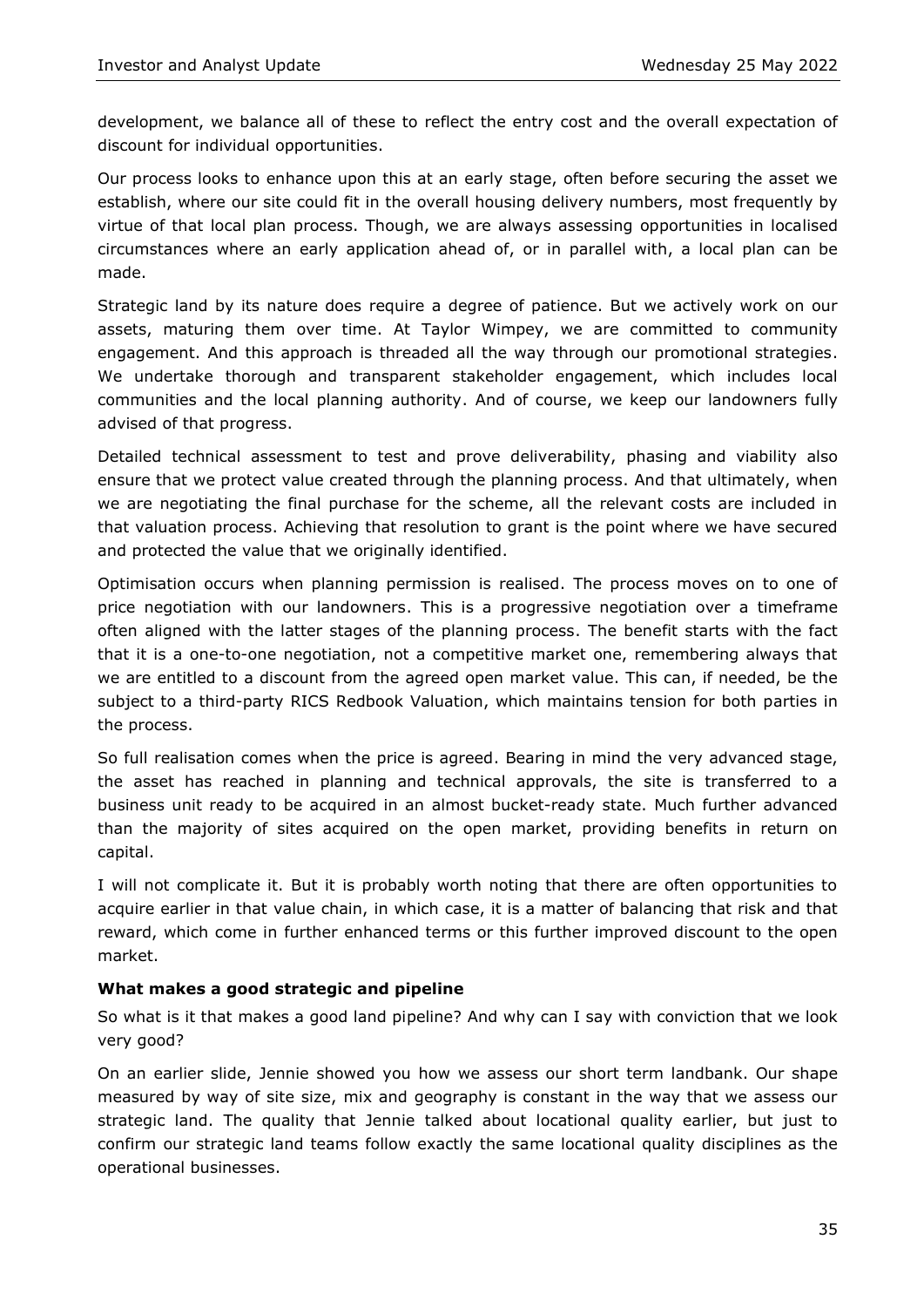Efficiency in strategic land is different. This is where our value-add, our strategic land sites have a margin enhancement benefit by virtue of an embedded discount to open market value. We are rewarded for investing our skills and resources and our patience. The outcomes are schemes delivered in collaboration with local authorities, communities and landowners, delivering great places for the customer to live.

And from a margin enhancement perspective, the discount to open market potential embedded in our strategic landbank is in the order of 13%. I am going to give you a little more detail on the most important factors of control and maturity.

#### **Strategic land pipeline (control and maturity/depth)**

Control provides us with the security of supply. Whether owned or optioned, this creates enhanced value through the acquisition at a discount to open market value. We seek a balance that you will see holds the land lightly on the balance sheet with 23% of our landbank freehold and the majority, 70%, under straight option.

When we talk about depth, we mean the time period over which the land pipeline operates. So for example, aside for the freehold land, we hold option positions on land all the way out to 2043. This provides opportunity over a number of local plan cycles to achieve an allocation. This depth is particularly important when the plan process such as now is beset with delays.

Maturity, on the other hand, is about the provenance of the asset maturing in planning terms. So right now we have 13,000 plots within local plan allocations, which are now making their way through the planning application process. Some managed by strategic land, my team, some by the operational businesses depending upon the level of complexity of the individual site.

We carry 145,000 plots very lightly on our balance sheet when compared to short term land, just under £3,000 a plot, which is good value, particularly when you consider the number of plots already allocated in local plans, and that this includes a very strong freehold position.

#### **Strategic land pipeline (shape and spread)**

I am really pleased to be able to show you this. This is the map that clearly shows the distribution across the UK and the larger circles are the larger sites. I am particularly pleased that it shows a broad mix of sizes that enables us to be responsive to changing local politics to pivot when policy direction changes and to support our operational businesses local preferences for certain geographies and markets.

Whilst not easy anywhere, it is less challenging to develop a portfolio in areas of high growth. But for some time, we have sought to ensure that all of our divisions are supported by strategic land opportunities. As a result, we have got really good geographic distribution, pretty evenly spread across our divisions.

The overall average size of our sites is 320 plots, is higher than the short term landbank, though this is reflective of the increasing tendency of local authorities to allocate larger sites, capable of delivering near key infrastructure and facilities.

#### **Scale of strategic land opportunity**

So let us see the scale of the strategic land opportunity. This graph illustrates what we have achieved and also what is in play, based on our current assessment of local plan review timescales and planning application determination dates.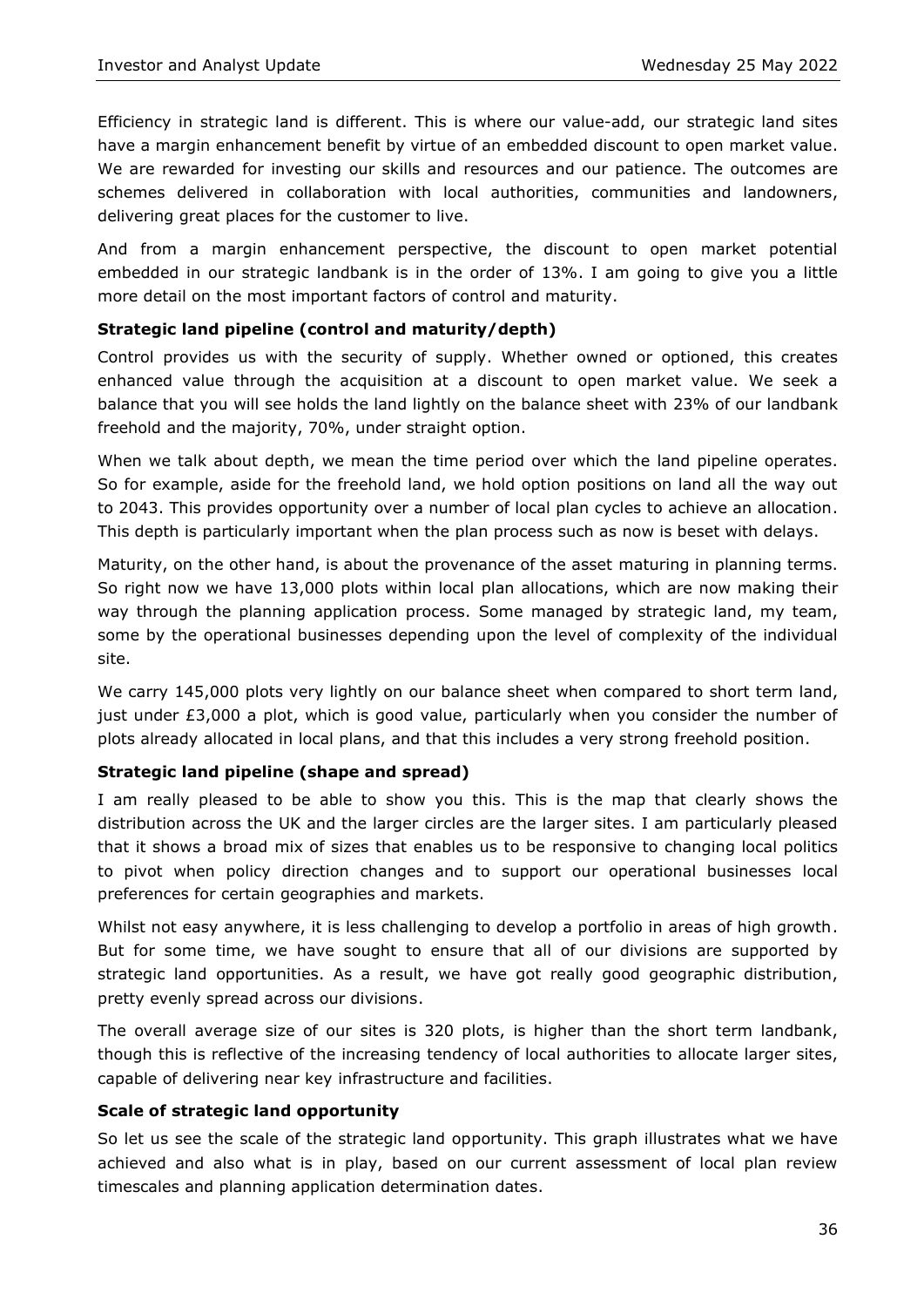As you will see, our consistent approach through the cycle has delivered over 8,000 plots per annum, delivering 73,000 plots in the last nine years. The team are currently working on promoting sites with the potential to deliver up to 65,000 plots. But I would stress there are inevitably delays when attempting to forecast in a strategic environment. And we would fully expect potential plots to be delayed and for the green bars to move to the right. However, we expect the conversion of an average of 8,000 plots per annum to continue.

Though, timing delays in current planning system can be frustrating, it is mostly a matter of when, not if, for the plots that we show here. We have a strong track record of delivery. Strategically sourced land makes up circa 50% of our annual completions.

Reputation matters with potential partners and success breeds success. We have a mature strategic land pipeline, well located across the country, and it takes time to build a viable strategic land pipeline. It cannot be done overnight. You can see from our depth and maturity that we have the potential to continue to meet these figures even in the tightening market, where planning and political pressures are delaying many of the local plans that we are working upon.

I would like to show you now three examples, each from a different division, that reflect these principles that we have highlighted.

#### **Efficient: case study – West Scotland**

West Scotland. We talked patience. This is an eight-year old opportunity for just under 200 plots that was optioned. After stakeholder engagement, we captured value through both the local plan and through being encouraged to make an application for planning to the local authority that could speed up delivery. We were close to delivering plots before we had to pay, effectively an efficient shovel-ready site and a good reflection of the time taken to deliver a successful outcome.

#### **Patience: case study – Buckinghamshire**

Eight years is efficient, patience. Our site in Buckinghamshire. This site I am especially proud of, as is our Divisional Chair, Nigel is hiding somewhere at the back. Our original option was first signed on this site when I became a Managing Director in 2003. Over those 19 years, the site has evolved. And in that time, we have had one Project Director, who has led that work in conjunction with the business unit.

We have met the local housing need in that area for all of those 19 years. And this site, 3,000 homes, gives us the ability to deliver for the next 20.

Originally, this was a hybrid promotion. And we have now secured the acquisition of the whole site. The great opportunity which has come through due to our expertise and patience, took three local plan reviews, a planning application. And here it comes, more than 17 housing ministers, just for patience.

We acquired the site this month, the whole site, and anticipate being rewarded for this success with an outlet in spring of 2024. Patience.

#### **Freehold: case study – Manchester**

As Jennie said, she actually visited this one, first round. This was a freehold acquisition in 2016 in Manchester, made at a time when we were predicting a period of constrained land supply due to the spatial plan, I wish we were wrong. This is a great opportunity which will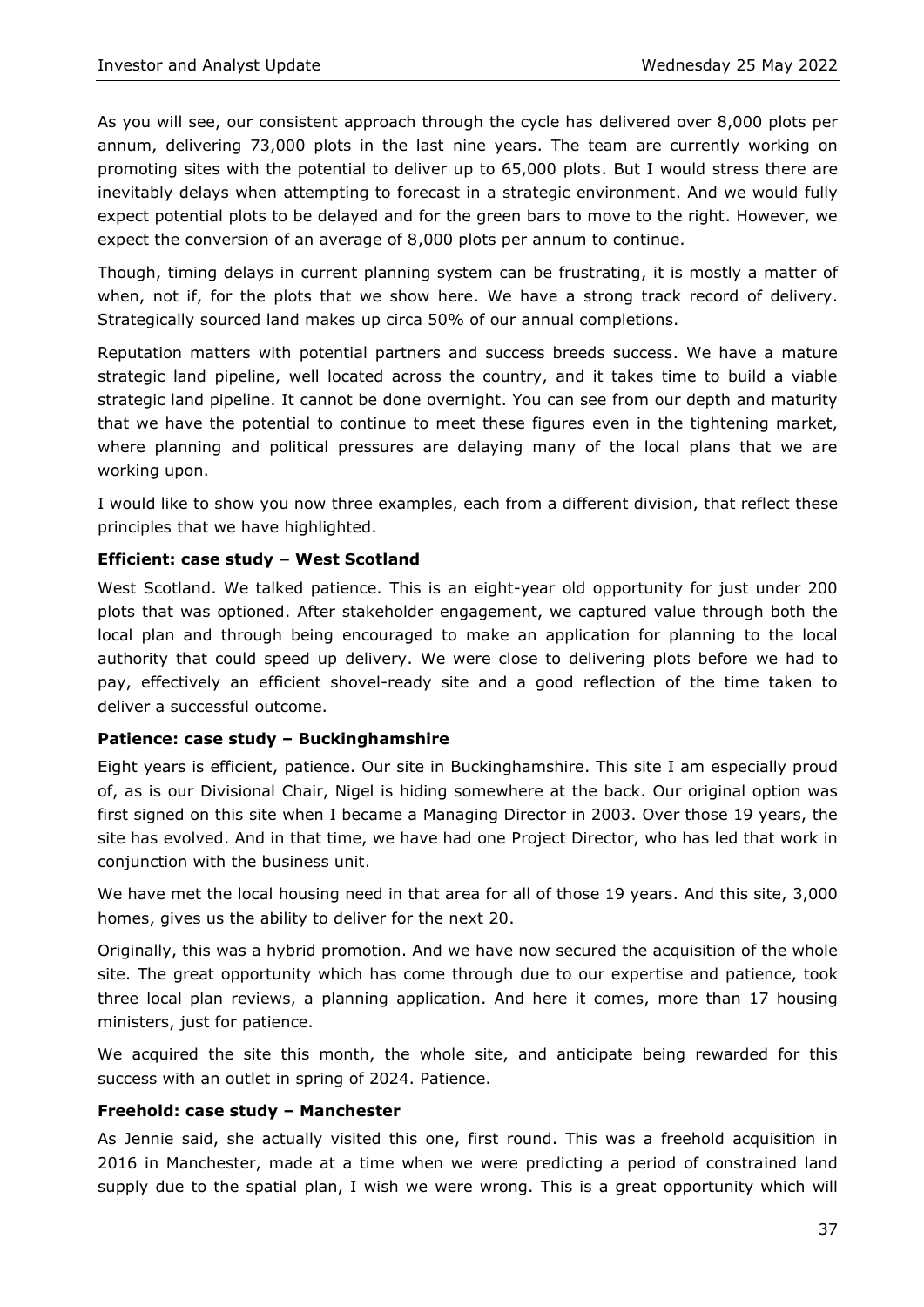deliver superior returns compared to current opportunities in Greater Manchester. In an otherwise very constrained land market, this provides our business unit with four years of land supply, and we expect our outlet to open in June 2023.

So I have shown you freehold case, a demonstration of patience. 19 years is a bit patience. And efficiency at eight years.

#### **Summary**

So in summary, land remains as always, the key driver of value.

We continue to focus on optimising the landbank, both short term and long term. Our highly skilled teams with extensive industry knowledge and experience are based in those land markets. We have made good progress on recent land acquisitions, giving us increased options for the future.

We continue to be agile in the land market, and we benefit from a strategic land that I think is a key differentiator for us. Our strong pipeline means that we are constantly refilling our hopper. We are able to be agile and pivot, should planning policy change, meaning that we have interests well distributed to draw on and ensure that we continue to deliver support to our short term land teams.

I would like to thank you, and hand over to Chris.

# **Targets and capital allocation**

Chris Carney

#### *Group Finance Director, Taylor Wimpey*

#### **A growing business with further potential**

Thanks, Lee, and good afternoon, everyone. First thing that I would say is that there are not going to be any big surprises from me today. You already know that we are in very good shape financially. And as you have heard from Jennie earlier, the guidance I set out in March is unchanged. We are very confident we can continue to improve our operating margin and deliver growth in outlets towards the end of this year.

And some of that confidence is down to the quality and depth of our landbank. Some of it, as you have already heard, is because of the detailed planning and proactive actions across the business to professionally and efficiently manage the various regulatory challenges we face. And some of it is down to the renewed focus on performance management and operational excellence that Jennie's leadership brings.

Looking at our landbank, the short term landbank comprises both owned and controlled plots. And this chart shows the historical profile of our owned plots. And you can see, they are greater now than at any point in the last 10 years, and that reflects the investment over the last two years since the equity raise, which positions us for volume growth this year and in 2023, as we previously guided, and of course, also over the medium term.

All that said, when we think about how we grow the business, we will, of course, always be highly cognisant of housing market conditions and set volume guidance on an annual basis as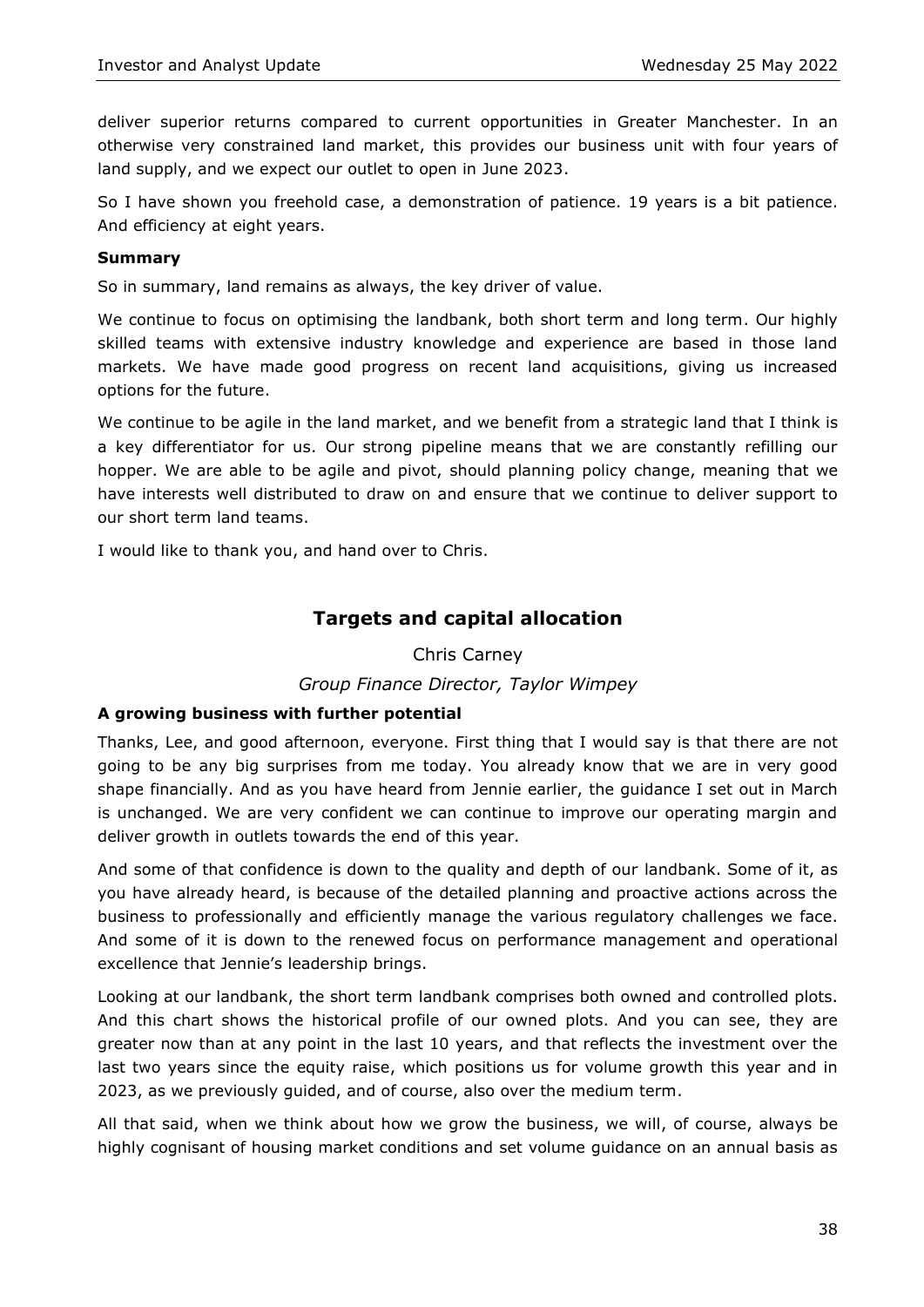we have done in the past. And as Jennie noted, the volume capacity of our current business unit structure remains in the 17,000 to 18,000 unit range.

Today, we remain confident of growing our outlets towards the end of the year, as anticipated, but again, as you heard from Jennie, Government and Natural England are not making this any easier for us at the moment.

The red line on this chart shows the land cost as a percentage of selling price in our owned landbank, which has trended lower over the last 10 years, and now sits at its lowest point. A lower land cost is a good indicator of the value in the landbank. It is not a coincidence that this is the lowest that we have seen that ratio. It is driven both by our long-standing disciplined investment in strategic land that you have just heard about from Lee, and our activity over the last 24 months, which has put us in a great position.

So this slide is telling you that the size of our own landbank is underpinning our expected growth in outlets and completions. And assuming a stable market, the quality of the landbank will contribute to margin improvement going forward.

## **A highly cash generative business**

Now, whilst we see growth and further margin potential, we are also a highly cash generative business, and we remain extremely focused on cash discipline across the Group.

Over the last 10 years, we have generated significant operating cash inflows, as you can see from the chart on the left of the slide. And last year, we delivered 14,300 Group legal completions, and £575 million of net operating cash inflows. This year, we will deliver lowsingle-digit growth in completions and more material volume growth next year, which will in turn generate even more significant operating cash inflows.

The chart on the right shows that we have a history of disciplined land investment, allowing us to return £2.6 billion of cash to shareholders over the 10 years to 2021. And we will return a further £474 million this year. Our balance sheet land investment, consistent with our owned landbank, is at a 10-year high. And as you can see in the green line on the chart, this means you can expect the business to continue to be highly cash generative in the future, because we can be flexible with our delivery.

If the market conditions are benign, then the existing investment in land will drive both cash generation and volume growth. And if the market conditions worsen, we can continue to generate cash by reducing land spend. Either way, this business will continue to generate significant amounts of cash.

#### **Our capital allocation priorities**

Now, I showed you this slide back in March, but I think capital allocation is an important enough topic to justify repeating it. We are a highly cash generative business, which means we can deliver attractive returns to investors. We operate in a cyclical industry, which means our first priority for capital allocation is to maintain a strong balance sheet with low adjusted gearing.

At the same time, we want to ensure that we are investing in WIP to support outlet openings and to drive growth, as dictated, of course, by market conditions and the ability to generate strong returns for shareholders. In normal market conditions, where we have excess cash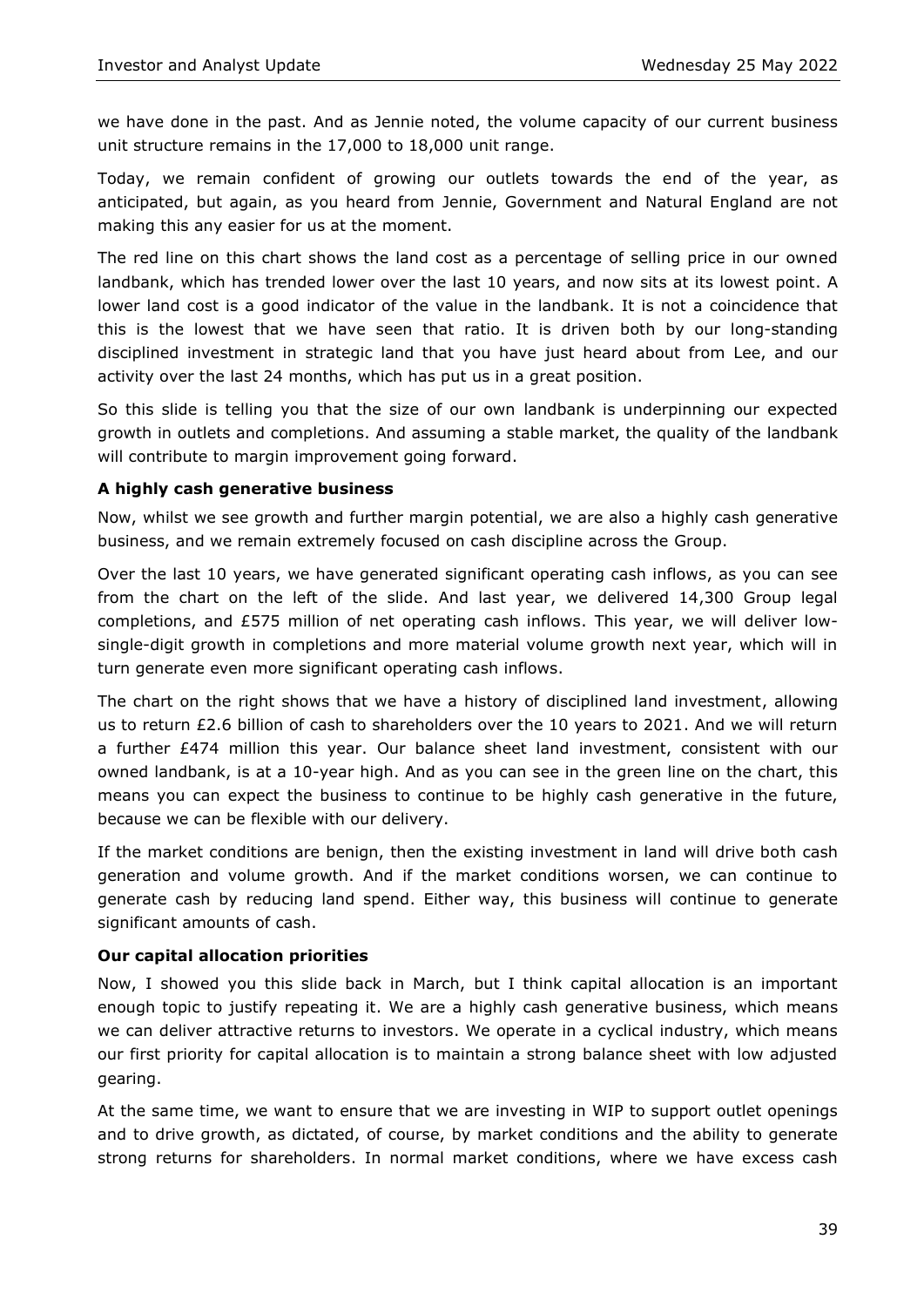after funding that growth and paying the ordinary dividend, we are committed to returning that to shareholders.

#### **Reliable shareholder returns across the cycle**

So looking at those cash returns in a little bit more detail, we are mindful that we operate in a cyclical industry and we are very much aware of how important it is for us to provide shareholders with a reliable return.

Our commitment to pay an ordinary dividend, which is set at each year at 7.5% of net assets, is driven by that desire for consistency and reliability. And it recognises that whilst in a cyclical environment, earnings can fluctuate from one year to the next, basing the ordinary dividend on the net asset position provides an increased degree of certainty compared to earnings measures.

We remain committed to continue to pay that ordinary dividend throughout the cycle including through various planning scenarios based on a normal downturn. And including a scenario where average selling price is reduced by 20%, and volumes reduced by 30%.

We review the excess cash generated by the business on an annual basis at the time of the full year results in March each year. At the same time, we also decide whether to return excess cash via a buyback or a special dividend. In March this year, we assessed the excess cash at £150 million and announced a buyback reflecting the Board's view of the share price.

To date, we have bought £110 million worth of shares and are on track to complete the programme in advance of our half year results presentation in August.

#### **Targeting operational and financial excellence for all stakeholders**

We believe shareholder value will be optimised by focusing on two key financial targets: operating margin and Return on Net Operating Assets.

There is no change to our operating margin target of 21% to 22%. It is our priority and remains the right one for the business as we focus on the quality of our earnings. We have made good progress towards it since 2020. And assuming house price inflation continues to offset build cost inflation, we remain confident we can achieve it.

In the current more challenging land market, has this target got more challenging? Yes, it has. But we still see it as achievable and a valid target for the business. We are adjusting our Return on Net Operating Assets target to 30%. The reduction in this target level from 35% set in 2018 reflects the landbank we have built today, a slightly longer landbank, which provides the business with greater flexibility to ensure sustainable volume delivery.

In the near term, our Return on Net Operating Assets will, of course, be slightly below this, reflecting the additional land investment we have undertaken in recent years ahead of volume growth.

#### **Summary**

So, as Jennie set out earlier, we are mindful of the economic backdrop that we face. But we also recognise that underlying demand for housing remains strong. And that this, coupled with a competitive mortgage market, mean that the fundamentals for the sector remain positive overall.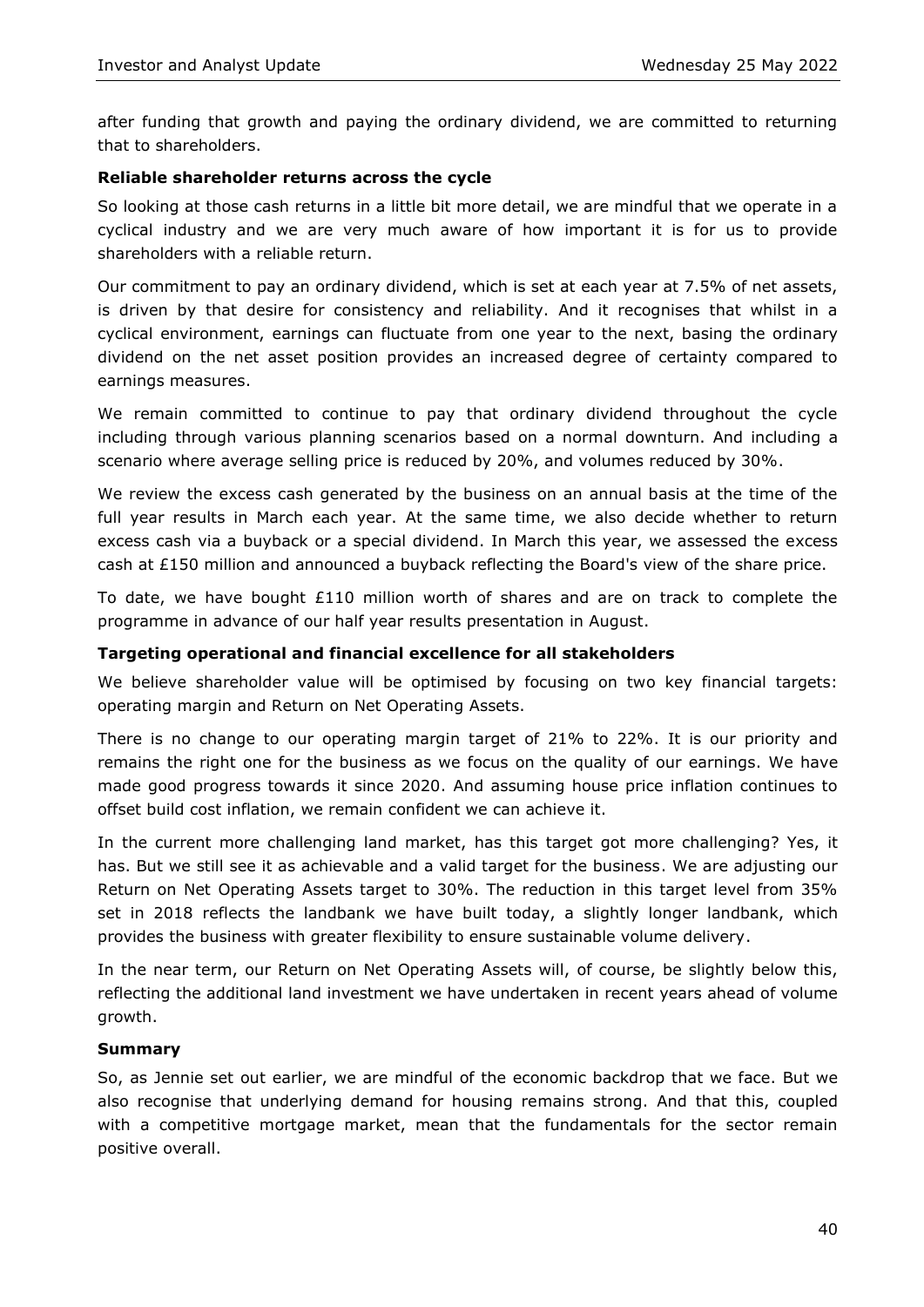But perhaps more importantly, and as you have heard today, we are a business that has prepared rigorously for the challenges the industry faces. We are confident that whatever is thrown at us, we will manage it better than most because of the strength of our team and the strength of our land position. And it is that relative performance that will drive value for our shareholders.

And I will pass now back to Jennie.

# **Closing Remarks**

Jennie Daly

# *CEO, Taylor Wimpey*

Okay, guys. We are on the homestretch now. We are nearly there. So thank you, Chris, and thank you to all of the presenters this afternoon. I hope that you find the presentations of interest and informative.

Taylor Wimpey is a business in great shape with an excellent short term landbank. And I hope now that you have got some of the tools to agree with us, providing momentum to grow in the coming years, and a sector-leading strategic land pipeline, which provides us with more options and opportunities, particularly given the current land market. I believe that our land position, both short term and strategic is a clear differentiator for Taylor Wimpey.

We have a highly experienced management team, great people across the business with an excellent culture and values, who will continue to do the right thing. And as you have also heard a little bit more about me, how I am performance-focused and intend to drive that focus through the business and into our operational execution.

We are moving with purpose and pace to ensure that we are well placed to meet the regulatory changes ahead. And by doing this really, really well, we can create further opportunity for the business and enhanced returns through improved operational performance and execution.

I told you at the start, if you can cast your mind back a few hours, that if there is one thing I want you to take away from today is that there is more potential here. We have shown you some of the levers of how we believe we can unlock it through our cornerstones of value; land; operational excellence; sustainability; and capital allocation. And why I am confident we can deliver superior returns to our shareholders.

And as I draw our presentations this afternoon to a close, I will, end as I started, I am very proud to be leading Taylor Wimpey. This is a great business. And we have a great team and an excellent opportunity to become a stronger business in the coming years. I am extremely excited about the potential ahead of us.

So thank you very much for your attention. We will move on now to Q&A.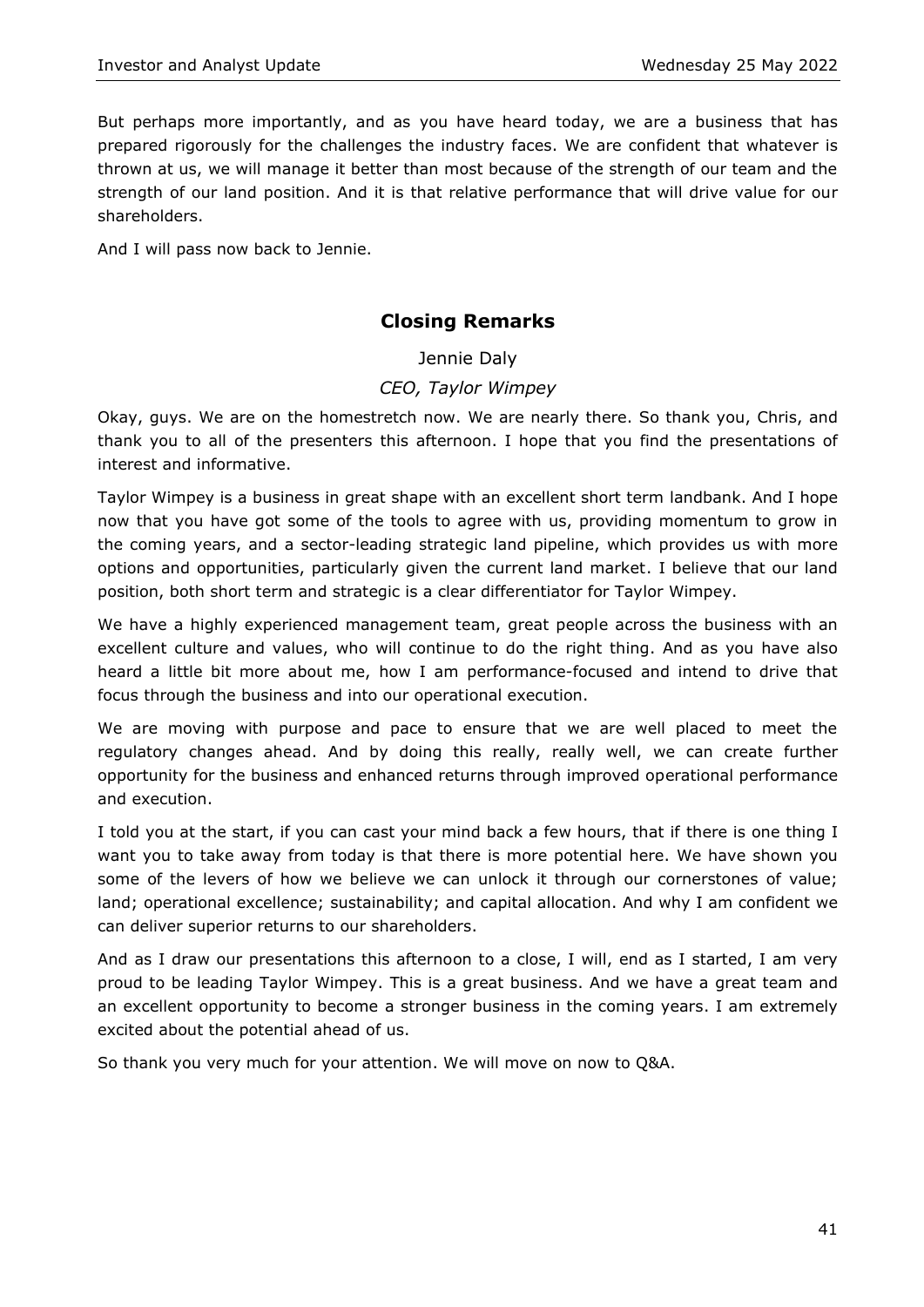# **Q&A**

**Jennie Daly:** So just to get us started on the Q&A, I stuck a pin in a couple of questions. Andrew, who asked about our asset turn and a lighter, speedier approach. Unfortunately, when I spoke to Andrew after the Q&A, he had to leave. There was a little bit of an emergency at his office. So I talked him through my answer to that. But Chris, just to get us started, would you like to give the answer for the wider audience?

**Chris Carney:** Yeah. Of course, no problem. So yeah, Andrew's question I think was based on a US developer. And obviously the land market in the US is very different. You have the ability to pull down plots at stages, so you can hold land basically of the access to land a lot more likely than you can in the UK.

But having said that, I still think it is a pretty good question. And obviously, our return on net operating assets is essentially margin multiplied by asset turn. So we are very focused on asset turn, as a business, and it reminded me actually of a visit I got in 2012, when I was an MD in the in the business unit. And the visit was from the Chief Exec at the time. And one of my team was a surprise to me asked Pete, what is the priority? Is it margin, or is it return on capital?

And the reason that I flagged that is that is a debate that has been well embedded within our business for a long time. And we want both, obviously. And yeah, so there are times where you ebb and flow from one to the other, depending on the type of the market. But yes, our priority absolutely is margin. But that does not mean that we have lost any appetite at all. So to make sure that our asset turn is good, because we have still got that RONOA target as well to hit.

**Jennie Daly:** Excellent. Thank you, Chris. And then Glynis, you asked about the land market. So you have heard me describe it in lots of different ways today, but mainly that it is now very competitive. And I think that your question, but correct me if I am recollecting this wrong was, how does it compare to two years ago or four years ago?

So small sites are now very, very competitive. There are more small competitors in the market. And we have not seen land conditions like it in this cycle today. Two years ago, I would say, exactly now May 2020, it was quite muted, as you know, and we took the opportunity to be quite front-footed and to go into the market. And we had some good acquisitions. You will know by late 2020, others were coming back into the market.

Four years ago, around that 2018, I would have said it was quite benign. It was very balanced. Land supply was good. There were a broad spread of opportunities across a broad range of markets. So 2018 was very reflective of much of the previous years, where good land supply fuelled by NPPF, and five-year housing land supply, but probably was starting to get to the point where those larger sites were starting to dominate the market coming through local plans.

And if you remember, the graph that I showed small sites were starting to get quite tight, but I would go benign, muted because of the wider economic issues to very competitive. That would be the progression. Have I got that right? Yeah. Okay, so I will open up to questions.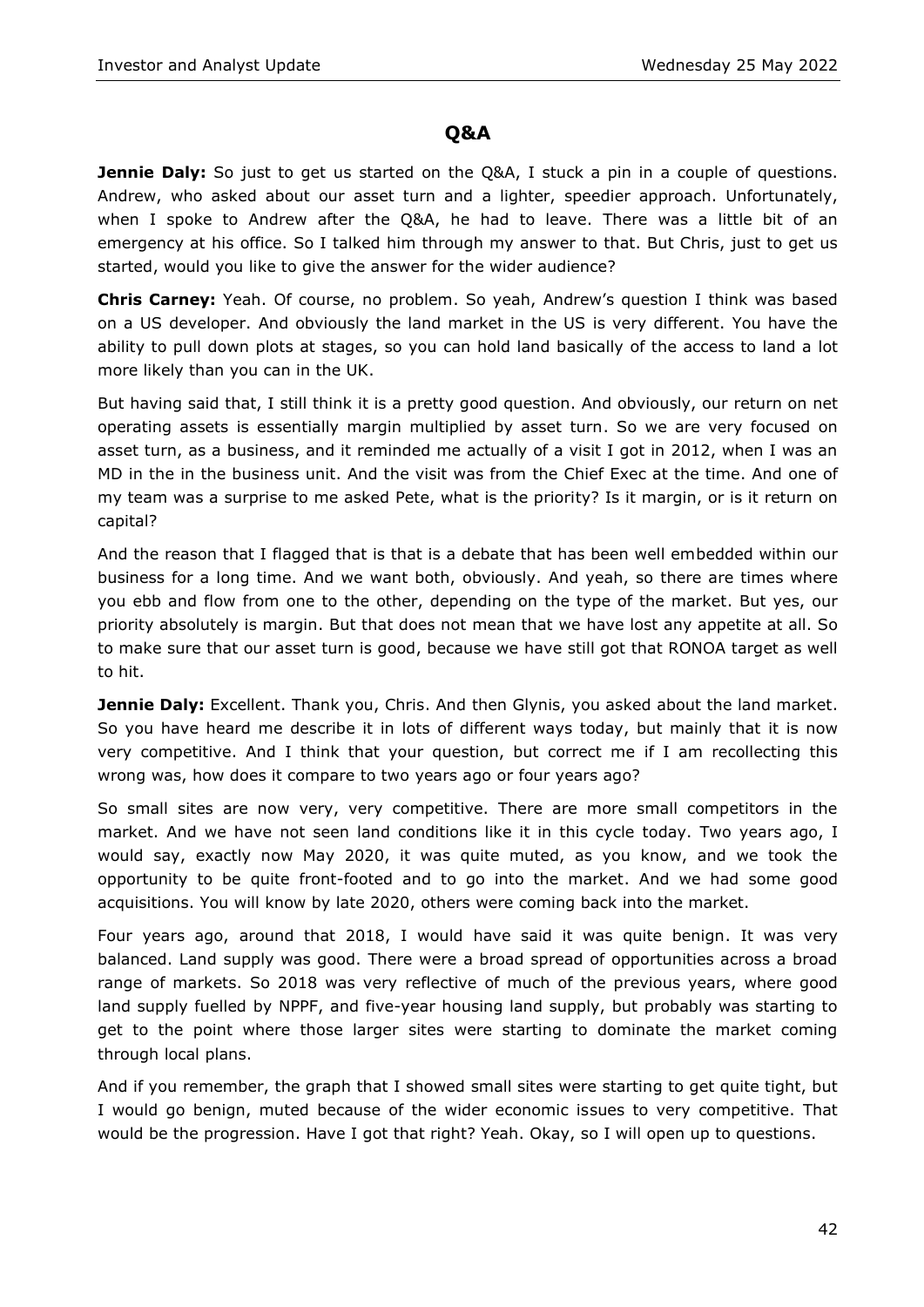**John Fraser-Andrews (HSBC):** My questions will come back to the ebb and flow between margin and return on assets. So the first one is margin. I believe consensus is tracking about 20% or just under this year for 2022. Your guidance is obviously 100 bps to 200 bps higher than that. But it seems that you have got many sources to achieve that. So perhaps in your answer, you could say whether you are getting a premium so far this year on trading between house price inflation and your input costs?

Also, how you could split that margin gain you are expecting between operational efficiencies that were referred to, and also land and strategic land. It seems not growing too much in terms of what is coming through, but your buying margins, how they are contributing? So that is first question.

The second question is size of sites and this ebb and flow that Chris was referring to. 2019, I think you had a much higher proportion of large sites than the quarter that you show on slide 48. So is it fair to say that these large sites, by definition, have a lower return on assets? And so there is a compromise there, but with a higher input margin. So is there an advantage on margin on those? And perhaps, given where your landbank is and where the market is, perhaps you will be ebbing back to larger sites, given the state of the land market?

And the final question is your product positioning. Jennie, as the new leader of the company, are you happy with the product positioning that the company has? Are there any changes to make? I realise that these things take time. But are you happy sitting in there in the middle to upper rather than looking across the sector, there is a certain company that generates higher returns and higher margins? So perhaps you could comment on that.

**Jennie Daly:** Okay. All right. Thank you for that. So if I start off with the site size, and then I will address the product point. And then Chris, if I could ask you to do the balance of the margin and ROCE.

Site size is not always in our gift. We operate within a market, planning delivers sites and therefore, we are competing within the environment where local authorities and local plans deliver sites. And we have said before, and it is patently clear that local authorities have a preference for large sites. But it is how you tackle them. It is how you manage them through your portfolio.

The strategic land sites, the lands that are larger, we have years to mature our thinking about how we are going to deliver those and ensure that they are effective and efficient that they are set up well. And frankly, if we did not think that the market or the shape and way that the site was going to be delivered through planning was going to be efficient and effective, then we, to be quite blunt about it, we would cull it out of our strategic land. So we are constantly rescoping through strategic land, because we get to see the plot flow coming in. So if it is not measuring up, then we would allow it to leave our strategic landbank. We would not invest time and resources in it anymore.

And so you would tend to see, and if you think of Lee's slide of the large shapes, you only tend to see those large sites in areas where there is robust markets, where the sites are viable to deliver the scale of infrastructure and community investment that are required. So we are very selective. And we were reviewing those and challenging ourselves constantly. But I go back to, if the planning environment is delivering larger sites, then that will continue to make up part of our portfolio. But we really do, do them well.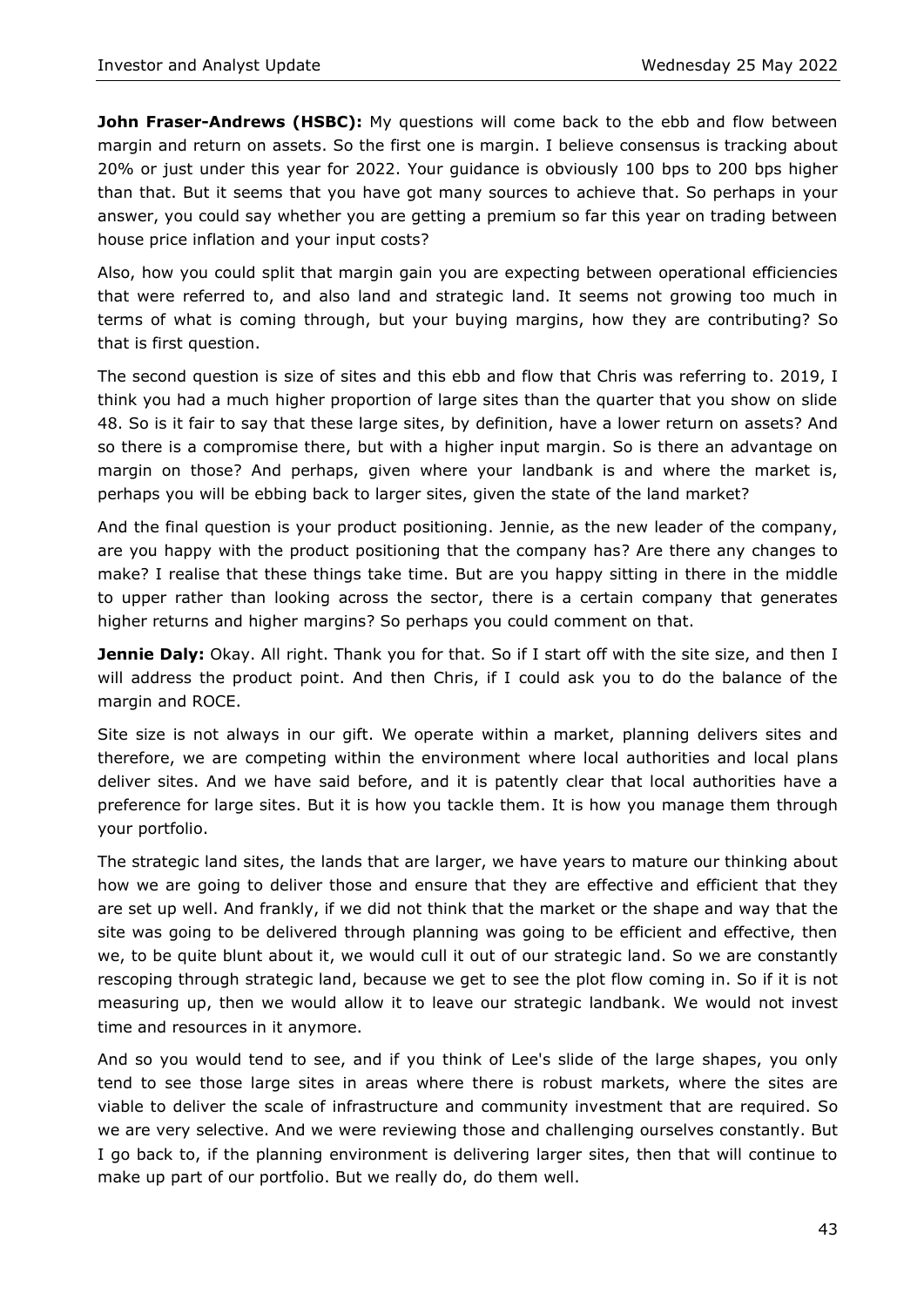We know what we are doing. We have been doing them for a long time. So it is not always a preference. But we have worked really hard through the last few years to ensure that there is more of a balance. And so that does mean that we are balancing some of those higher margin large sites with some of the more competitive lower margin small sites, to ensure that we have got that flexibility and optionality.

So I talk a lot about balanced scorecard. It can be very difficult, because you are operating in on a market where you are receiving rather than always been able to drive. And so we would prefer to keep a broad balance of sites to maintain that optionality.

On product positioning, I am really comfortable, where we are. That broader market gives us security. It gives us a broader customer base. And it supports our view of that locational quality that we talked about, has been a real driver.

Now, that does not mean the most expensive locations. It means the most robust and resilient. So we would often talk about chimney pots. It is where people want to live, where there is a higher number of population and good transport links. So I think that there are some elements. I talked about the customer research that we are undertaking at the moment, John, and I think it is important that we are open-minded as to what that tells us. But that broad middle market, I am extremely comfortable in.

So, Chris, over to you on the margin, RONOA balance.

**Chris Carney:** Yeah. So it is probably worth starting to reiterate our margin guidance, which everything you have heard about today reflects that existing margin guidance. So last year's operating margin, including JVs, was 19.3%. We have said that we will improve on that this year, and that we will beat the 19.6% that we reported in 2019. And consensus of operating margin, including JVs, for this year, currently sits at 20.1%. We are absolutely fine with that.

And then looking forward into 2023, assuming a stable market, we said that we will be targeting to get to the bottom end of that 21% to 22% range. So no change there from anything that we set out in March at the full year results.

In terms of the HPI versus build cost inflation premium, we said in our April AGM update that they were offsetting. When we get to the first half, we will provide you with a margin reconciliation at that time. I would suspect that the market impact that you see on that will be a very small positive. But yeah, so I think that answers John's question on that.

And then, I think you had one on buying margins as well. And obviously, we have talked about land market being tougher at the moment. But the great land position that we have got means that we can be agile and we can pick and choose which opportunities we go for.

**Jennie Daly:** So I think that there was probably just one other element about the operating efficiencies and what that would add. I think I was quite clear that there is no single shot or uplift. These are all incremental continuous improvement measures, which we do think will layer up on an already strong business to add benefit, but not something that we think would move the dial if you would put any of the individual components into your model, for example.

**Will Jones (Redburn):** Just a couple. In previous CMDs, there has been mention of cash flow conversion percentages. I do not think it is there today. Just wondered why that is, and where you might think that could set as a range, I guess, over the next few years? I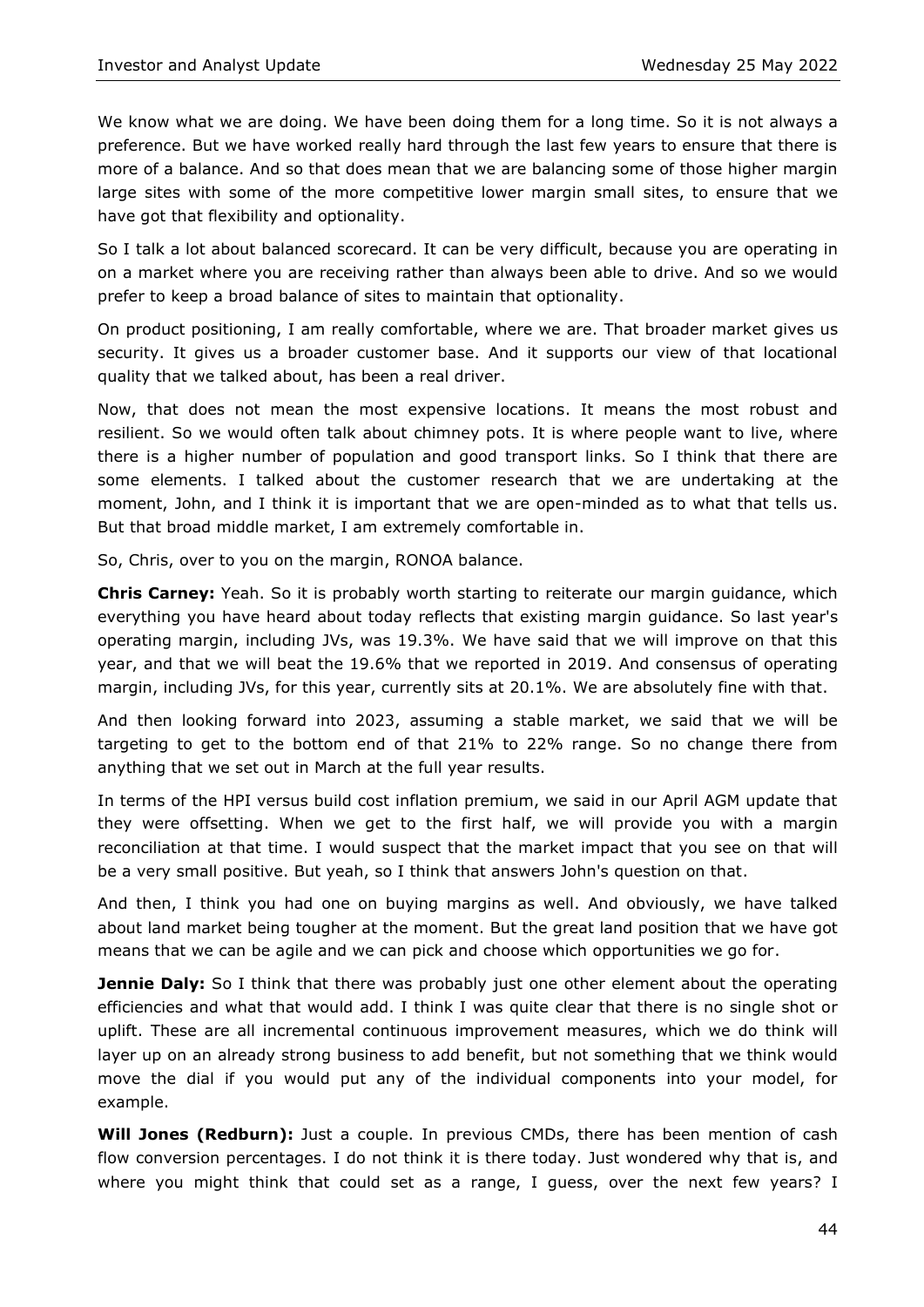appreciate things like provision payments and the like are additional things to factor in that were not there before. But just any comment around that?

And the other one was really around just sales rates. In the last few years, I guess, there has been some movement in the company strategy around the optimal sales rate. But Jennie, if you could just outline where you think that should land based on the landbank today is 0.9, give or take the right number?

**Jennie Daly:** Yeah. Okay. Well, I will take the sales rate question. And then I will ask Chris to address the cash flow conversion. From a sales rate perspective, I mean, the market is really robust. We have got a long order book. I think we have said and you will have heard us say before, it is longer than we would like.

We have been prioritising revenue growth with the teams and just easing back on the sales rate. As we broaden our outlets, then we can afford to spread our exposure to the market and continue to drive revenue. So I am pretty happy where the sales rate is at the moment.

Obviously, given the wider market, it is something that we are keeping a very close eye on, but that prioritising revenue with the right balance of rate, rather than driving rate and potentially leaving something on the table, I think it is where we are at.

So cash flow conversion.

**Chris Carney:** Yeah. I mean, the first thing I would say is, the fact that there is not a cash conversion target going forward does not mean that we are any less focused on cash disciplines across the Group, as I mentioned in my piece. Previously that range was 70% to 100%. I think clearly this year, we have got investment in WIP that I have talked about in terms of getting to around about  $£1.7$  billion by the end of the year. And then volumes grow considerably in 2023 off the back of that enlarged landbank, which then will generate cash conversion towards the upper end of that range.

So, yeah, there is nothing other than a real desire for us to be focused with our targets. It is possible, isn't it, to have too many targets and get distracted by them. We think we have got two very good targets in operating profit and return on capital or return on net operating assets. But bear in mind that that return on net operating assets requires cash discipline as well.

**Sam Cullen (Peel Hunt):** I have got three. First one is hopefully pretty easy. On slide 48, where you have got the plot percentages in terms of big to large. Does that vary at all, regionally? Are there some regions where you have got a higher percentage of larger plots under clubbing on smaller plots? Or is it fairly standard across the regions or your chimney pot regions that you referred to them?

Secondly, coming back to your question before on sector leading landbank. If I look at those five buckets that you talk about, I presume it is not leading in the length or the weight sections. Would it be the shape that you think is better than other peers? And some thoughts around that will be helpful.

And then lastly, on Chris's capital allocation slide. If going forward, the market remains robust, the land market is tight, valuations across the sector remain where they are, why would you not look at potential M&A, given some of the comparatively cheap valuations across the wider piece?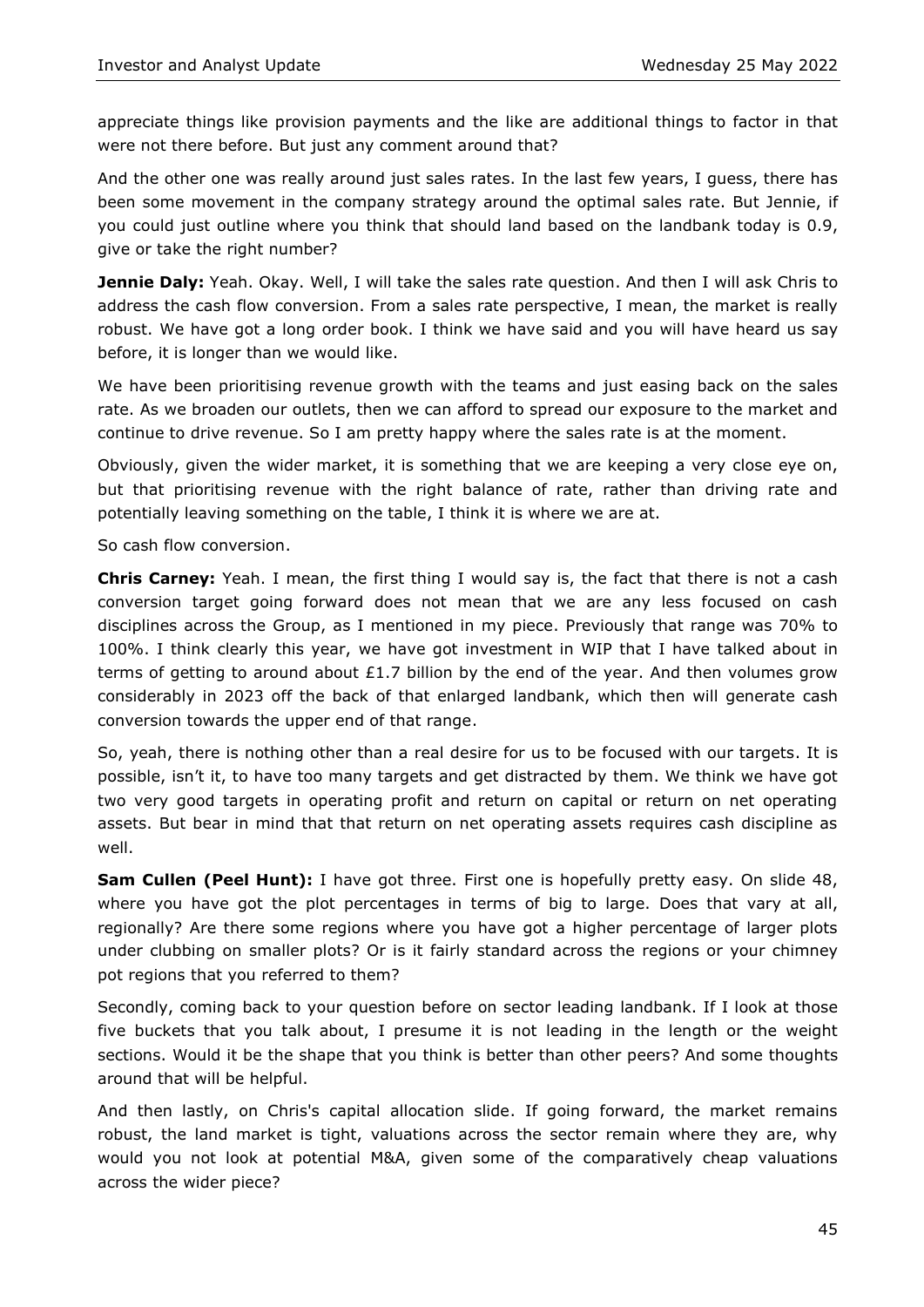**Jennie Daly:** Okay. So if I pass you the capital allocation and M&A question. I mean, on site sizes, the distribution varies. I mean, it is constantly oscillating, and there are likely to be some regional variations depending where local plans are and their evolution at any one time. But there is a broad distribution, and I would sort of encourage you back although it gets a bit solid in places to look at that map of where our landbank is distributed. And you will see that there is a fairly broad and consistent distribution around the divisions.

On the sector leading landbank, I do think that the length at the moment is a virtue. And some of our peer group are operating on extremely tight landbank lengths. And whilst that can be a virtue too, and we had a target at one point of reducing our landbank length, given the friction that is in the planning and regulatory environment, given the significant delays, I think having some options to perm from is really beneficial.

And then the quality, more than the shape or site sizes is what I would call out, particularly given the broader macro-economic environment, which we are all watching very closely to have a landbank, that has been well managed over a long period to be in good market locations, where the resilience is higher, and where we can drive the best possible price and rate, I think, is a real virtue. So those would be the two that I would call out.

Efficiency is something, again, we have got a RONOA target. We are running our land positions as efficiently as possible. It goes to Will's point, there is always an optimum to balance between the revenue and the rate.

So capital allocation, Chris?

**Chris Carney:** So in answering this, I will try and set aside the accepted wisdom that all transactions are value destructive. I had interesting discussion on that recently, but I would not bore you with that.

It all goes down to the land market, does not it? Because, certainly over the last 10 years, there has been sufficient supply of land in the market to be able to grow organically without needing to assume the risk that is undoubtedly associated with M&A.

When I first joined the business in 2006, the land market was quite different. And you will probably remember those of you who were around at that point, that there was some consolidation in the market. So it is not a crazy hypothesis. I do not think we are there yet. The land market would have to get, I think, considerably tighter for that to actually, financially, and from a risk perspective, makes sense.

And clearly, you have heard a lot today from Lee, about the strength of our strategic landbank, and it means that we have less pressure, as Jennie touched on, to want to do something like that, because we have got more supply, the certainty of supply.

**Clyde Lewis (Peel Hunt):** Just coming back on the strategic landbank, and I appreciate the comments on the numbers. But if you turn it on its head, the key question is going to be, well, if you have got the best strategic landbank and you can fix all the operational issues you have got, the question is going to be, well, should your margins be right at the top of the industry pile? And clearly, there is a sizable gap between the two. Do you think there are some structural differences between what you have got as a business? What you have got as a strategic landbank? So that was the first one.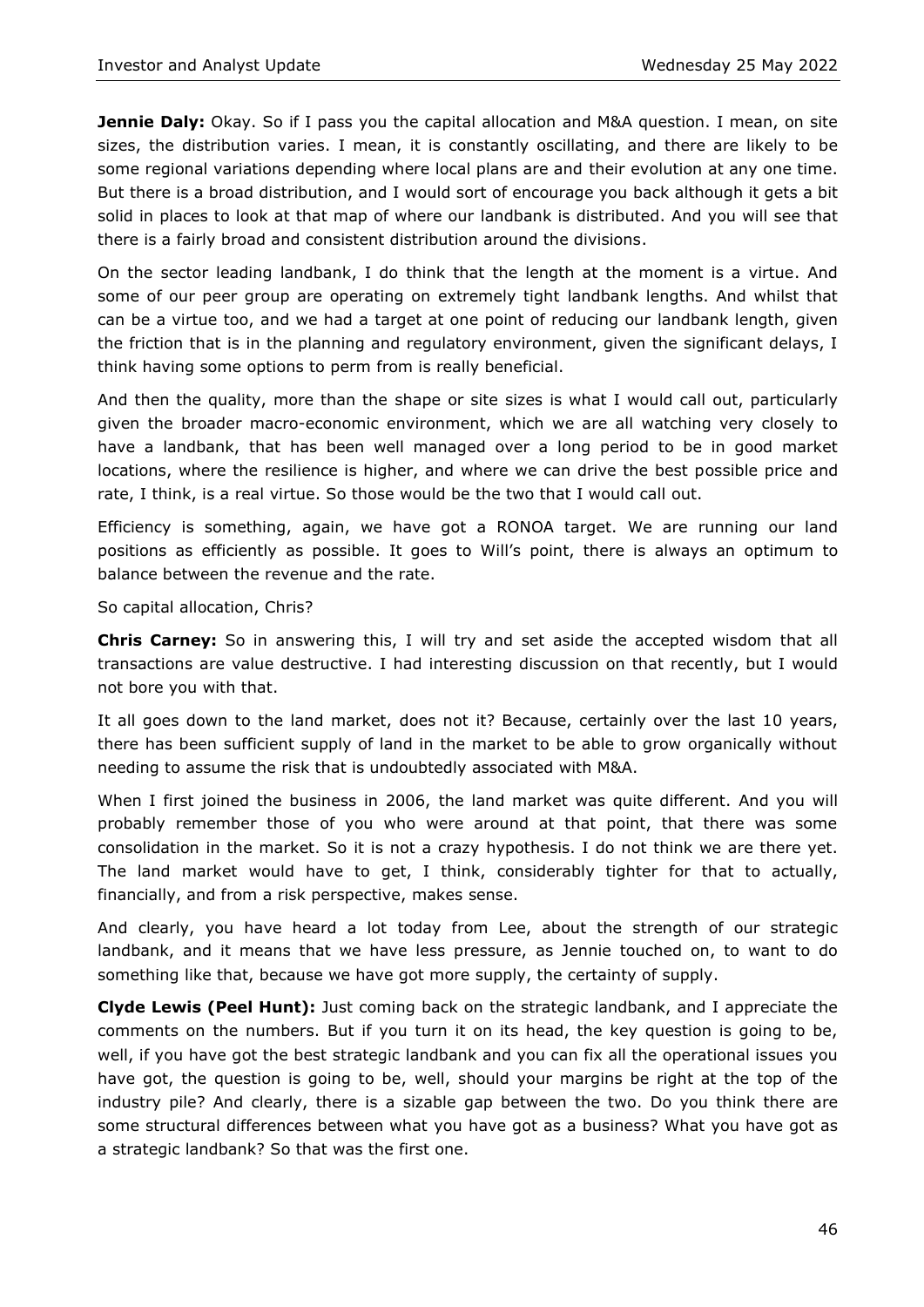The second one was on land buying. I mean, I am old enough to remember before 2006. So back in 2001, 2002, 2003, 2004, the market was very good. Land prices were going up at similar rates that we are currently seeing. And in some ways, there was a little bit of indiscipline that crept in at that point with the one eye shut when you were looking at the build costs, the selling prices, the value that you could get from sites. And lo and behold, margins peaked in 2004, not in 2007, when activity was peaking.

So the question is, are you starting to put in place now, if you like, double checks? And are you starting to actually take a slightly more cautious view around build cost inflation maybe exceeding price inflation over the next 12, 18 months? I mean, the market is telling us we are going into recession. So there has got to be a better than normal chance of that happening at the moment.

**Jennie Daly:** Okay. I am wearing well, but I do remember 2001, 2002 and 2004. It is one of the reasons why we included the land governance slide. We have a very robust process. And we do check. There are many points where we test the sales values, the build cost. Some of the build cost, I mean, very high build cost pressure.

As you know, we are through supply chain. Nick is constantly feeding into the businesses where build cost is moving. So we have got extremely accurate sort of build cost assumptions. And sales price, we always run on current, not forward forecasting sales, is a very strong discipline that some businesses learned to their pain in that sort of 2006, 2007 period.

So I remain very confident that we have a very disciplined approach to land acquisition. And the fact that we are building in Part L and F, and we are building them in on a land cost basis rather than the assumptions of some of the questions earlier, will the customer pay? We are taking the view that that is a build cost, and that we would not be able to recover that from customer and improved pricing. So there is caution already built in around some of those changes as well.

So I think that governance piece, the fact that we have got very strong and established appraisal methodology, based on current pricing. And then margin as a reflection of the risk, and the overall risk balance. So is there planning in place? Have we got all of the Section 106 costs? Have we got all the technical costs? So I think that we have got a really good discipline.

On the strategic land, I mean, when I joined Taylor Wimpey, I was asked to do a bit of tyre kicking on the strategic landbank. And I was absolutely amazed at the quality, that depth and maturity and it is only continued to mature.

You have to have patience. Lee talked a lot about patience that developed the provenance of their portfolio over time. And not just the provenance of the land in the portfolio, but actually that management depth that Lee talked about how to craft and create an option agreement that you can actually crystallise. It is really easy just to have an option agreement. But how easy and how much experience do you have in converting that into the land that lands?

So our distribution of strategic land is very good, as you saw on the map, so all of our divisions benefit. If you looked at the levelling up agenda, for example, and the potential that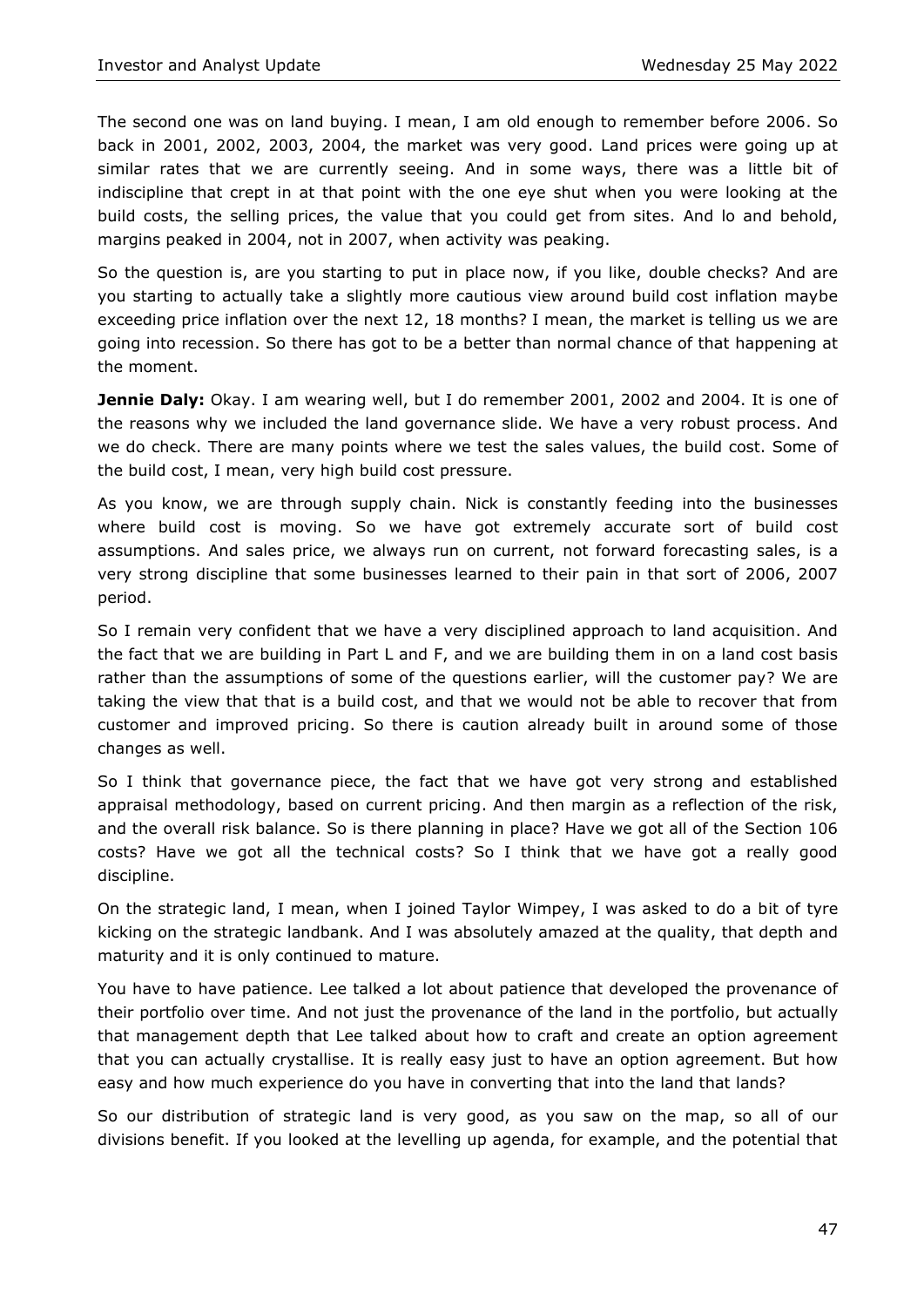we may have to pivot, we have pieces on the chess board, I think, is probably a good description.

The point about, again, that Lee mentioned that these are options, either freehold ownership or options. Options mean plots. Promotion means maybe some profit, no right to the plots. So this is future development potential. And again, I think that that really sets us apart from some of our competitors who have been playing more in the promotional environment and maybe less so in the option environment. So the ability to convert plots is a real value. So distribution, the carrying cost, sort of £1,000 a plot from an option perspective, the fact that we have got over 24%, 25% freehold owned. And so that quality is really just there to be unlocked.

But as Lee mentioned in the graph, that will move. We have to be really realistic about that. But you have got to be in it to win it. And as the Levelling-Up agreement and Regeneration Bill moves and starts to talk about no speculative development and development having to come through local plans, then a strategically mature position is going to be really valuable.

**Aynsley Lammin (Investec):** I guess, just assuming there is a stable market into next year, which might feel like a big assumption at the moment, but the critical priority is obviously going to be to deliver the volume growth for next year. I just wonder if you could give us a bit more detail on where you are with the land coming through for next year? How much is already got detailed planning? What is your target for site numbers by the end of the year, or average for 2023 on 2022? So just a bit more colour there, i.e., what is the risk that that does not come through?

And then secondly, on the build rate also for next year. You are confident, again, assuming stable market. But you can get the labour and the build rate to be maintained, at a level, you need to deliver that material increase in volume.

**Jennie Daly:** Yeah. Okay, so for 2023, we have all our land either owned or controlled to deliver our volumes on 2023. So our confidence levels are very high. And I think even looking into 2024, we have got a high level of land under control.

The build rate, I mean, labour, there are labour challenges, but at the moment, it is quite erratic. There is a bit here and a bit there. As volumes in the sector increase, then I think that that is more of a challenge. And you have heard us talk today about that need to have a skills and resources plan. And we are working through our skills, availability and skills gap.

I am not unduly concerned about 2023. I think that we have got the labour and subcontractor capacity to deliver that. But if we kick the can down the road every year, and it is next year's problem, it will creep up on us. So we are very focused on that, but probably into the medium term.

Material wise, which has been a challenge. I think, if you have the materials, then you can get the labour. At the moment, Nick and his team are already out in the market, securing all the materials that we need for 2023, and making really good and committed progress on that, which is a lot earlier than we would ever usually do that, Aynsley.

**Ami Galla (Citi):** My first question is on Section 106. Government has touched upon changes in that. Can you give us your thoughts of how does that shape in the future? And how does that change your preference between smaller sites versus larger sites?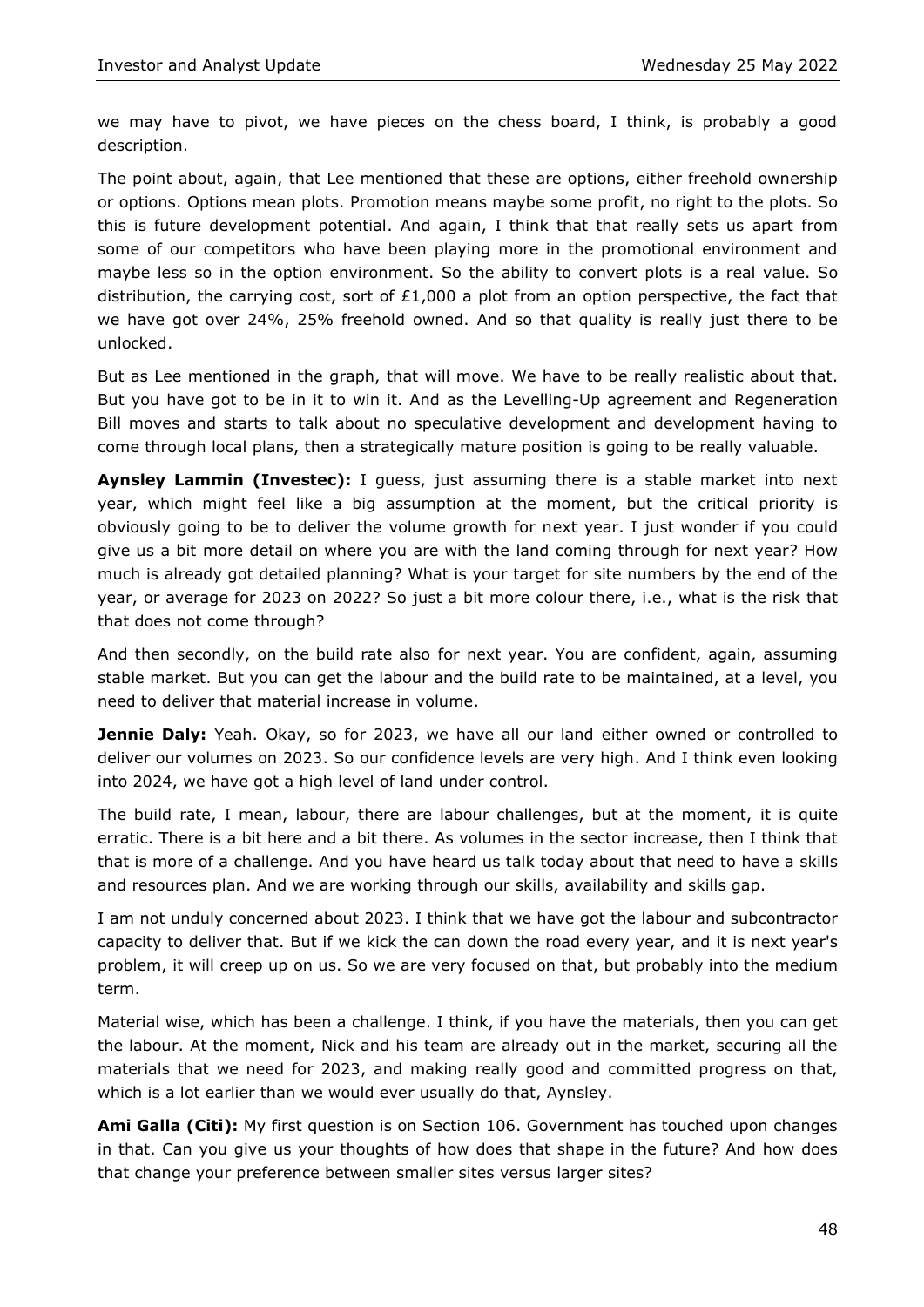The second one really is one for Chris. Assuming your normal downturn scenario, how do you think about your appetite to continue paying ordinary dividends to shareholders versus maybe capitalising on the land or opportunities that might come through? Is there a ceiling in terms of how much capital would you want to block for land in a recession?

**Jennie Daly:** Okay, on Section 106, it was just mentioned the Levelling-Up and Regeneration Bill. So that has now introduced the prospect of an infrastructure levy, although it will take quite a bit of time for that to, I think, come to fruition. And my understanding is that it is intended to be rolled out over a period rather than instantaneously.

I mean, Section 106 is a really frustrating process, but I like it for a number of reasons. I mean starting off as a negotiator. If you have got someone who is a good negotiator, then potentially you can do better in the shape of the Section 106.

But it gives both the developer in agreement with the local authority, the ability to prioritise where local community and the local authority think that mitigation is required, whether that is in highway infrastructure, or if it is a school or other things. The difficult bit is that when there is a need for something to be compressed, that it is often affordable housing. And I think that that is one of the reasons why it has become quite difficult.

But Section 106 is respectful of the fact that every site is different. And the circumstances of every site is different. And so it allows flexibility. An infrastructure levy creates an absolute. It is mandatory of the established at a local level on a percentage of GDV, which means that recognising technical complexities, ground conditions, significant infrastructure delivery, could mean that that site becomes unviable and that could have delivery issues.

But I think even more importantly, actually the ability to deliver whatever is required in a timely manner, alongside the impacts of your development leaves the developer and move to the local authority or maybe Homes England. And so the disconnect in engagement with communities about mitigating our impacts, I think could be challenging.

From a land point of view, from a calculating what the cost is going to be, an infrastructure levy is relatively straightforward. But it becomes a really binary answer then. And I think, could have challenges on just overall availability of land.

Whether there are smaller sites, larger sites, there will be a payment in kind structure for large sites under the infrastructure level, because some of the scale of infrastructure will be beyond the capability of local authorities. So a daughter of Section 106 is likely to continue there. Smaller sites, it could speed up the delivery of smaller sites, but really it is not Section 106 that is holding up small sites. It tends to be other issues or just sheer availability.

And then ordinary dividends, Chris?

**Chris Carney:** Yeah. So the scenarios that we looked at for a normal downturn, I do not want to give you the impression that we think 20% on price and 30% on volume is normal downturn. That was a pretty pessimistic view. But having said that, we can still buy land in that scenario and pay the ordinary dividend. So it is not that it is either one or the other.

Yes, there is always going to be a limit to the extent of how much you can access the opportunity at that point. But that is one of the reasons, and hopefully, you have heard it very loud and clear that our first priority on capital allocation is to maintain a strong balance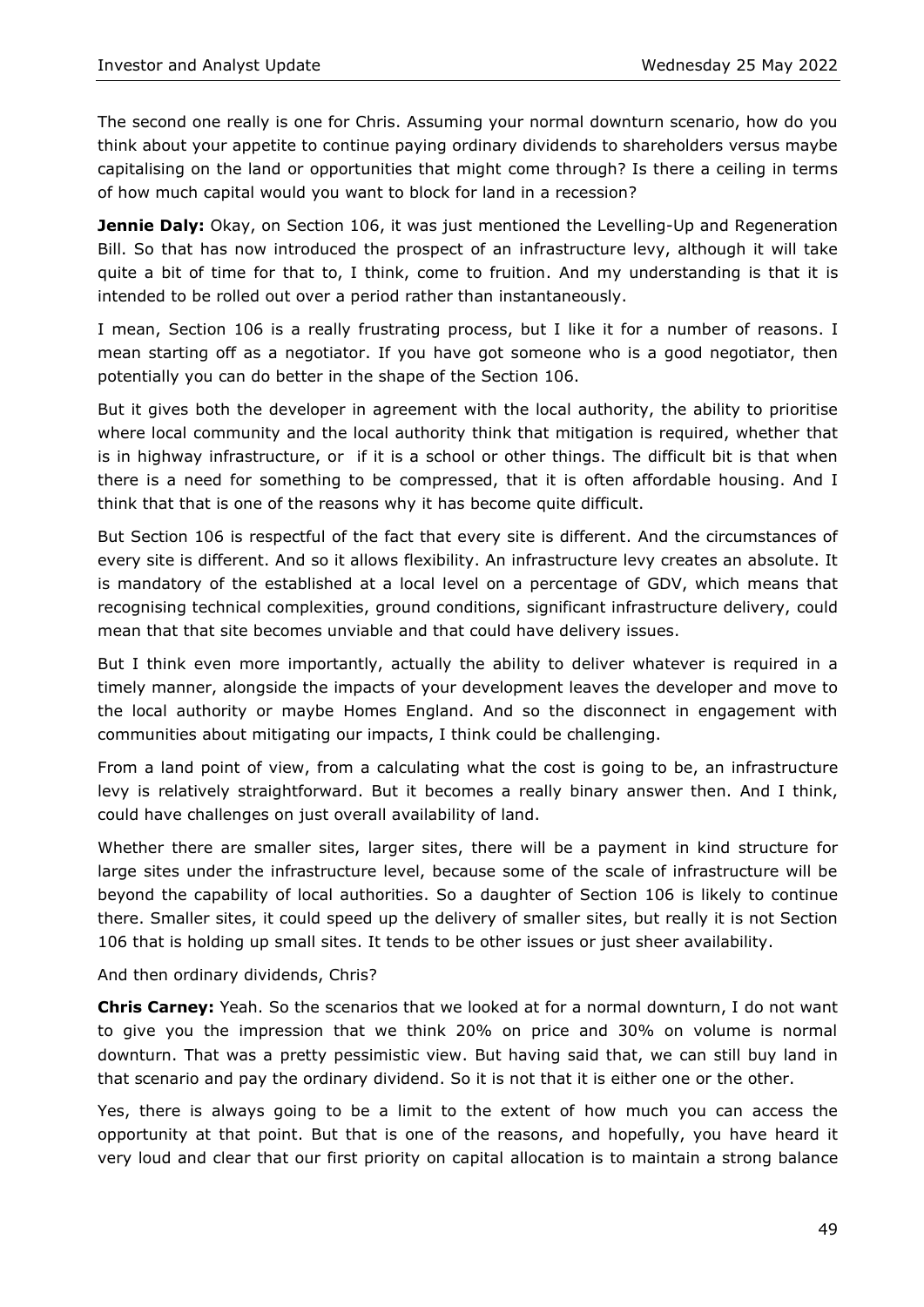sheet. So that actually, you can be agile and take those opportunities when they come around, but that would not need to be at the expense of shareholder returns.

**Glynis Johnson (Jefferies):** Firstly, your predecessor used to tell us 5.25 years worth of land. It went down to something beginning with four. Can we push you what is the right landbank length for Taylor Wimpey?

Second of all, there used to be a chart, I used to call it the blob chart very elegantly that used to plot the intake margins. Your plot cost ASP does depend how ASP moves. So I am just wondering, is there any update on that?

Thirdly, the small sites, they look like in terms of the number of sites that are very low at smallest level actually have almost doubled, but a site that is in the 70s, in terms of number of plots you will sell through in a year. So how should we think about your outlook progression 2024-2025? And what should that landbank look like, so that you are not always continually running to standstill effectively?

I am going to keep rolling them off. Customer quality, you have talked about location, but what about first-time buyers versus second steppers? What about who you are selling to? Does that make a difference or perhaps it does not?

Lee, I promised you a few questions going to reel them off as well. You said it is not a question of if, but when? What is the risk adjustment you have put on terms of those plots you put in strategic? Is it 50% chance they will come through? Is it 75%? Your peers all have different versions of it. So if you could just understand that?

And then lastly, the question that is probably the toughest one. The change in terms of what has been coming through the Regeneration, Levelling-Up. In terms of those local plans, what does that mean for your strategic land? Does it push things back? Does it make things potentially less likely to come through? I appreciate its early stages. But any kind of directional would be very useful.

**Jennie Daly:** Okay. So if I go backwards on the four that were directed to me, locational quality. I mean, I talked about the ability to utilise the whole breadth of our house type range. So we have a very good spread of first-time buyers, second steppers. I am trying to find a nice way to say older people moving down. But so there is a broad. And our locational quality is one thing and then the depth of the mix and how well that is crafted based on our assessments, our Sales Directors' assessments, our research on our location. So it is quite broad.

On the small sites, you raised a really good point, and it is one of the reasons why having a balance of some larger sites is really important. Otherwise, the teams are on a hamster wheel, and it is constantly revolving.

The one thing that I would point out is the average plot size on that slide is the diminishing. So that is live sites moving. So we do not buy many sites with 70 units on it, maybe in higher GDV areas in London and the South East. But that would be rare for other divisions. So the turnover and the workload that our teams have in opening new outlets is something that we assess quite regularly and very much during our budgeting and forecasting process, and ensuring that they have got the capacity and resources to do that.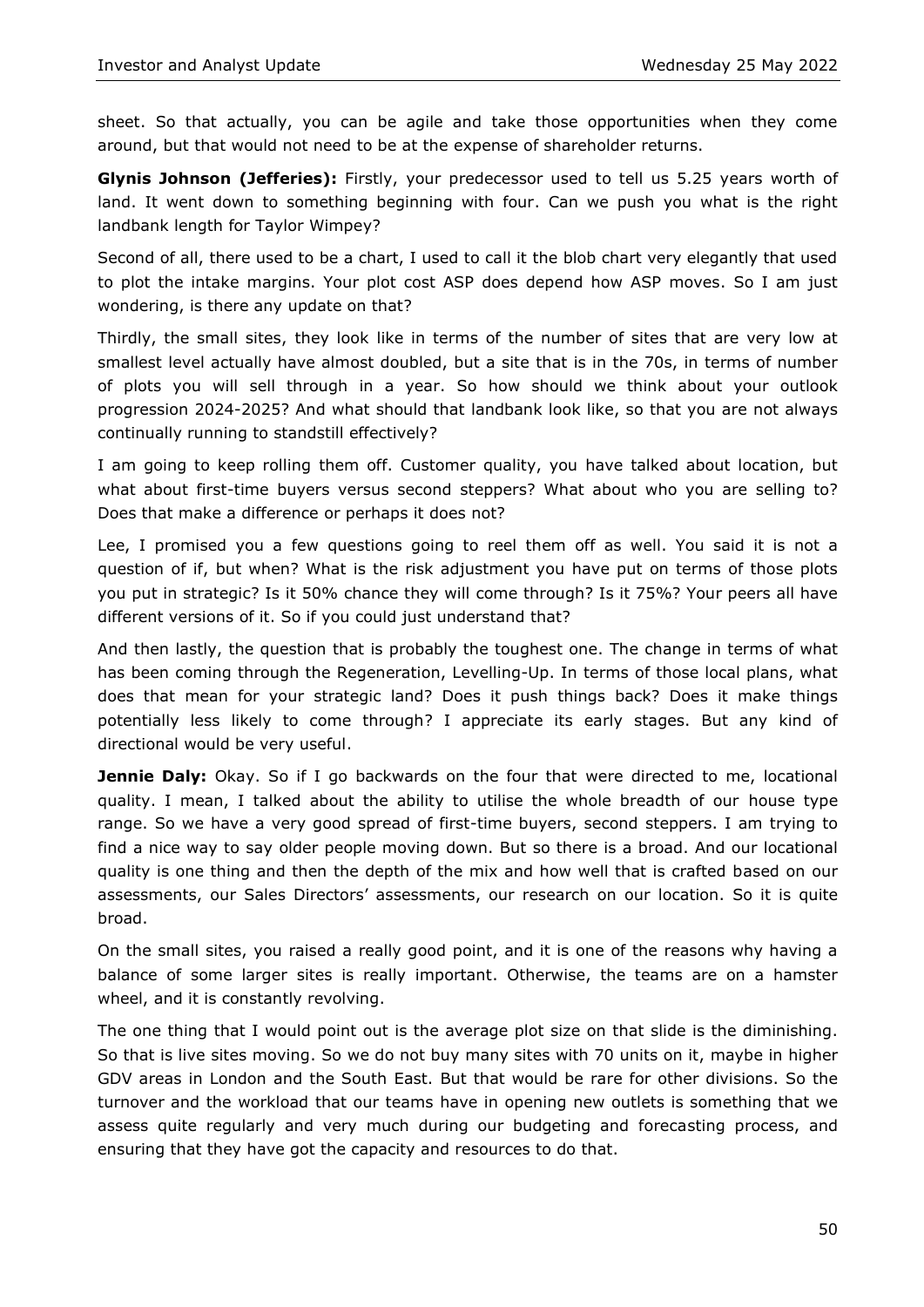I knew someone was going to ask me about intake margins. And so I am going to answer it in a slightly different way. All of the land that we need for this year is in. All of the land for 2023 is owned and controlled, so we know the price of it. And a substantial amount for 2024.

So we have talked about being disciplined in the current land environment. We have talked about being agile, not losing that discipline and feeling forced into following some of the tighter, competitive behaviours. And the fact that we have got a strong landbank gives us some protection there. So it would be sometime probably 2026, really before that would really start to affect our margins.

And then what is the right size of landbank length? Depends where you are looking at it from is the short answer. And at the moment, I genuinely believe, given all of the issues that we are having in land availability, delays in local plan, which you ask Lee a question, he will address for you the regulatory and planning changes, the fact that we have had now a Government bringing forward a new bill, which is likely to create some tension or delay for local authorities again. So having a slightly longer landbank at this stage.

You asked about what was the land market back in 2018? 2018 in a benign land environment with good availability, I would have been saying actually a shorter landbank is manageable, because there is the throughput. But things have changed quite meaningfully over the last couple of years, Glynis.

So Lee, the question is, not if, when, and what is your risk adjustment factor? And then how do you see the changes coming through local plan delays and the like?

**Lee Bishop:** So when we talk if, but when, we probably put a 50% factor on is it going to deliver or is it not? Yeah. And if it is less than 50%, we kind of put it in the green thing on the side of the desk, which is the bin. The reality of it is, is that when you look at that, if we think it is going to be a longer term opportunity, our input costs are lower. At the start, we do not give them so much of a premium. And we will look for a longer term to actually get us through one or two plan cycles, because it comes back to that bit I said about patience.

Our reality is we are realistic with ourselves. And in a tighter market, there are some people out there telling our potential vendors things like 'we can get you in'. Well, yeah, you can, but you have never shown it before. So for me that maturity, that depth, that bit that we talked about is the bit that we turn around and say we have got time on our hands. We will work that for you, the vendor to a maximum. But more importantly, they do not really make land, unless you live in Holland, there are no dikes going out into the channel to actually create more. So there are protections around our land around greenbelt bits and pieces, which talks to your regeneration. But because they are not remaking it, there will come a point in time where that depth of time and challenge will mean that they have got to move away back from regeneration, back to what is needed in those local markets, because housing is always needed, whether it is first-time buyer or second-time buyer. And that is that balance. It is that practical view of what we do.

**Jennie Daly:** Thanks, Lee. So I am conscious now that we are eating into everyone's evening. So unless there is a really burning question left in the room, I would like to thank you all again for coming. It has been great to see you. And hopefully you do still have enough time to join us for a drink in the bar afterwards. So thank you to the presenters. Thank you again and have a good evening.